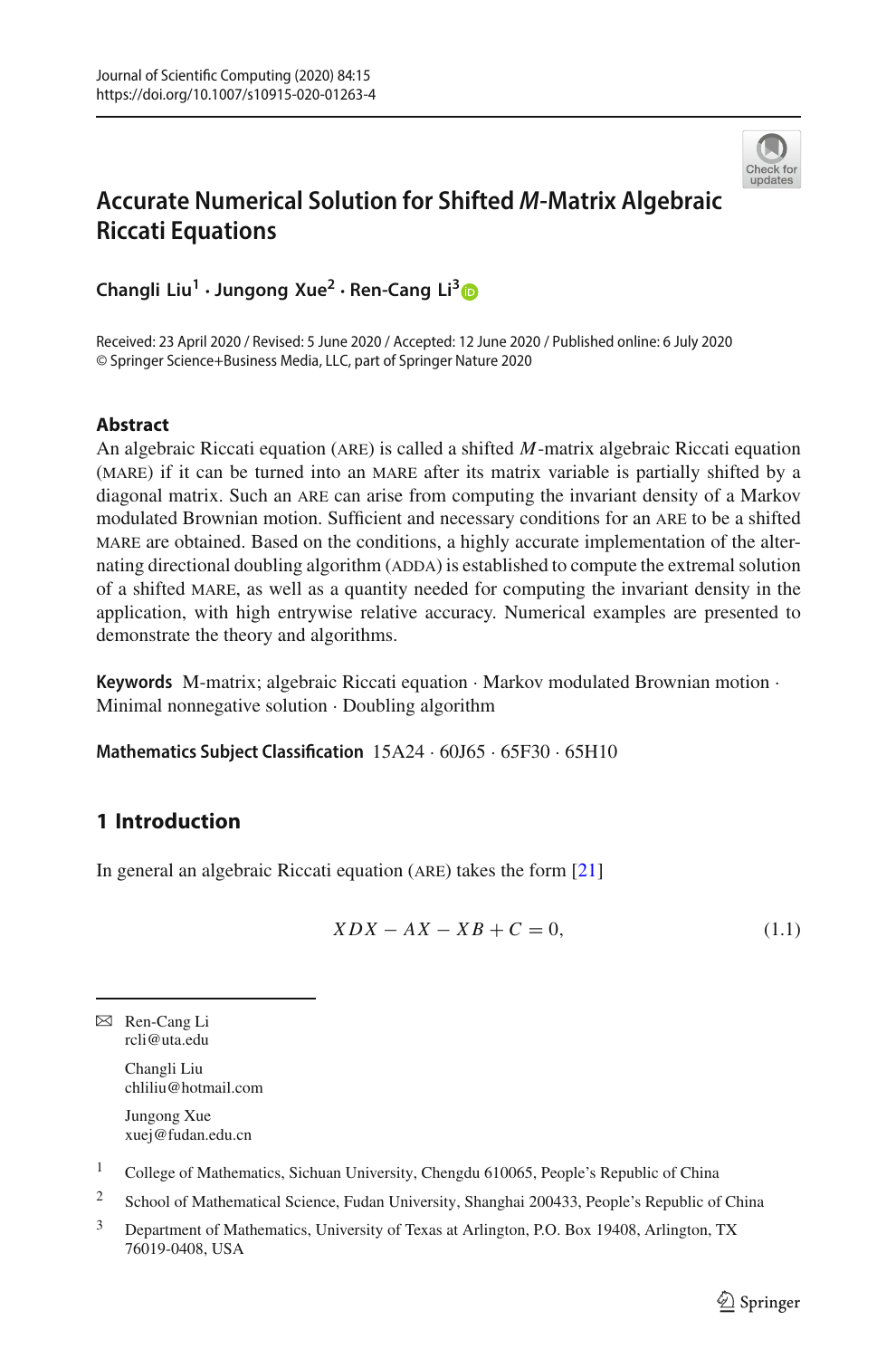where  $A \in \mathbb{F}^{n \times n}$ ,  $B \in \mathbb{F}^{m \times m}$ ,  $C \in \mathbb{F}^{n \times m}$ , and  $D \in \mathbb{F}^{m \times n}$  are known coefficient matrices, and  $X \in \mathbb{F}^{n \times m}$  is to be found. Here  $\mathbb{F} = \mathbb{C}$  (the set of complex numbers) or  $\mathbb{R}$  (the set of real numbers), but in what follows, we are interested in  $\mathbb{F} = \mathbb{R}$  only. Let

<span id="page-1-4"></span>
$$
W = \begin{bmatrix} m & n \\ B & -D \\ -C & A \end{bmatrix},
$$
\n(1.2)

an  $(m + n) \times (m + n)$  matrix that defines the ARE [\(1.1\)](#page-0-0). Following [\[30\]](#page-26-1), we will call ARE [\(1.1\)](#page-0-0) an *M*-Matrix algebraic Riccati equation (MARE) if *W* is a nonsingular or an irreducible singular *M*-matrix. This kind of ARES arise in applied probability and transportation theory (see  $[10,13-15,18,19,26]$  $[10,13-15,18,19,26]$  $[10,13-15,18,19,26]$  $[10,13-15,18,19,26]$  $[10,13-15,18,19,26]$  $[10,13-15,18,19,26]$  $[10,13-15,18,19,26]$  and the references therein). It is shown in  $[10,14]$  $[10,14]$  that when ARE  $(1.1)$  is an MARE, it has a unique minimal nonnegative solution  $\Phi$ , i.e., entrywise

 $\Phi \leq X$  for any other nonnegative solution *X* of (1.1).

Thanks to several fundamental researches in the past 20 years or so, such an MARE is very well understood nowadays both theoretically and numerically. C. Guo and his collaborators completed much of the studies on the existence and basic properties of the unique minimal nonnegative solution  $\Phi$  [\[10](#page-26-2)[,12](#page-26-9)[,13](#page-26-3)]. The first structure-preserving doubling algorithm (SDA) was proposed by Guo et al. [\[15\]](#page-26-4) in 2006, and it was immediately clear at that moment that sda is superior to Newton's method in solving MARE for the unique minimal nonnegative solution  $\Phi$ . Soon after, SDA was improved by two other more efficient doubling algorithms  $SDA-ss$  [\[7](#page-26-10)] and  $ADDA$  [\[28](#page-26-11)]. A highly accurate implementation of  $ADDA$  was discovered first by Nguyen and Poloni [\[23\]](#page-26-12) for a singular but irreducible *W* and then by Xue and Li [\[29\]](#page-26-13) for nonsingular *W* as well. An entrywise relative perturbation theory for MARE was established earlier in [\[30](#page-26-1)[,31](#page-26-14)]. More details can be found in the recent books [\[6,](#page-25-0) chapter 5], [\[16](#page-26-15), chapter  $61<sup>1</sup>$ 

In this paper we introduce a class of AREs that can be turned into MAREs after a partial shift to the diagonal of their matrix variables. Given<sup>[2](#page-1-1)</sup>  $1 \leq p \leq \min\{m, n\}$ , we partition  $X \in \mathbb{R}^{n \times m}$ as

<span id="page-1-6"></span>
$$
X = \sum_{n-p}^{p} \begin{bmatrix} X_{11} & X_{12} \\ X_{21} & X_{22} \end{bmatrix}.
$$
 (1.3)

Perform a change of variable by

<span id="page-1-3"></span>
$$
X_{\Omega} = X + \Omega \quad \text{with } \Omega = \frac{p}{n-p} \begin{bmatrix} p & m-p \\ \Lambda & 0 \\ 0 & 0 \end{bmatrix} \tag{1.4}
$$

and then plug  $X = X_{\Omega} - \Omega$  into ARE [\(1.1\)](#page-0-0) to yield an ARE in  $X_{\Omega}$ 

<span id="page-1-2"></span>
$$
X_{\Omega}DX_{\Omega} - A_{\Omega}X_{\Omega} - X_{\Omega}B_{\Omega} + C_{\Omega} = 0
$$
\n(1.5)

whose associated matrix *W*<sub>Ω</sub> is

<span id="page-1-5"></span>
$$
W_{\Omega} = \begin{bmatrix} B_{\Omega} & -D \\ -C_{\Omega} & A_{\Omega} \end{bmatrix},
$$
\n(1.6)

where

<span id="page-1-8"></span>
$$
A_{\Omega} = A + \Omega D, \ B_{\Omega} = B + D\Omega, \ C_{\Omega} = \Omega D\Omega + A\Omega + \Omega B + C. \tag{1.7}
$$

<span id="page-1-7"></span><span id="page-1-0"></span><sup>&</sup>lt;sup>1</sup> In [\[16](#page-26-15)], an MARE is more broadly defined for the one with *W* being an *M*-matrix.

<span id="page-1-1"></span><sup>&</sup>lt;sup>2</sup> The case  $p = 0$  is the usual MARE case which was thoroughly studied; see, e.g., in [\[6](#page-25-0)[,16\]](#page-26-15).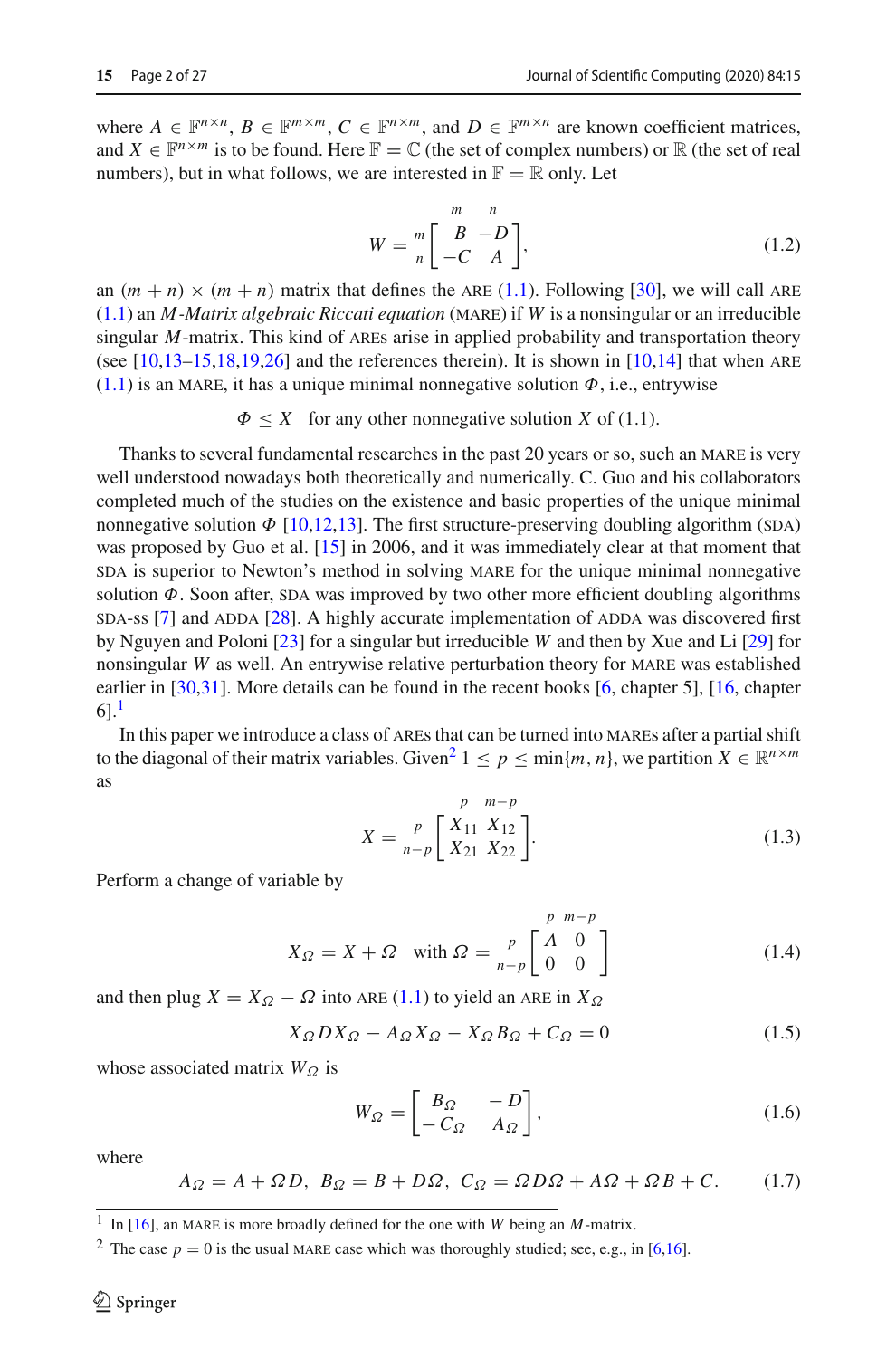**Definition 1.1** ARE [\(1.1\)](#page-0-0) is called a *shifted* MARE *of index p* if there exists a diagonal matrix  $\Lambda_0 \in \mathbb{R}^{p \times p}$  such that ARE [\(1.5\)](#page-1-2) is an MARE for any diagonal matrix  $\Lambda$  with

$$
\Lambda_{(i,i)} > [\Lambda_0]_{(i,i)}
$$
 for  $i = 1, 2, ..., p$ ,

i.e., the defining matrix  $W_{\Omega}$  is a nonsingular *M*-matrix or an irreducible singular *M*-matrix.

Later in "Appendix [1"](#page-21-0), we will explain how a shifted MARE arises from computing the invariant density of a Markov modulated Brownian motion (MMBM). In that application, a portion of a particular solution to  $(1.1)$ , among others, are sought, preferably with high entrywise relative accuracy. The main goals of this paper are three-fold: (1) to establish necessary and sufficient conditions for an ARE  $(1.1)$  to be a shifted MARE of index  $p$ ,  $(2)$  to compute the shift  $\Omega$ , and (3) to accurately solve shifted MARE [\(1.1\)](#page-0-0) so that, when applied to MMBM, the associated density can be computed with high entrywise relative accuracy.

The rest of this paper is organized as follows. Section [2](#page-2-0) collects some of the relevant results regarding *M*-matrices and MARE. In Sect. [3,](#page-5-0) we launch our detailed study on shifted MARE in terms of coefficient matrix structures, sufficient and necessary conditions for an are to be an MARE, and how to construct the shifting matrix  $\Lambda$  in [\(1.4\)](#page-1-3). We explain how to adopt the idea of highly accurate ADDA  $[23,29]$  $[23,29]$  $[23,29]$  for solving shifted MARE with high entrywise relative accuracy in our general setting. In Sect. [5,](#page-15-0) we return to explain an accurate calculation of a quantity needed by MMBM. Numerical results are reported in Sect. [6](#page-17-0) and finally we draw our conclusions in Sect. [7.](#page-20-0)

**Notation**  $\mathbb{R}^{m \times m}$  is the set of all  $m \times m$  real matrices,  $\mathbb{R}^n = \mathbb{R}^{n \times 1}$ , and  $\mathbb{R} = \mathbb{R}^1$ . *I<sub>n</sub>* (or simply *I* if its dimension is clear from the context) is the  $n \times n$  identity matrix. The superscript ".<sup>T</sup>" takes transpose.  $\mathbf{1}_n \in \mathbb{R}^n$  is the *n*-dimensional vector of all ones and  $\mathbf{1}_{m \times n} \in \mathbb{R}^{m \times n}$ is the  $m \times n$  matrix of all ones. For  $X \in \mathbb{R}^{m \times n}$ ,  $X_{(i,j)}$  refers to its  $(i,j)$ th entry, |X| is in  $\mathbb{R}^{m \times n}$  with its  $(i, j)$ th entry  $|X_{(i,j)}|$ . Inequality  $X \leq Y$  means  $X_{(i,j)} \leq Y_{(i,j)}$  for all  $(i, j)$ , and similarly for  $X \leq Y$ ,  $X \geq Y$ , and  $X > Y$ . In particular,  $X \geq 0$  means that *X* is entrywise nonnegative. For  $X \in \mathbb{R}^{n \times n}$ , denote by eig(*X*) the set of its eigenvalues counted algebraic multiplicities, by diag( $X$ )  $\in \mathbb{R}^{n \times n}$  the diagonal matrix extracted out of  $X$ , and by offdiag( $X$ ) =  $X$  – diag( $X$ )  $\in \mathbb{R}^{n \times n}$ .

## <span id="page-2-0"></span>**2** *M***-Matrix Essentials**

*A* ∈  $\mathbb{R}^{n \times n}$  is called a *Z*-matrix if  $A_{(i,j)}$  ≤ 0 for all  $i \neq j$  [\[5](#page-25-1), p. 284]. Any *Z*-matrix *A* can be written as  $sI - B$  with  $B \ge 0$ , and it is called an *M*-matrix if  $s \ge \rho(B)$ , a *singular M*-matrix if  $s = \rho(B)$ , and a *nonsingular M-matrix* if  $s > \rho(B)$ , where  $\rho(B)$  is the spectral radius of *B*.

The single most important property of a nonsingular *M*-matrix *A* is  $A^{-1} \geq 0$ . We refer the reader to, e.g., [\[5](#page-25-1)[,8](#page-26-16)[,22](#page-26-17)[,27\]](#page-26-18), for many other characterizations of *M*-matrices, but we will single out two results that we will frequently use during our developments later in this paper.

<span id="page-2-1"></span>**Proposition 2.1** (a) Let  $A \in \mathbb{R}^{n \times n}$  be a nonsingular M-matrix or an irreducible singular *M -matrix, conformally partitioned as*

$$
A = \begin{bmatrix} A_{11} & A_{12} \\ A_{21} & A_{22} \end{bmatrix},
$$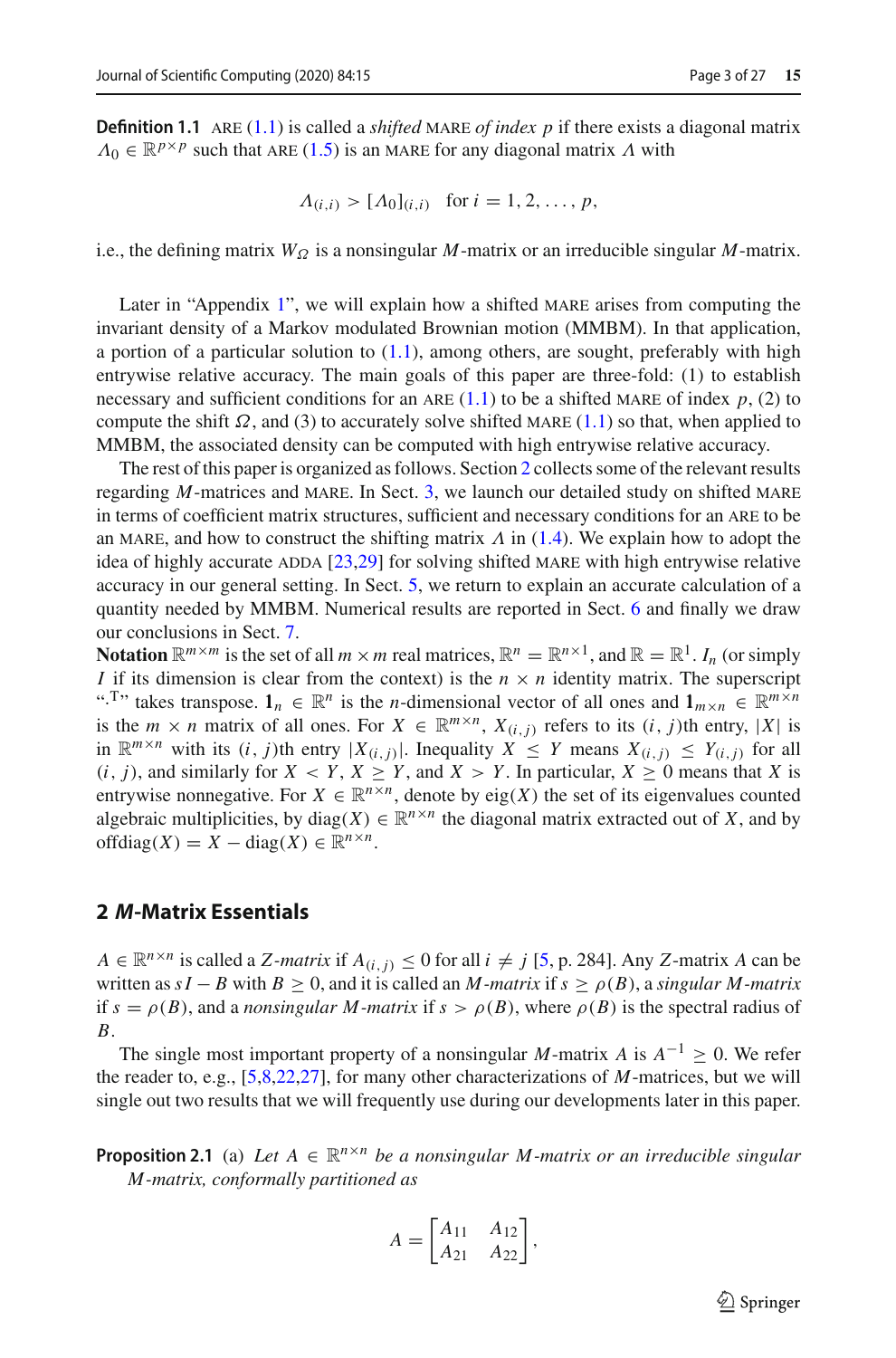*where A*<sup>11</sup> *and A*<sup>22</sup> *are square matrices. Then A*<sup>11</sup> *and A*<sup>22</sup> *are nonsingular M -matrices, and their Schur complements*

$$
A_{22} - A_{21}A_{11}^{-1}A_{12}, \quad A_{11} - A_{12}A_{22}^{-1}A_{21}
$$

*are nonsingular M -matrices if A is a nonsingular M -matrix, or irreducible singular M -matrices if A is an irreducible singular M -matrix.*

(b) *Suppose that A is a nonsingular M-matrix. A is irreducible if and only if*  $A^{-1} > 0$ .

The key ingredient in the recent work [\[23](#page-26-12)[,29\]](#page-26-13) to achieve high entrywise relative accuracy is the GTH-like algorithm for inverting a nonsingular *M*-matrix due to Alfa et al. [\[2\]](#page-25-2). The key idea is to represent a nonsingular *M*-matrix *A* by the so-called *triplet representation* which can determine *A*−<sup>1</sup> entrywise to high relative accuracy. Specifically, a triplet representation (offdiag(*A*),  $\boldsymbol{u}$ ,  $\boldsymbol{v}$ ) of an *M*-matrix  $A \in \mathbb{R}^{n \times n}$  consists of

offdiag
$$
(A)
$$
 =  $A$  – diag $(A)$ ,  $0 < u \in \mathbb{R}^n$ , and  $v = Au \ge 0$ .

Often for convenience, we will not distinguish *A* from its triplet representation and write  $A = (offdiag(A), u, v)$ . It is proved [\[3](#page-25-3)] that if all entries of offdiag(*A*), *u*, and *v* are known to high entrywise relative accuracy, then all entries of *A*−<sup>1</sup> are determined to a comparable high relative accuracy, or equivalently the solution **x** to  $Ax = b$  for any  $b \ge 0$  is determined to a comparable high entrywise relative accuracy. Numerically, the GTH-like algorithm of Alfa et al. [\[2](#page-25-2)[,3](#page-25-3)], using the idea in [\[9](#page-26-19)], computes the LU decomposition  $A = LU$ , via the Gaussian elimination without pivoting and without any cancellation<sup>3</sup> and, consequently, *L* and *U* are computed with high entrywise relative accuracy. Moreover, the diagonal entries of *L* are all 1 and its off-diagonal entries are non-positive, and *U* has positive diagonal entries and non-positive off-diagonal entries. These properties of *L* and *U* ensure that the solution *x* of  $Ax = b \ge 0$  can be computed to the claimed accuracy. For more detail, the reader is referred to  $[16]$ .

But to serve our purpose later in Sect. [4,](#page-9-0) we shall introduce an alternative one, which we will call a *left* triplet representation, denoted by  $A = (\text{offdiag}(A), \mathbf{u}, \mathbf{v})_L$ , consisting of

offdiag
$$
(A)
$$
 =  $A$  – diag $(A)$ ,  $0 < u \in \mathbb{R}^n$ , and  $v^T = u^T A \ge 0$ .

Essentially, there is no difference between the two types of triplet representations. In fact, if *A* is an *M*-matrix, then so is  $A<sup>T</sup>$ . It can be seen that  $\vec{A} = (\text{offdiag}(A), \vec{u}, \vec{v})$ <sub>L</sub> yields  $A<sup>T</sup> =$ (offdiag( $A^T$ ), *u*, *v*) and  $A^{-1} = [(A^T)^{-1}]^T$ . Therefore, the existing theory of Alfa et al. [\[2](#page-25-2)[,3\]](#page-25-3) implies that all entries of  $A^{-1}$  are also determined to a comparable high entrywise relative accuracy to what a left triplet representation  $A = (\text{offdiag}(A), \boldsymbol{u}, \boldsymbol{v})$ <sub>L</sub> has. Numerically, the GTH-like algorithm can be applied to  $A^T = (\text{offdiag}(A^T), \boldsymbol{u}, \boldsymbol{v})$  to obtain  $A^T = LU$ with *L* and *U* enjoying the same desirable properties as before. Finally, the solution *x* of  $Ax = b \ge 0$  can be computed entrywise accurately. For future reference, we summarize this alternative GTH-like algorithm as Algorithm [2.1,](#page-4-0) given a left triplet representation  $A =$ (offdiag $(A)$ ,  $\boldsymbol{u}$ ,  $\boldsymbol{v}$ )<sub>L</sub>. We still credit the algorithm to [\[2\]](#page-25-2) because it is essentially the same one there.

An important characterization of the unique minimal nonnegative solution  $\Phi$  of an MARE will be needed later. Consider  $ARE(1.1)$  $ARE(1.1)$  in general with *W* in  $(1.2)$ , and let

$$
\mathscr{H} = \begin{bmatrix} I_m & & \\ & -I_n \end{bmatrix} W.
$$

<span id="page-3-0"></span><sup>&</sup>lt;sup>3</sup> By cancellation, we mean any subtraction of one number from another of the same sign.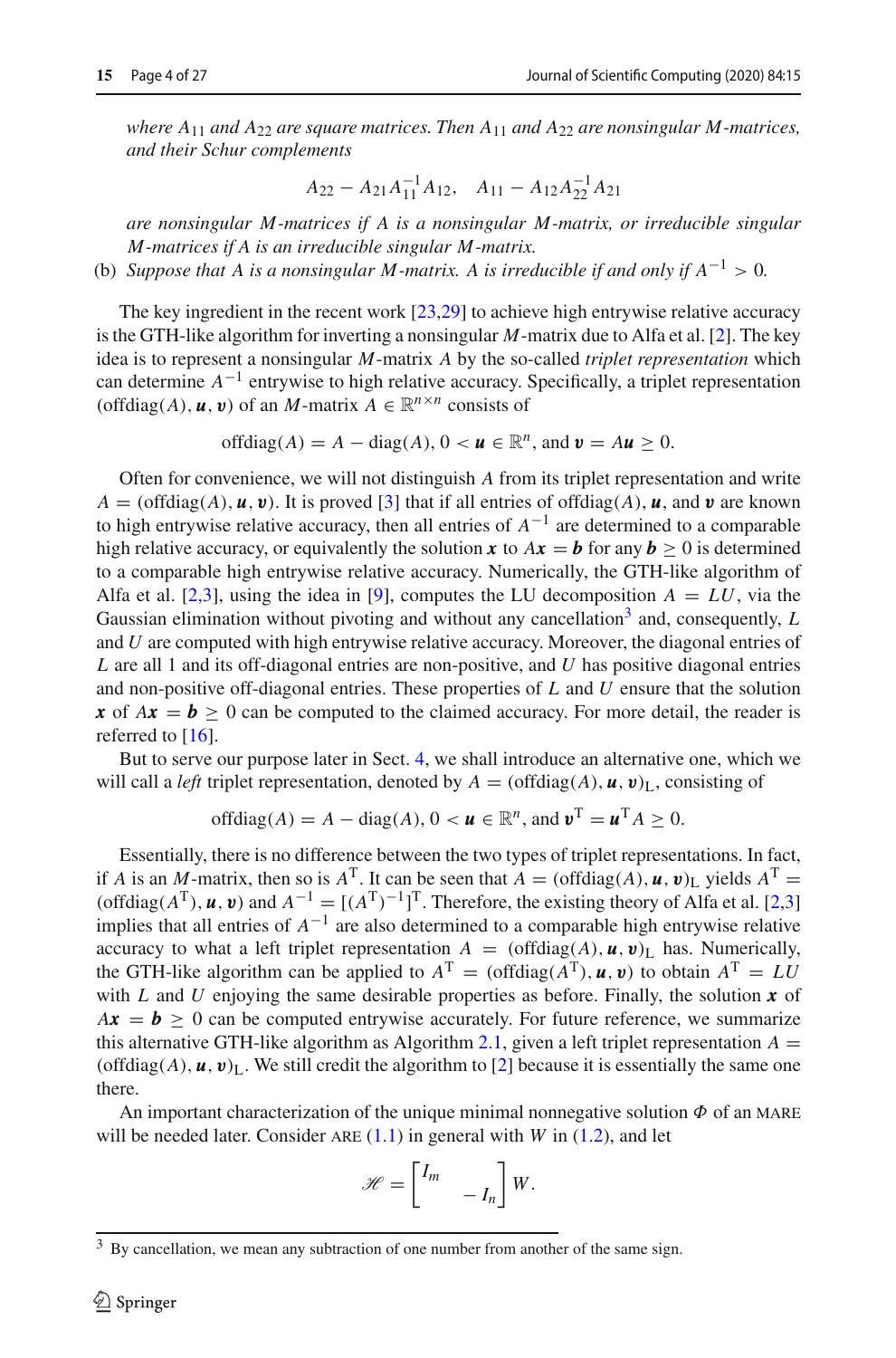#### <span id="page-4-0"></span>**Algorithm 2.1** GTH-like Algorithm [\[2\]](#page-25-2)

**Require:** A nonsingular *M*-matrix  $A \in \mathbb{R}^{n \times n}$  in the form of a left triplet representation  $A =$ (offdiag(A),  $\boldsymbol{u}$ ,  $\boldsymbol{v}$ )<sub>L</sub>, and  $\mathbb{R}^n \ni \boldsymbol{b} > 0$ **Ensure:** Solution **x** to the linear system  $Ax = b$ . 1: **for**  $i = 1, 2, ..., n - 1$  **do**<br>2:  $A_{(i, i)} = [\mathbf{v}_{(i)}^T - \mathbf{u}_{(i+1)}^T]$ 2:  $A_{(i,i)} = [\mathbf{v}_{(i)}^{\mathrm{T}} - \mathbf{u}_{(i+1:n)}^{\mathrm{T}} A_{(i+1:n,i)}]/\mathbf{u}_{(i)};$ 3:  $A_{(i,i+1:n)} = A_{i,(i+1:n)}/A_{(i,i)};$ <br>4:  $A_{(i+1:n+1:n)} = A_{(i+1:n+1:n)}$ 4:  $A_{(i+1:n,i+1:n)} = A_{(i+1:n,i+1:n)} - A_{(i+1:n,i)}A_{(i,i+1:n)}$ ; % ignore the diagonal entries 5:  $v_{(i+1:n)}^{\mathrm{T}} = v_{(i+1:n)}^{\mathrm{T}} - v_{(i)}^{\mathrm{T}} A_{(i,i+1:n)};$ 6: **end for** 7: extract the lower triangular part of  $A$  to give  $U^T$ ; 8: extract the strict upper triangular part of *A* to give  $L^T$  and set all of its diagonal entries to 1; 9: solve  $U^T y = b$  for y by the forward substitution; 10: solve  $L^{T}x = y$  for *x* by the backward substitution; 11: **return** *x* .

The following connection between ARE  $(1.1)$  and the eigenvalue problem for  $\mathcal{H}$  is wellknown  $[16,21]$  $[16,21]$ . In fact, it can be verified that  $(1.1)$  is equivalent to

$$
\mathscr{H}\left[\frac{I_m}{X}\right] = \left[\frac{I_m}{X}\right](B - DX).
$$

This means that any solution *X* to ARE [\(1.1\)](#page-0-0) yields a basis matrix<sup>[4](#page-4-1)</sup>  $Z := \begin{bmatrix} I_m \\ X \end{bmatrix}$ *X*  $\int$  of an *m*-dimensional eigenspace of *H* associated with its partial spectrum eig( $B - D\bar{X}$ ).

<span id="page-4-2"></span>Proposition [2.2](#page-4-2) which is extracted from [\[16](#page-26-15), Theorem 6.2] is due to C. Guo and his collaborators. Item (c) uniquely characterizes the minimal nonnegative solution  $\Phi$ .

**Proposition 2.2** *Suppose that*  $(1.1)$  *is an* MARE, *i.e.*, *W in*  $(1.2)$  *is a nonsingular or an irreducible singular M-matrix, and let*  $eig(\mathcal{H}) = {\lambda_1, \ldots, \lambda_{m+n}}$ *, where all*  $\lambda_i$  *are ordered by their nonincreasing real parts, i.e.,*  $\Re(\lambda_i) \leq \Re(\lambda_i)$  *for i* < *j.* 

(a)  $\lambda_m$  *and*  $\lambda_{m+1}$  *are real,*  $\Re(\lambda_{m+2}) < 0 < \Re(\lambda_{m-1})$ *, and* 

$$
\Re(\lambda_{m+n}) \leq \cdots \leq \Re(\lambda_{m+2}) \leq \lambda_{m+1}
$$
  
\n
$$
\leq 0 \leq \lambda_m \leq \Re(\lambda_{m-1}) \leq \cdots \leq \Re(\lambda_1).
$$
 (2.1)

*In particular, this implies*  $\lambda_{m+1} < 0 < \lambda_m$  *if W is nonsingular.* 

(b) *When W is an irreducible singular M -matrix, there are three possibilities:*

$$
\begin{cases}\n\lambda_m = 0, & \lambda_{m+1} < 0, \text{ case } (i), \\
\lambda_m = \lambda_{m+1} = 0, & \text{case } (ii), \\
\lambda_m > 0, \lambda_{m+1} = 0, & \text{case } (iii).\n\end{cases} \tag{2.2}
$$

*In case (ii),* 0 *is a double eigenvalue coming from the*  $2 \times 2$  *Jordan block*  $\begin{bmatrix} 0 & 1 \\ 0 & 0 \end{bmatrix}$ . (c) *H* has a unique m-dimensional eigenspace associated with its eigenvalues in  $\mathbb{C}_{0+}$  =

 $\{z \in \mathbb{C} : \Re(z) \geq 0\}$ *, and*  $\begin{bmatrix} I_m \\ \Phi \end{bmatrix}$ Φ *is a basis matrix of the eigenspace.*

<span id="page-4-1"></span><sup>4</sup> By which we mean that the columns the matrix form a basis of the subspace.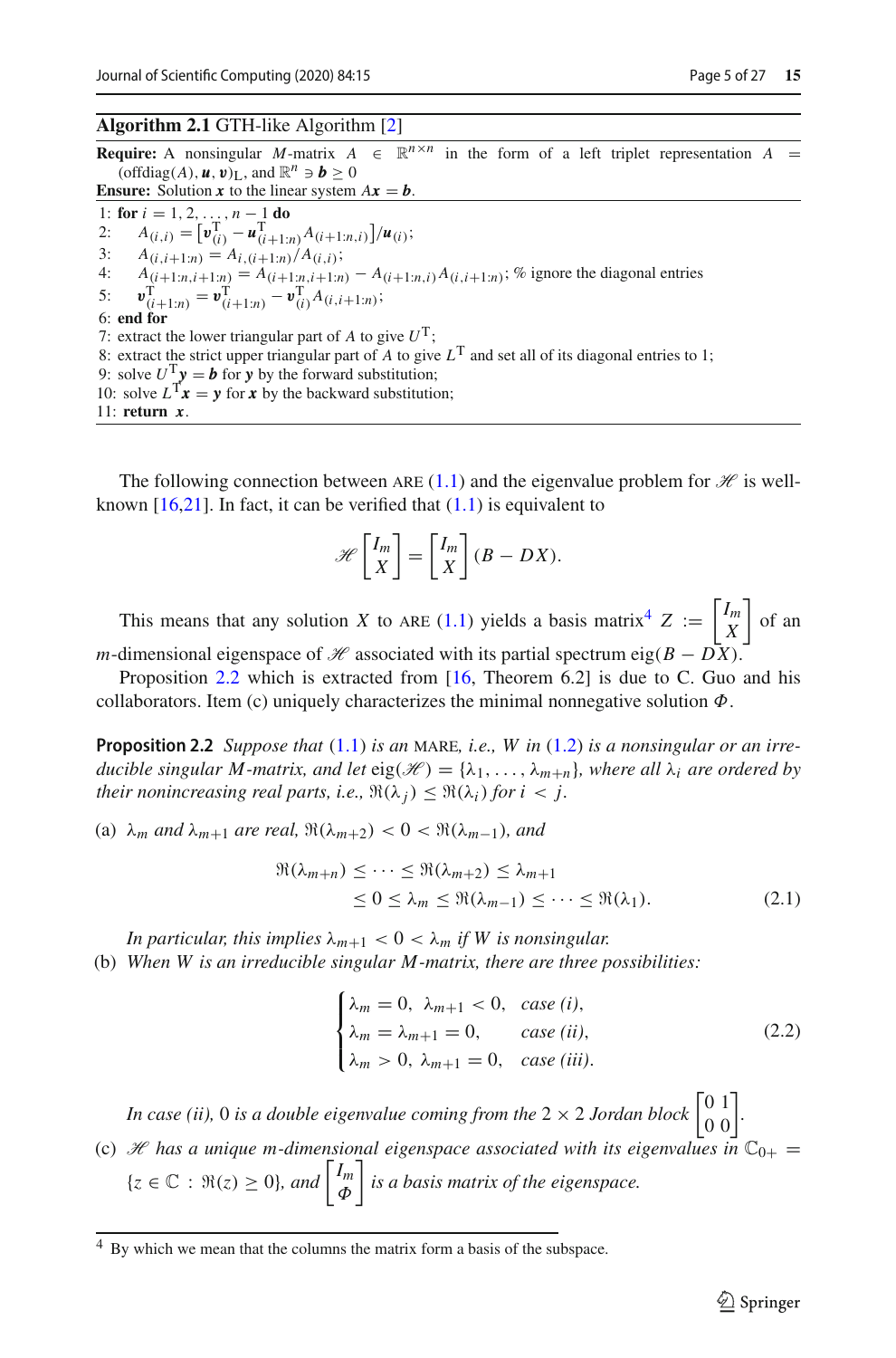# <span id="page-5-0"></span>**3 Shifted MARE**

The concept of shifted MARE we introduced in Sect. [1](#page-0-1) was largely inspired by ARE  $(1.1)$  with [\(A.13\)](#page-23-0) as explained in "Appendix [1"](#page-21-0). In this section, we will present sufficient and necessary conditions for a general ARE  $(1.1)$  to be a shifted MARE and define its extremal solution.

## **3.1 Sufficient and Necessary Conditions**

We start by looking at the simple case where  $m = n = p$  for which  $\Omega = \Lambda \in \mathbb{R}^{n \times n}$  in [\(1.4\)](#page-1-3) to get some idea. For  $W_{\Omega}$  in [\(1.6\)](#page-1-5) to be an *M*-matrix, necessarily

 $D > 0$ ,  $\Omega D\Omega + A\Omega + \Omega B + C > 0$ , and  $B + D\Omega$  and  $A + \Omega D$  are *M*-matrices.

Hence *D* has to be diagonal; otherwise some off-diagonal entries of  $B + D\Omega$  would become positive as the diagonal entries of  $\Lambda$  tends to infinity, contradicting that  $B + D\Omega$  is an *M*-matrix. Since  $A + \Omega D$  and  $B + D\Omega$  are *M*-matrices and  $\Omega D = D\Omega$  (both *D* and  $\Omega$ ) are diagonal), *A* and *B* must be *Z*-matrices, i.e., their off-diagonal entries are non-positive. In order for  $\Omega D\Omega + A\Omega + \Omega B + C$  to be nonnegative, *A* and *B* have to be diagonal and −*C* a *Z*-matrix. We summarize our findings into the following theorem.

<span id="page-5-1"></span>**Theorem 3.1** *Suppose*  $m = n = p$ *. If ARE [\(1.1\)](#page-0-0) is a shifted MARE of index p, then A, B, and D* are diagonal,  $D > 0$ , and  $-C$  is a Z-matrix.

*Remark [3.1](#page-5-1)* The conditions in Theorem 3.1 are not sufficient, however. For example,  $A = -I$ and  $D = 0$ . Then for any  $\Omega$ ,  $A_{\Omega} = A + \Omega D = A = -I$  and thus  $W_{\Omega}$  can never become an *M*-matrix. It is also important to note that an MARE may not be a shifted MARE of any  $p \geq 1$ . As an example, if *D* has a positive off-diagonal entry in its leading *p*-by-*p* principal submatrix, say  $D(i, j) > 0$  for some  $1 \le i, j \le p$  and  $i \ne j$ , then  $[A_{\Omega}]_{(i,j)} = A(i, j) + A(i, j)D(i, j) > 0$ for sufficiently large  $\Lambda_{(i,i)}$  and thus cannot be an *M*-matrix.

Next we consider the case  $1 \leq p \leq \min\{m, n\}$ . Let<sup>[5](#page-5-2)</sup> A, B, C, and D be partitioned consistently with *X* in [\(1.3\)](#page-1-6):

$$
A = \begin{bmatrix} A_{11} & A_{12} \\ A_{21} & A_{22} \end{bmatrix}, \quad C = \begin{bmatrix} C_{11} & C_{12} \\ C_{21} & C_{22} \end{bmatrix}, \quad D = \begin{bmatrix} D_{11} & D_{12} \\ D_{21} & D_{22} \end{bmatrix}, \quad B = \begin{bmatrix} B_{11} & B_{12} \\ B_{21} & B_{22} \end{bmatrix},
$$

i.e., all  $A_{11}$ ,  $C_{11}$ ,  $D_{11}$ ,  $B_{11} \in \mathbb{R}^{p \times p}$  and the sizes of all other submatrices are determined conformally according to the partitioning. Then

$$
A_{\Omega} := A + \Omega D = \begin{bmatrix} A_{11} + \Lambda D_{11} & A_{12} + \Lambda D_{12} \\ A_{21} & A_{22} \end{bmatrix},
$$
  
\n
$$
B_{\Omega} := B + D\Omega = \begin{bmatrix} B_{11} + D_{11}\Lambda & B_{12} \\ B_{21} + D_{21}\Lambda & B_{22} \end{bmatrix}.
$$

When the diagonal entries of  $\Lambda$  are sufficiently large,  $A_{\Omega}$  and  $B_{\Omega}$  need to be  $M$ -matrices and hence  $D_{11}$  is diagonal and non-negative,  $D_{12} = 0$ ,  $D_{21} = 0$ , and  $A_{11}$ ,  $A_{22}$ ,  $B_{11}$ ,  $B_{22}$ are *Z*-matrices, and *A*12, *A*21, *B*12, and *B*<sup>21</sup> are non-positive matrices. Finally,

$$
C_{\Omega} := \Omega D \Omega + A \Omega + \Omega B + C
$$

<span id="page-5-2"></span><sup>5</sup> When  $p = \min\{m, n\}$ , some block submatrices are null, i.e., nonexistence, For example,  $A = A_{11}$ ,  $C =$  $[C_{11}, C_{12}]$ , and  $D = \begin{bmatrix} D_{11} \\ D_{21} \end{bmatrix}$  in the case  $p = n < m$ .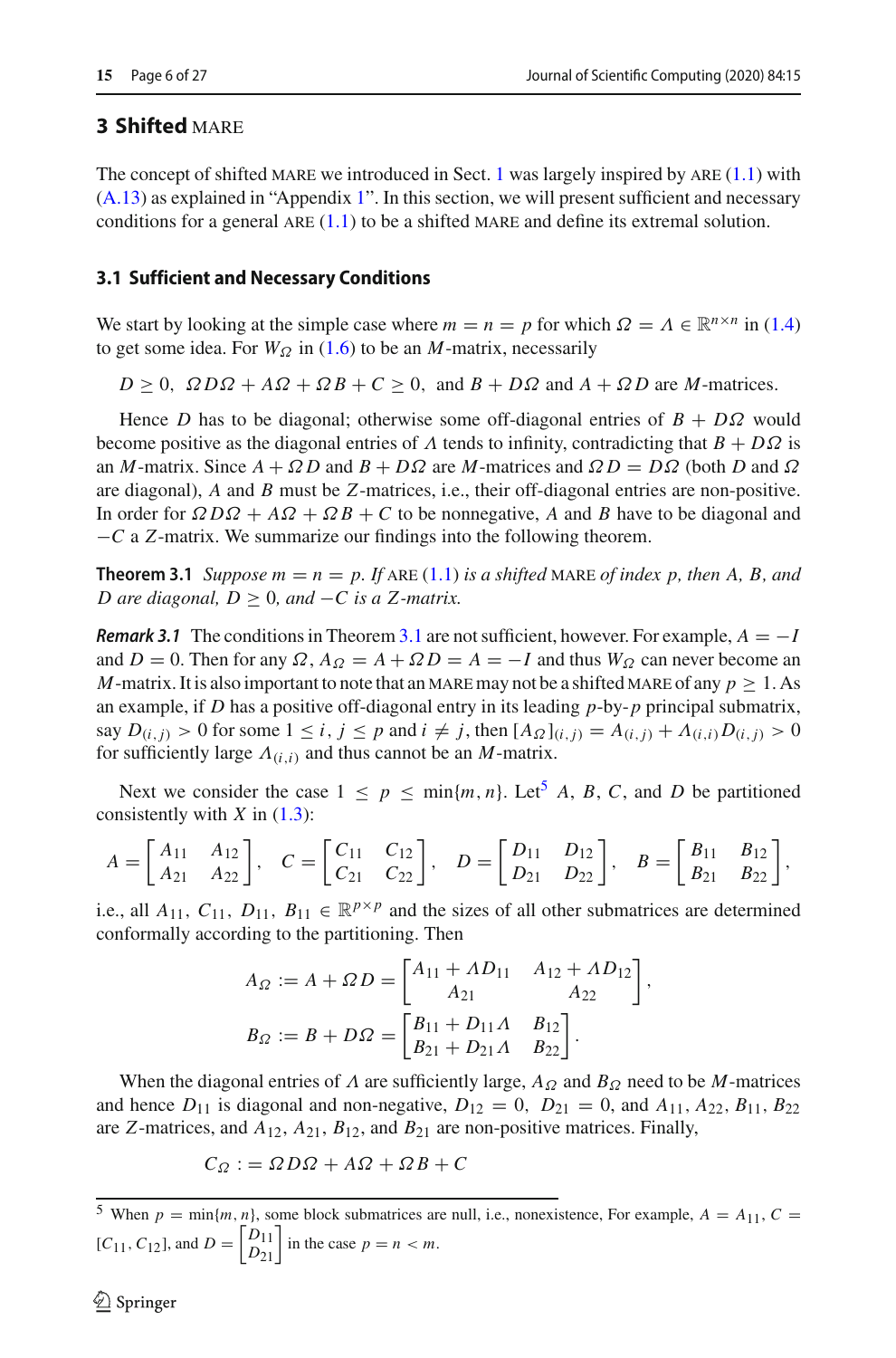$$
= \begin{bmatrix} \Lambda D_{11} \Lambda + A_{11} \Lambda + \Lambda B_{11} + C_{11} & \Lambda B_{12} + C_{12} \\ C_{21} + A_{21} \Lambda & C_{22} \end{bmatrix} \ge 0
$$
 (3.1)

for the diagonal matrix  $\Lambda$  with sufficiently large diagonal entries yields that  $B_{12} = 0$ ,  $A_{21} = 0$ , *A*<sub>11</sub> and *B*<sub>11</sub> are diagonal,  $C_{12}$ ,  $C_{21}$  and  $C_{22}$  are non-negative, and  $-C_{11}$  is a *Z*-matrix. We therefore obtain the following necessary conditions for ARE  $(1.1)$  to be a shifted MARE of index *p*.

<span id="page-6-0"></span>**Theorem 3.2** *Suppose*  $1 \leq p \leq \min\{m, n\}$ *. If* ARE [\(1.1\)](#page-0-0) *is a shifted* MARE *of index p, then A, B, C, and D admit the following structures:*

<span id="page-6-6"></span>
$$
A = \begin{bmatrix} A_{11} & A_{12} \\ A_{22} \end{bmatrix}, \quad B = \begin{bmatrix} B_{11} \\ B_{21} & B_{22} \end{bmatrix}, \quad C = \begin{bmatrix} C_{11} & C_{12} \\ C_{21} & C_{22} \end{bmatrix}, \quad D = \begin{bmatrix} D_{11} & D_{22} \end{bmatrix}, \tag{3.2}
$$

*where A and B are Z-matrices with A*<sub>11</sub> *and B*<sub>11</sub> *being diagonal matrices,*  $-C_{11}$  *is a Zmatrix,*  $D_{11} \geq 0$  *is diagonal, and all*  $C_{12}$ ,  $C_{21}$ ,  $C_{22}$ ,  $D_{22} \geq 0$ .

Suppose *A*, *B*, *C*, and *D* admit the block structures as described in Theorem [3.2,](#page-6-0) and let

$$
A_{\Omega} := A + \Omega D = \begin{bmatrix} A_{11} + \Lambda D_{11} & A_{12} \\ A_{22} \end{bmatrix},
$$
\n(3.3a)

$$
B_{\Omega} := B + D\Omega = \begin{bmatrix} B_{11} + D_{11}\Lambda & B_{22} \end{bmatrix},
$$
\n(3.3b)

$$
C_{\Omega} := \Omega D \Omega + A \Omega + \Omega B + C = \begin{bmatrix} \Lambda D_{11} \Lambda + A_{11} \Lambda + \Lambda B_{11} + C_{11} & C_{12} \\ C_{21} & C_{22} \end{bmatrix}.
$$
 (3.3c)

Theorem [3.2](#page-6-0) says that  $D_{11}$  is diagonal and nonnegative. Let

<span id="page-6-5"></span>
$$
\mathbb{I}_0 = \{i : [D_{11}]_{(i,i)} = 0\}, \ \mathbb{I}_+ = \{i : [D_{11}]_{(i,i)} > 0\}.
$$
\n(3.4)

<span id="page-6-4"></span>The next theorem states sufficient and necessary conditions for ARE  $(1.1)$  to be a shifted MARE.

**Theorem 3.3** *Suppose that A, B, C, and D are as described in Theorem* [3.2](#page-6-0)*.* are [\(1.1\)](#page-0-0) *is a shifted* mare *of index p if and only if*

<span id="page-6-2"></span>
$$
W_0 := \begin{bmatrix} m-p & p & n-p \\ B_{22} & B_{21}D_{11} & -D_{22} \\ p & -C_{12} A_{11}B_{11} - C_{11}D_{11} & A_{12} \\ -C_{22} & -C_{21}D_{11} & A_{22} \end{bmatrix}
$$
(3.5)

*is either a nonsingular M -matrix with*

<span id="page-6-1"></span>
$$
[B_{11}]_{(i,i)} > 0 \quad \text{for } i \in \mathbb{I}_0,\tag{3.6}
$$

*or an irreducible singular M-matrix with*  $\mathbb{I}_0 = \emptyset$ *. Moreover, when* ARE [\(1.1\)](#page-0-0) *is a shifted* MARE *of index p, the corresponding*  $\Lambda_0$  *in* Definition [1.1](#page-1-7) *can be given by* [\(3.13\)](#page-8-0) *below.* 

*Proof* Suppose that ARE [\(1.1\)](#page-0-0) is a shifted MARE. Then  $W_{\Omega}$  defined as in [\(1.6\)](#page-1-5) can be written as

<span id="page-6-3"></span>
$$
W_{\Omega} = \begin{bmatrix} p & m-p & p & n-p \\ m-p & B_{11} + D_{11} \Lambda & 0 & -D_{11} & 0 \\ B_{21} & B_{22} & 0 & -D_{22} \\ -\Lambda D_{11} \Lambda - A_{11} \Lambda - \Lambda B_{11} - C_{11} & -C_{12} A_{11} + \Lambda D_{11} & A_{12} \\ -C_{21} & -C_{22} & 0 & A_{22} \end{bmatrix}, \quad (3.7)
$$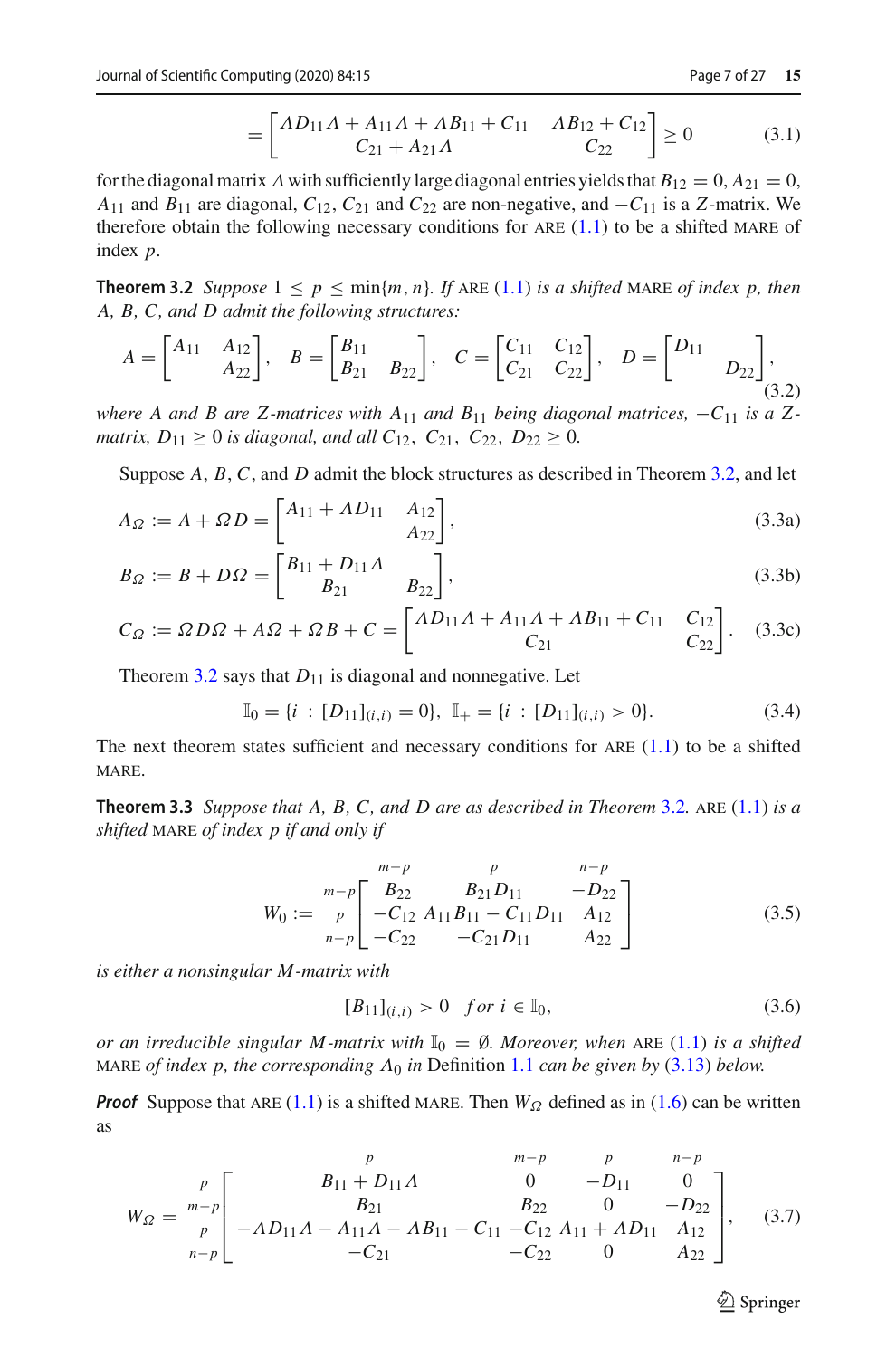and it is a nonsingular *M*-matrix, or an irreducible singular *M*-matrix for all Λ such that  $\Lambda_{(i,i)} > [\Lambda_0]_{(i,i)}$  for  $1 \le i \le p$  for some  $\Lambda_0$  (see Definition [1.1\)](#page-1-7). By Proposition [2.1\(](#page-2-1)a),  $B_{11} + D_{11} \Lambda M$ -matrix and thus it must be diagonal with positive diagonal entries. Again by Proposition [2.1\(](#page-2-1)a), the Schur complement  $\widehat{W}_\Omega$  of  $B_{11} + D_{11}\Lambda$  in  $W_\Omega$ ,

$$
\widehat{W}_{\Omega} = \begin{bmatrix} B_{22} & B_{21}(B_{11} + D_{11}A)^{-1}D_{11} & -D_{22} \\ -C_{12} & A_{11} - (C_{11} + A_{11}A)(B_{11} + D_{11}A)^{-1}D_{11} & A_{12} \\ -C_{22} & -C_{21}(B_{11} + D_{11}A)^{-1}D_{11} & A_{22} \end{bmatrix},
$$
\n(3.8)

is a nonsingular *M*-matrix, or an irreducible singular *M*-matrix. Notice that  $(B_{11} +$  $D_{11}$ Λ)<sup>-1</sup> $D_{11} = D_{11}(B_{11} + D_{11}$ Λ)<sup>-1</sup> because  $D_{11}$  is also diagonal. Thus

<span id="page-7-1"></span>
$$
\widehat{W}_{\Omega} = W_0 \begin{bmatrix} I_{n-p} & 0 & 0 \\ 0 & (B_{11} + D_{11} \Lambda)^{-1} & 0 \\ 0 & 0 & I_{m-p} \end{bmatrix} . \tag{3.9}
$$

Therefore  $W_0$  is a nonsingular *M*-matrix when  $W_{\Omega}$  is nonsingular, or an irreducible singular *M*-matrix when  $W_{\Omega}$  is irreducible and singular. That  $B_{11} + D_{11}\Lambda$  is diagonal with positive diagonal entries immediately leads to [\(3.6\)](#page-6-1). When  $W_{\Omega}$  is irreducible, each diagonal entry of  $D_{11}$  is positive, i.e.,  $\mathbb{I}_0 = \emptyset$ ; otherwise  $W_{\Omega}$  would be reducible, a contradiction.

suppose that  $W_0$  of [\(3.5\)](#page-6-2) is either a nonsingular  $M$ -matrix with [\(3.6\)](#page-6-1) or an irreducible singular *M*-matrix with  $\mathbb{I}_0 = \emptyset$ . By Proposition [2.1\(](#page-2-1)a),  $A_{11}B_{11} - C_{11}D_{11}$  is a nonsingular *M*-matrix, and thus we have  $[A_{11}]_{(i,i)} > 0$  for  $i \in \mathbb{I}_0$ . As a consequence,

$$
[A_{11}]_{(i,i)} + [B_{11}]_{(i,i)} > 0 \text{ for } i \in \mathbb{I}_0.
$$

Now we look for diagonal  $\Lambda$  such that

<span id="page-7-0"></span>
$$
\left[AD_{11}A + A_{11}A + AB_{11} + C_{11}\right]_{(i,i)} > 0, \quad \left[B_{11} + D_{11}A\right]_{(i,i)} > 0. \tag{3.10}
$$

The inequalities in  $(3.10)$  are equivalent to

$$
\Lambda_{(i,i)}\Big(\big[A_{11}\big]_{(i,i)} + \big[B_{11}\big]_{(i,i)}\Big) + \big[C_{11}\big]_{(i,i)} > 0 \quad \text{for } i \in \mathbb{I}_0,\tag{3.11a}
$$

and for  $i \in \mathbb{I}_+$ 

$$
A_{(i,i)}^2[D_{11}]_{(i,i)} + A_{(i,i)}([A_{11}]_{(i,i)} + [B_{11}]_{(i,i)}) + [C_{11}]_{(i,i)} > 0,
$$
\n(3.11b)  
\n
$$
[B_{11}]_{(i,i)} + [D_{11}]_{(i,i)} A_{(i,i)} > 0.
$$
\n(3.11c)

<span id="page-7-2"></span>
$$
B_{11}\big|_{(i,i)} + [D_{11}\big|_{(i,i)} \Lambda_{(i,i)} > 0. \tag{3.11c}
$$

Moments ago, we mentioned that  $A_{11}B_{11} - C_{11}D_{11}$  is a nonsingular *M*-matrix and thus it has positive diagonal entries, i.e.,

$$
[A_{11}]_{(i,i)} [B_{11}]_{(i,i)} - [C_{11}]_{(i,i)} [D_{11}]_{(i,i)} > 0,
$$

noting that  $A_{11}$ ,  $B_{11}$ , and  $D_{11}$  are diagonal. By

$$
\left[A_{11}\right]_{(i,i)}^2 + \left[B_{11}\right]_{(i,i)}^2 \ge 2\left[A_{11}\right]_{(i,i)}\left[B_{11}\right]_{(i,i)},
$$

we find for  $i \in \mathbb{I}_+$ 

$$
\Delta_{i} := \left( [A_{11}]_{(i,i)} + [B_{11}]_{(i,i)} \right)^{2} - 4[C_{11}]_{(i,i)} [D_{11}]_{(i,i)}
$$
\n
$$
= [A_{11}]_{(i,i)}^{2} + [B_{11}]_{(i,i)}^{2} + 2[A_{11}]_{(i,i)} [B_{11}]_{(i,i)} - 4[C_{11}]_{(i,i)} [D_{11}]_{(i,i)}
$$
\n
$$
\geq 4[A_{11}]_{(i,i)} [B_{11}]_{(i,i)} - 4[C_{11}]_{(i,i)} [D_{11}]_{(i,i)}
$$
\n(3.12)

 $\mathcal{L}$  Springer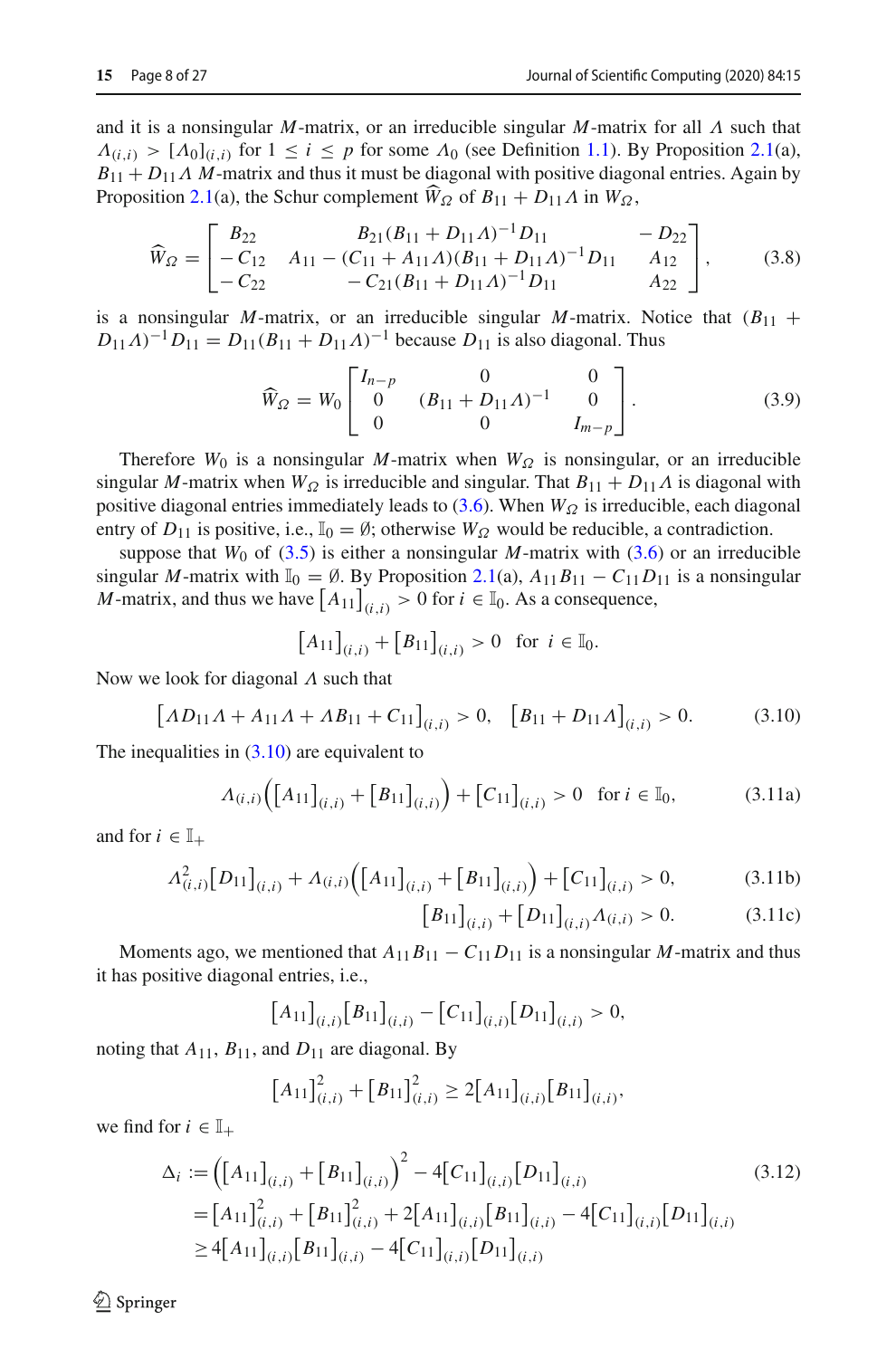<span id="page-8-0"></span>
$$
=4\Big(\big[A_{11}\big]_{(i,i)}\big[B_{11}\big]_{(i,i)}-\big[C_{11}\big]_{(i,i)}\big[D_{11}\big]_{(i,i)}\Big)\\>0.
$$

It can be verified that any  $\Lambda$  such that  $\Lambda_{(i,i)} > [\Lambda_0]_{(i,i)}$  for  $1 \le i \le p$  satisfies [\(3.10\)](#page-7-0), where

$$
\left[A_0\right]_{(i,i)} = \begin{cases} \max\left\{ -\frac{\left[B_{11}\right]_{(i,i)}}{\left[D_{11}\right]_{(i,i)}}, \frac{-\left(\left[A_{11}\right]_{(i,i)} + \left[B_{11}\right]_{(i,i)}\right) + \sqrt{\Delta_i}}{2\left[D_{11}\right]_{(i,i)}}\right\} & \text{for } i \in \mathbb{I}_+,\\ \frac{-\left[C_{11}\right]_{(i,i)}}{\left[A_{11}\right]_{(i,i)} + \left[B_{11}\right]_{(i,i)}} & \text{for } i \in \mathbb{I}_0. \end{cases}
$$
(3.13)

Note that we still have [\(3.9\)](#page-7-1). When  $\Lambda_{(i,i)} > [\Lambda_0]_{(i,i)}$  for  $1 \le i \le p$ ,  $\widehat{W}_{\Omega}$  is a *Z*-matrix. Now if  $W_0$  is a nonsingular *M*-matrix, then so is  $\widehat{W}_{\Omega}$  and thus  $W_{\Omega}$  too. If  $W_0$  is an irreducible singular *M*-matrix with  $\mathbb{I}_0 = \emptyset$ , then it can be verified that  $\hat{W}_{\Omega}$  and thus  $W_{\Omega}$  are singular *M*-matrices. It remains to show that  $W_{\Omega}$  is irreducible. To this end, define for  $\epsilon > 0$ ,

<span id="page-8-1"></span>
$$
W_{\Omega,\epsilon} := W_{\Omega} + \frac{p}{m+n-p} \begin{bmatrix} p & m+n-p \\ 0 & 0 \\ 0 & \epsilon I \end{bmatrix}, \quad \widehat{W}_{\Omega,\epsilon} := \widehat{W}_{\Omega} + \epsilon I. \tag{3.14}
$$

It can be seen that  $\widehat{W}_{\Omega,\epsilon}$  happens to be the Schur complement of  $B_{11} + D_{11}\Lambda$  in  $W_{\Omega,\epsilon}$ . Thus  $\widehat{W}_{\Omega,\epsilon}$  is an irreducible and nonsingular *M*-matrix, which yields  $\widehat{W}_{\Omega,\epsilon}^{-1} > 0$  by Propo-<br>
sition 2.1(b). Noting that  $D$ , has positive diagonal entries and the nonparative matrix sition [2.1\(](#page-2-1)b). Noting that  $D_{11}$  has positive diagonal entries and the nonnegative matrix  $AD_{11}A + A_{11}A + AB_{11} + C_{11}$  (see [\(3.10\)](#page-7-0) above) also has a positive diagonal, we have

$$
U_{\Omega,\epsilon} := (B_{11} + D_{11}A)^{-1} [0, D_{11}, 0] \widehat{W}_{\Omega,\epsilon}^{-1} > 0,
$$
  
\n
$$
V_{\Omega,\epsilon} := \widehat{W}_{\Omega,\epsilon}^{-1} \left[ AD_{11}A + A_{11}A + AB_{11} + C_{11} \right] (B_{11} + D_{11}A)^{-1} > 0,
$$
  
\n
$$
Z_{\Omega,\epsilon} := (B_{11} + D_{11}A)^{-1} + (B_{11} + D_{11}A)^{-1} [0, D_{11}, 0] V_{\Omega,\epsilon} > 0,
$$

which yield

$$
W_{\Omega,\epsilon}^{-1} = \begin{bmatrix} Z_{\Omega,\epsilon} & U_{\Omega,\epsilon} \\ V_{\Omega,\epsilon} & \widehat{W}_{\Omega,\epsilon}^{-1} \end{bmatrix} > 0.
$$

By Proposition [2.1\(](#page-2-1)b),  $W_{\Omega, \epsilon}$  and thus  $W_{\Omega}$  by [\(3.14\)](#page-8-1) are irreducible.

**Corollary 3.1** *Suppose that A, B, C, and D are as described in Theorem [3.2](#page-6-0), and ARE [\(1.1\)](#page-0-0) is a shifted* MARE *of index p. If*  $W_0$  *is an irreducible M-matrix, then*  $D_{11}$  *is diagonal and has positive diagonal entries, and*  $\mathbb{I}_0 = \emptyset$ *.* 

*Proof* It is a consequence of [\(3.7\)](#page-6-3) in the proof of Theorem [3.3.](#page-6-4)

#### **3.2 Extremal Solution**

<span id="page-8-2"></span>A *shifted* mare may admit more than one solution. We now specify the solution that is of interest to us.

**Definition 3.1** Suppose that ARE [\(1.1\)](#page-0-0) is a shifted MARE of index  $p$  with  $A$ ,  $B$ ,  $C$ , and  $D$ as described in Theorem [3.2,](#page-6-0) and let  $\Omega$  be as in [\(1.4\)](#page-1-3) with diagonal  $\Lambda$  having sufficiently

 $\Box$ 

 $\Box$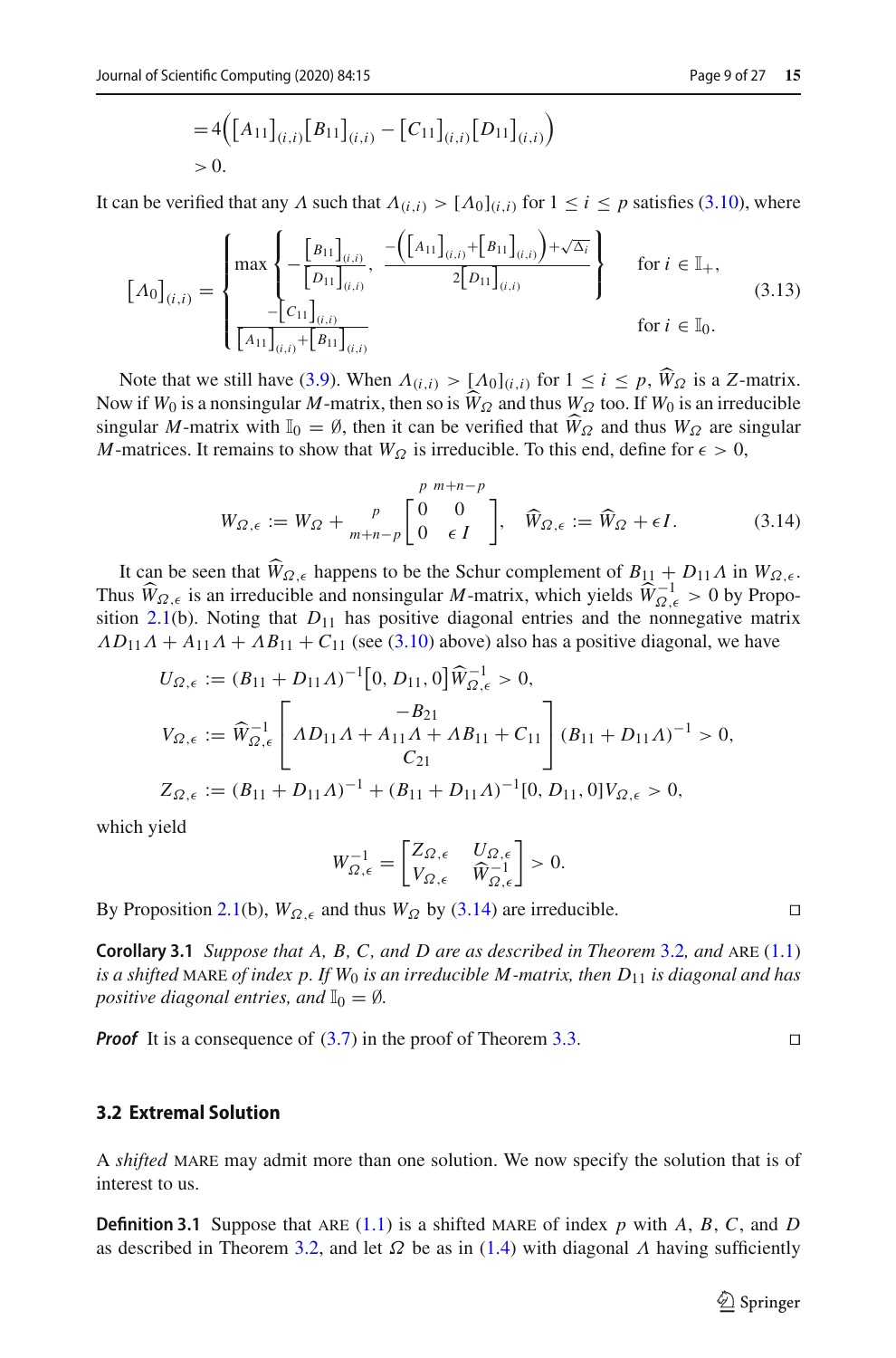#### <span id="page-9-1"></span>**Algorithm 3.1** Compute shift  $\Lambda_0$  for shifted MARE [\(1.1\)](#page-0-0)

**Require:**  $A, B, C$ , and  $D$  as described in Theorem [3.2](#page-6-0) and assume that ARE  $(1.1)$  is a shifted MARE of index *p* (i.e., satisfying the conditions in Theorem [3.3\)](#page-6-4);

**Ensure:**  $\Lambda_0 \in \mathbb{R}^{p \times p}$  as described in Definition [1.1.](#page-1-7)

1: determine  $\mathbb{I}_0$  and  $\mathbb{I}_+$  by [\(3.4\)](#page-6-5);

- 2: compute  $\Delta_i$  for  $i \in \mathbb{I}_+$  according to [\(3.12\)](#page-7-2);
- 3: compute  $\Lambda_0$  according to [\(3.13\)](#page-8-0);

4: **return** Λ0.

large diagonal entries such that ARE  $(1.5)$  is an MARE whose minimal nonnegative solution is denoted by  $\Phi_{\Omega}$ . We call  $\Phi = \Phi_{\Omega} - \Omega$  the *extremal solution* to the shifted MARE [\(1.1\)](#page-0-0).

As this definition stands,  $\Phi$  is a function of the shifting matrix  $\Omega$ , and thus potentially it may not be well-defined as stated. The next theorem settles the issue.

**Theorem 3.4** *The extreme solution* Φ *defined in Definition* [3.1](#page-8-2) *is independent of* Ω*.*

*Proof* Recall *W* defined as in [\(1.2\)](#page-1-4) and  $W_{\Omega}$  defined as in [\(1.6\)](#page-1-5). Let

$$
\mathcal{H} = \begin{bmatrix} I_m & & \\ & -I_n \end{bmatrix} W, \quad \mathcal{H}_{\Omega} = \begin{bmatrix} I_m & & \\ & -I_n \end{bmatrix} W_{\Omega}. \tag{3.15}
$$

It can be verified that

$$
\begin{bmatrix} I_m & 1 \ \Omega & I_n \end{bmatrix}^{-1} \mathcal{H} \begin{bmatrix} I_m & 1 \ -\Omega & I_n \end{bmatrix} = \mathcal{H}_{\Omega}.
$$
 (3.16)

Hence *H* and *H*<sub>Ω</sub> are similar and thus have the same eigenvalues, and there is one-one correspondence between the eigenspaces of *H* and *H*<sup>Ω</sup> as well. According to Proposition [2.2,](#page-4-2)  $\overline{ }$ *Im*  $|\phi_{\Omega}|$  $\overline{\phantom{a}}$ is a basis matrix of the unique *m*-dimensional eigenspace associated with the eigenvalues of  $\mathcal{H}_{\Omega}$  in  $\mathbb{C}_{0+}$ , and, correspondingly,  $\begin{bmatrix} I_m \\ \Phi \end{bmatrix}$ Φ is a basis matrix of the unique *m*-dimensional eigenspace associated with the eigenvalues of  $\mathcal{H}$  in  $\mathbb{C}_{0+}$ . Since  $\mathcal{H}$  is independent of  $\Omega$ , so must be  $\Phi$ . must be  $\Phi$ .  $\Box$ 

#### <span id="page-9-0"></span>**4 Highly Accurate Doubling Algorithm for Φ**<sub>Ω</sub>

To set the stage, we will assume that, throughout the rest of this section,  $ARE(1.1)$  $ARE(1.1)$  is a shifted MARE of index p, with A, B, C, and D as described in Theorem [3.2,](#page-6-0)  $\Phi$  is its extremal solution defined by Definition [3.1,](#page-8-2) and  $\Omega$  is a shifting matrix such that  $W_{\Omega}$  given by [\(1.6\)](#page-1-5) is a nonsingular or an irreducible singular *M*-matrix.

Partition  $\Phi$  as

$$
\Phi = \sum_{n-p}^{p} \begin{bmatrix} \phi_{11} & \phi_{12} \\ \phi_{21} & \phi_{22} \end{bmatrix},
$$

similarly to [\(1.3\)](#page-1-6). In the context of the applications detailed in "Appendix [1"](#page-21-0), it is  $\Phi_{(:,p+1:m)} =$  $\Phi_{12}$  $\left[ \begin{matrix} \Phi_{12} \ \Phi_{22} \end{matrix} \right]$ and  $A - \Phi D$  that are required to be computed accurately. For  $\Lambda$  with sufficiently large diagonal entries,

$$
\Phi_{\Omega} = \Phi + \Omega = \begin{bmatrix} \Phi_{11} + \Lambda & \Phi_{12} \\ \Phi_{21} & \Phi_{22} \end{bmatrix}
$$

 $\circledcirc$  Springer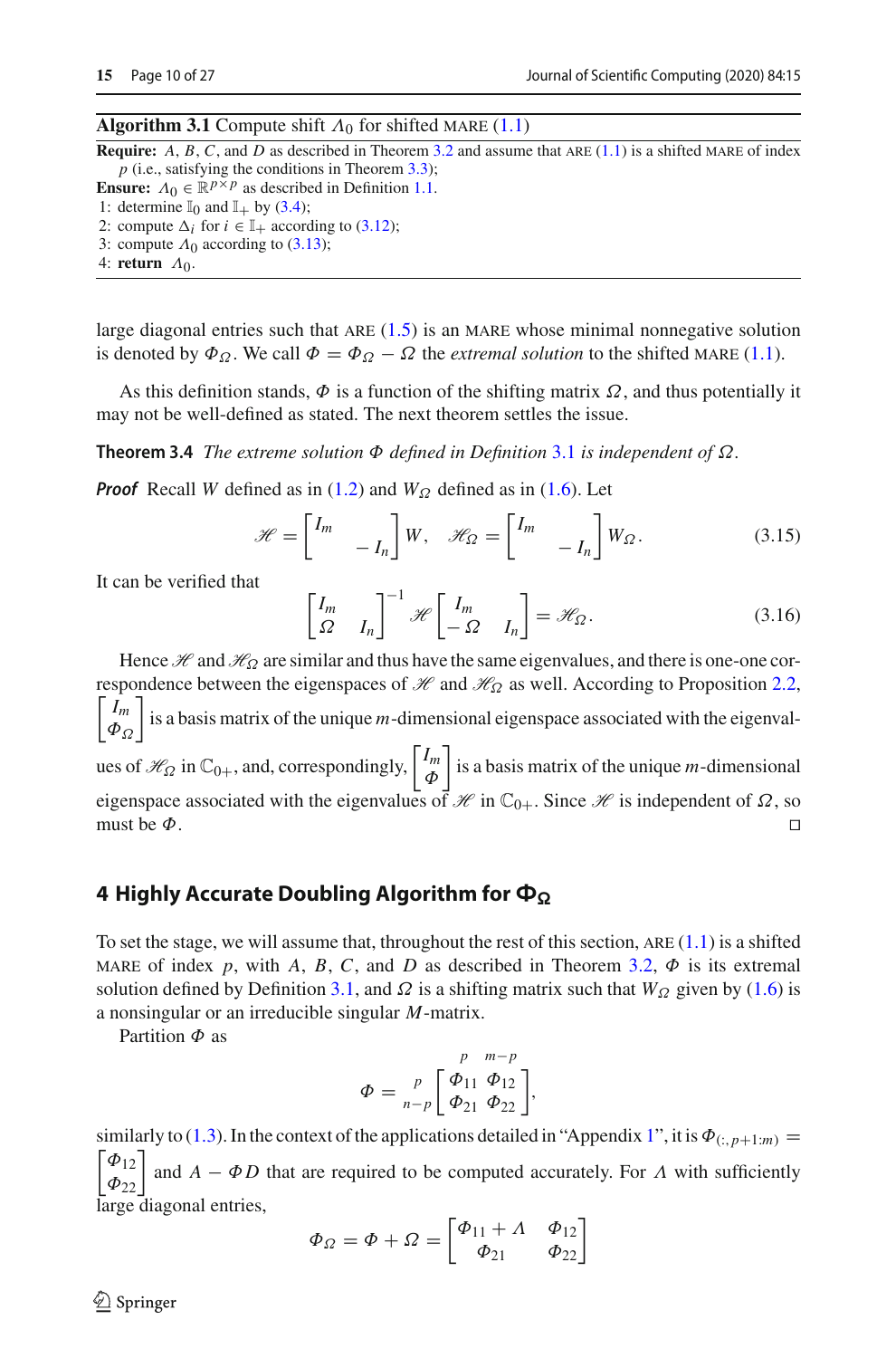is the minimal nonnegative solution to MARE  $(1.5)$ , and thus it can be computed by the doubling algorithm ADDA  $[28]$  $[28]$  or preferably its highly accurate version accADDA developed in  $[23,29]$  $[23,29]$ . accadda can compute  $\Phi_{\Omega}$  in a cancellation-free manner to high entrywise relative accuracy, provided a triplet representation of the *M*-matrix  $W_{\Omega}$  is available with high entrywise relative accuracy.

We outline ADDA as follows [\[16](#page-26-15)[,28](#page-26-11)[,29](#page-26-13)]. Choose two parameters  $\alpha$  and  $\beta$  satisfying

$$
0 \le \alpha \le \alpha_{\text{opt}} := \left(\max_{i} \left[A_{\Omega}\right]_{(i,i)}\right)^{-1}, \ 0 \le \beta \le \beta_{\text{opt}} := \left(\max_{i} \left[B_{\Omega}\right]_{(i,i)}\right)^{-1},\tag{4.1a}
$$

<span id="page-10-0"></span>
$$
\max\{\alpha,\,\beta\} \neq 0.\tag{4.1b}
$$

ADDA converges the fastest with  $\alpha = \alpha_{opt}$  and  $\beta = \beta_{opt}$  [\[28,](#page-26-11) Theorem 3.3]. Initially  $E_0 \in$  $\mathbb{R}^{m \times m}$ ,  $F_0 \in \mathbb{R}^{n \times n}$ ,  $X_0 \in \mathbb{R}^{n \times m}$  and  $Y_0 \in \mathbb{R}^{m \times n}$  are determined by the linear matrix equation

<span id="page-10-3"></span><span id="page-10-2"></span>
$$
\begin{bmatrix} \alpha B_{\Omega} + I & -\beta D \\ -\alpha C_{\Omega} & \beta A_{\Omega} + I \end{bmatrix} \begin{bmatrix} E_0 & Y_0 \\ X_0 & F_0 \end{bmatrix} = \begin{bmatrix} I - \beta B_{\Omega} & \alpha D \\ \beta C_{\Omega} & I - \alpha A_{\Omega} \end{bmatrix},
$$
(4.2)

and for  $k \geq 0$ ,  $E_{k+1}$ ,  $F_{k+1}$ ,  $X_{k+1}$  and  $Y_{k+1}$  are then iteratively computed by the doubling iterative formulas:

$$
E_{k+1} = E_k (I_m - Y_k X_k)^{-1} E_k, \tag{4.3a}
$$

$$
F_{k+1} = F_k (I_n - X_k Y_k)^{-1} F_k,
$$
\n(4.3b)

$$
X_{k+1} = X_k + F_k(I_n - X_k Y_k)^{-1} X_k E_k, \tag{4.3c}
$$

$$
Y_{k+1} = Y_k + E_k (I_m - Y_k X_k)^{-1} Y_i F_k, \qquad (4.3d)
$$

until convergence. A detailed derivation of these formulas can be found in [\[16](#page-26-15), pp. 20–21].

With  $\alpha$  and  $\beta$  satisfying [\(4.1\)](#page-10-0),  $X_k$  is monotonically increasing and converges to  $\Phi_{\Omega}$ quadratically, except in the case when  $\mathcal{H}_{\Omega}$  has a double eigenvalue 0 coming from a 2 × 2 Jordan block, the convergence is linear with the linear rate 1/2. For more detailed statements of ADDA's convergence, the reader is referred to  $[16,$  $[16,$  Theorem 6.3].

In general, ADDA can solve any shifted MARE very efficiently, but if implemented as is written, cancellations can potentially cause some of the tiny entries of  $\Phi_{\Omega}$  to be much less accurate than its largest entries. To avoid those cancellations, we may have to implement it differently, i.e., use accadda [\[23](#page-26-12)[,29\]](#page-26-13) instead, which needs a triplet representation of  $W_{\Omega}$  to begin with. In what follows, we describe an alternative version that is essentially the same as accadda there. In this alternative version, we rely on a left triplet representation of  $W_{\Omega}$ . A major reason for the change is to also have  $A - \Phi D$  computed with high entrywise relative accuracy at the end. For that purpose, we will need a couple of assumptions as stated in Assumption [4.1](#page-10-1) below.

<span id="page-10-1"></span>**Assumption 4.1** (i) *The diagonal matrices A*11*, B*<sup>11</sup> *and D*<sup>11</sup> *are accurately known with high entrywise relative accuracy;*

(ii) *A left triplet representation of*  $W_0$  *in* [\(3.5\)](#page-6-2) *is known. Specifically,*  $W_0 = (\text{offdiag}(W_0),$  $u, v$ <sup>L</sup> *is known with high entrywise relative accuracy.* 

Assumption [4.1\(](#page-10-1)b) requiring a accurate left triplet representation of  $W_0$  reads a bit of unnatural because the second block column is quadratic in *A*, *B*, *C*, and *D*. However, for the ARE arising from the application in "Appendix  $1$ " that motivates this study, it is rather natural, as explained in Remarks [8.2](#page-24-0) and [8.3](#page-25-4) there.

With the help of Assumption [4.1,](#page-10-1) in what follows, we will describe an alternative accade.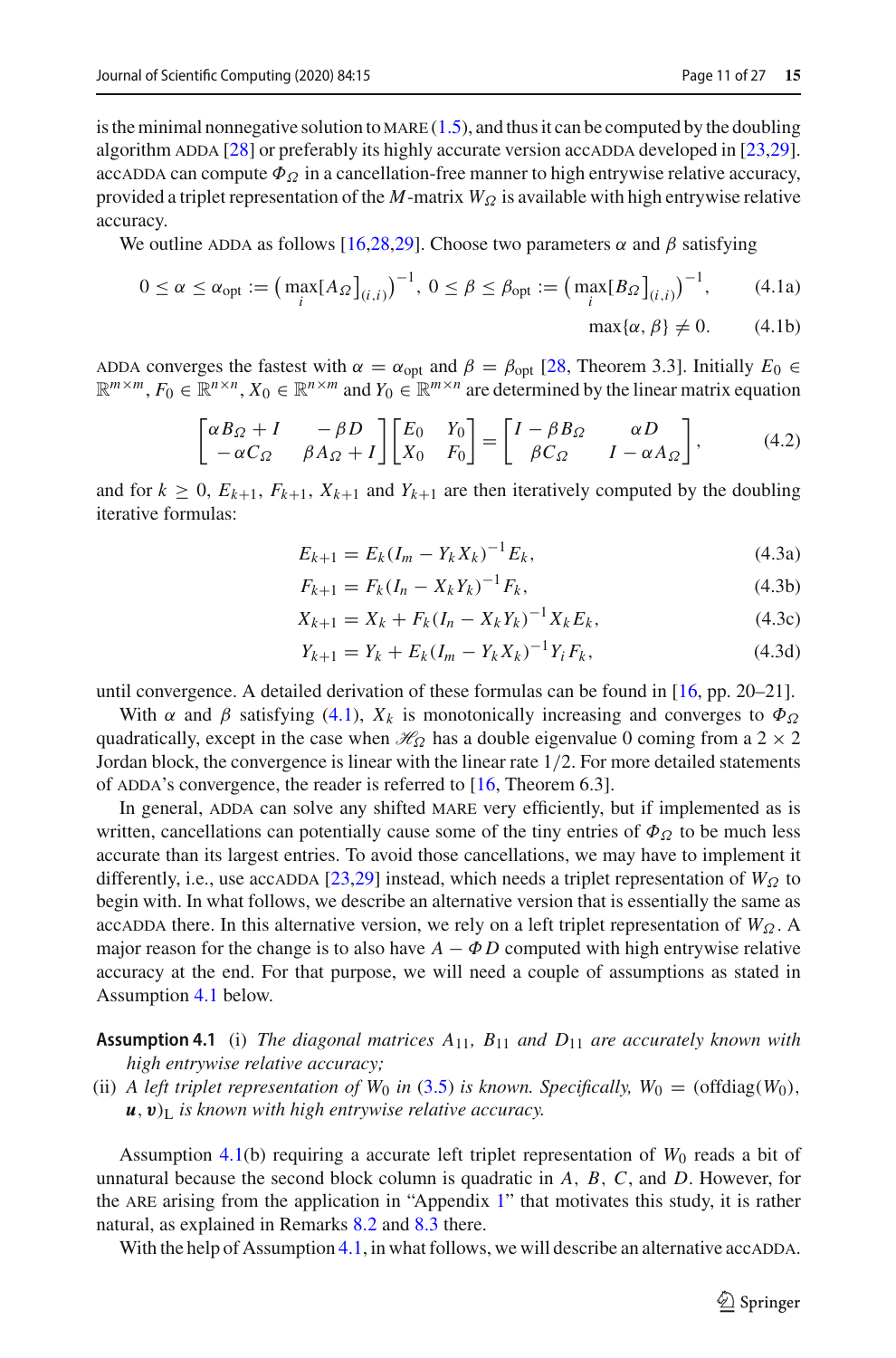Consistently with the partition of  $W_0$  in [\(3.5\)](#page-6-2), we partition  $\boldsymbol{u}$  and  $\boldsymbol{v}$  as

$$
\boldsymbol{u}^{\mathrm{T}} = \begin{bmatrix} \boldsymbol{u}_1^{\mathrm{T}} \ \boldsymbol{u}_2^{\mathrm{T}} \ \boldsymbol{u}_3^{\mathrm{T}} \end{bmatrix}, \quad \boldsymbol{v}^{\mathrm{T}} = \begin{bmatrix} \boldsymbol{v}_1^{\mathrm{T}} \ \boldsymbol{v}_2^{\mathrm{T}} \ \boldsymbol{v}_3^{\mathrm{T}} \end{bmatrix}
$$

and expand  $\mathbf{u}^T W_0 = \mathbf{v}^T$  as

<span id="page-11-6"></span>
$$
\left[\boldsymbol{u}_1^{\mathrm{T}} \ \boldsymbol{u}_2^{\mathrm{T}} \ \boldsymbol{u}_3^{\mathrm{T}}\right] W_0 = \left[\boldsymbol{v}_1^{\mathrm{T}} \ \boldsymbol{v}_2^{\mathrm{T}} \ \boldsymbol{v}_3^{\mathrm{T}}\right].\tag{4.4}
$$

Let  $u_0 \in \mathbb{R}^p$  be given by

<span id="page-11-0"></span>
$$
\begin{bmatrix} \boldsymbol{u}_{0} \end{bmatrix}_{(i)} = \begin{cases} \frac{\begin{bmatrix} \boldsymbol{u}_{1}^{T}(-B_{21}) \end{bmatrix}_{(i)} + \begin{bmatrix} \boldsymbol{u}_{3}^{T}C_{21} \end{bmatrix}_{(i)} + \begin{bmatrix} \boldsymbol{u}_{2}^{T}(A_{11}A + AB_{11} + C_{11}) \end{bmatrix}_{(i)}}{\begin{bmatrix} B_{11} \end{bmatrix}_{(i,i)}} & \text{if } i \in \mathbb{I}_{0}, \\ \frac{\begin{bmatrix} A_{11} \end{bmatrix}_{(i,i)} + A_{(i,i)} \begin{bmatrix} D_{11} \end{bmatrix}_{(i,i)}}{\begin{bmatrix} D_{11} \end{bmatrix}_{(i,i)}} \begin{bmatrix} \boldsymbol{u}_{2} \end{bmatrix}_{(i)}, & \text{if } i \in \mathbb{I}_{+}. \end{cases}
$$
\n(4.5)

For  $\Lambda$  with sufficiently large diagonal entries, we can make  $\mathbf{u}_0 > 0$  since  $[D_{11}]_{(i,i)} > 0$ for  $i \in \mathbb{I}_+$  and  $[A_{11}]_{(i,i)} + [B_{11}]_{(i,i)} > 0$  for  $i \in \mathbb{I}_0$  and  $-B_{21} \ge 0$ . Moreover, catastrophic cancellations can be completely avoided when calculating  $A_{11} + AD_{11}$  and  $A_{11}A + AB_{11} +$ *C*<sub>11</sub> so that *u*<sub>0</sub> can be obtained entrywise accurately. Next, we define  $v_0$ ,  $\hat{v}_0 \in \mathbb{R}^p$  by

$$
\begin{aligned}\n\left[\boldsymbol{v}_0\right]_{(i)} &= \begin{cases}\n0, & \text{if } i \in \mathbb{I}_0, \\
\left[\boldsymbol{v}_2\right]_{(i)} \bigg/ \big[D_{11}\big]_{(i,i)}, & \text{if } i \in \mathbb{I}_+, \\
\end{cases}\n\begin{bmatrix}\n\hat{\boldsymbol{v}}_0\n\end{bmatrix}_{(i)} &= \begin{cases}\n\left[\boldsymbol{u}_2^T A_{11}\right]_{(i)}, & \text{if } i \in \mathbb{I}_0, \\
0, & \text{if } i \in \mathbb{I}_+\n\end{cases}\n\end{aligned}
$$

It is straightforward to check that

<span id="page-11-1"></span>
$$
\begin{bmatrix} \boldsymbol{u}_0^{\mathrm{T}} & \boldsymbol{u}_1^{\mathrm{T}} & \boldsymbol{u}_2^{\mathrm{T}} \end{bmatrix} W_{\Omega} = \begin{bmatrix} \boldsymbol{v}_0^{\mathrm{T}} & \boldsymbol{v}_1^{\mathrm{T}} & \hat{\boldsymbol{v}}_0^{\mathrm{T}} & \boldsymbol{v}_3^{\mathrm{T}} \end{bmatrix} \ge 0 \tag{4.6}
$$

which leads to an entrywise relatively accurate left triplet representation for  $W_Q$ , as needed.

*Remark 4.1* According to Theorem [3.3,](#page-6-4) when  $W_0$  is an irreducible singular *M*-matrix, we have  $\mathbb{I}_0 = \emptyset$  and  $\mathbf{v} = \mathbf{0}$  and, thus, it follows from [\(4.5\)](#page-11-0) that

<span id="page-11-5"></span>
$$
\mathbf{u}_0 = D_{11}^{-1}(A_{11} + \Lambda D_{11})\mathbf{u}_2, \quad \mathbf{v}_0 = 0, \quad \hat{\mathbf{v}}_0 = 0.
$$
 (4.7)

Return to  $(4.2)$  that determines  $E_0$ ,  $F_0$ ,  $X_0$ , and  $Y_0$ . First, we notice that

<span id="page-11-2"></span>
$$
\begin{bmatrix} \alpha B_{\Omega} + I & -\beta D \\ -\alpha C_{\Omega} & \beta A_{\Omega} + I \end{bmatrix} = I + W_{\Omega} \begin{bmatrix} \alpha I & \\ & \beta I \end{bmatrix}
$$
 (4.8)

is a nonsingular *M*-matrix for any  $\alpha$ ,  $\beta \ge 0$ . Using [\(4.6\)](#page-11-1), we conclude

<span id="page-11-7"></span>
$$
\begin{bmatrix} \boldsymbol{u}_0 \\ \boldsymbol{u}_1 \\ \boldsymbol{u}_2 \\ \boldsymbol{u}_3 \end{bmatrix}^{\mathrm{T}} \begin{bmatrix} \alpha B_{\Omega} + I & -\beta D \\ -\alpha C_{\Omega} & \beta A_{\Omega} + I \end{bmatrix} = \begin{bmatrix} \boldsymbol{u}_0 + \alpha \boldsymbol{v}_0 \\ \boldsymbol{u}_1 + \alpha \boldsymbol{v}_1 \\ \boldsymbol{u}_2 + \beta \hat{\boldsymbol{v}}_0 \\ \boldsymbol{u}_3 + \beta \boldsymbol{v}_3 \end{bmatrix}^{\mathrm{T}}, \qquad (4.9)
$$

yielding a left triplet representation for the matrix in [\(4.8\)](#page-11-2).

<span id="page-11-3"></span>The results in Lemma [4.1](#page-11-3) below are essentially the ones in [\[29](#page-26-13), Theorem 3.2], except for  $k = 0$ , the case for which we will provide a proof.

**Lemma 4.1** *Let*  $E_0 \in \mathbb{R}^{m \times m}$ ,  $F_0 \in \mathbb{R}^{n \times n}$ ,  $X_0 \in \mathbb{R}^{n \times m}$  *and*  $Y_0 \in \mathbb{R}^{m \times n}$  *be as in* [\(4.2\)](#page-10-2) *with*  $\alpha$ *and* β *satisfying* [\(4.1\)](#page-10-0)*. Then*

<span id="page-11-4"></span>
$$
\begin{bmatrix} \boldsymbol{u}_0^{\mathrm{T}} & \boldsymbol{u}_1^{\mathrm{T}} & \boldsymbol{u}_2^{\mathrm{T}} \end{bmatrix} \begin{bmatrix} E_k & Y_k \\ X_k & F_k \end{bmatrix} \leq \begin{bmatrix} \boldsymbol{u}_0^{\mathrm{T}} & \boldsymbol{u}_1^{\mathrm{T}} & \boldsymbol{u}_2^{\mathrm{T}} & \boldsymbol{u}_3^{\mathrm{T}} \end{bmatrix} \quad \text{for all } k \ge 0. \tag{4.10}
$$

 $\mathcal{L}$  Springer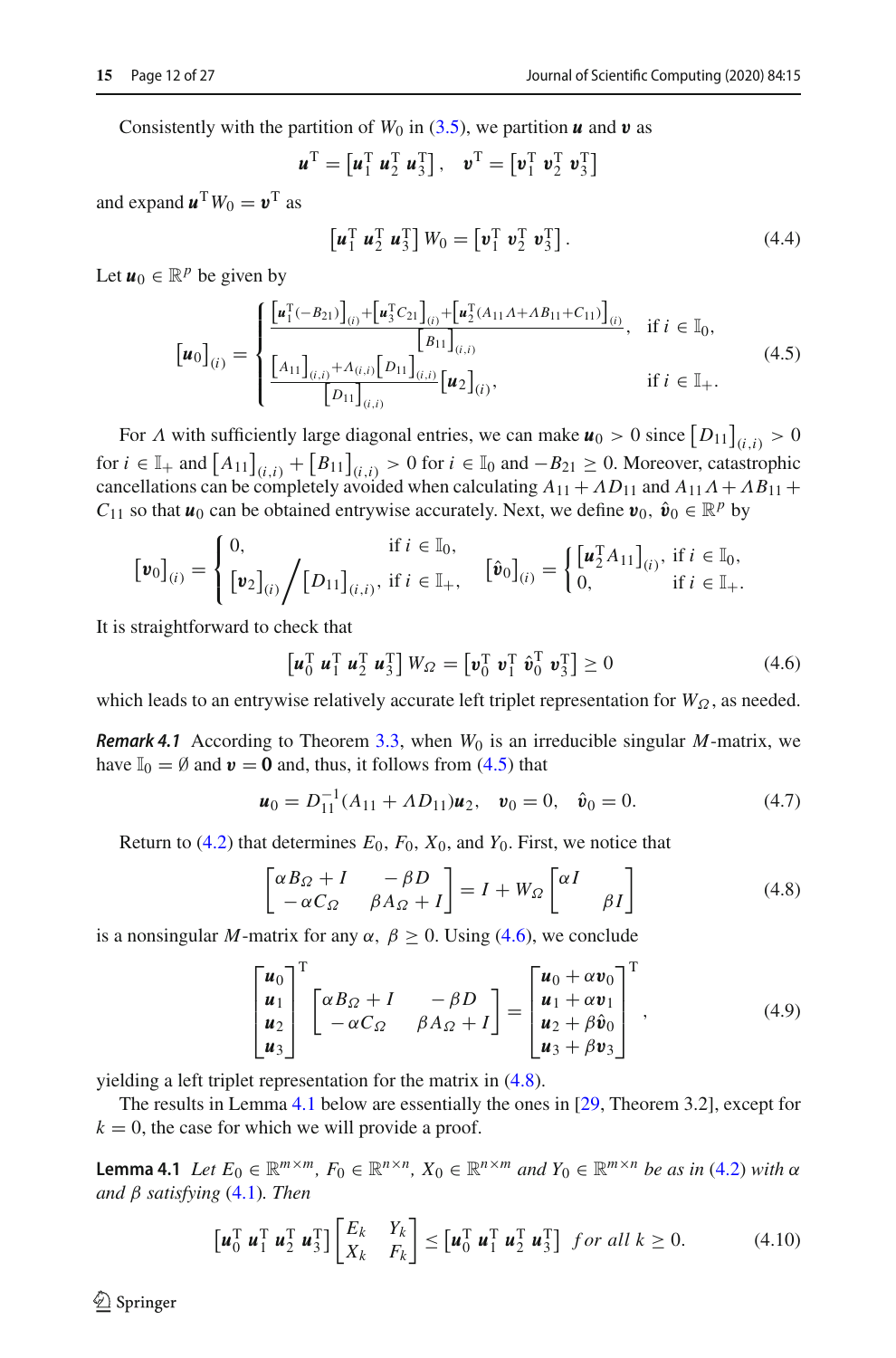<span id="page-12-2"></span>
$$
\begin{bmatrix} \boldsymbol{u}_0^{\mathrm{T}} \ \boldsymbol{u}_1^{\mathrm{T}} \ \boldsymbol{u}_2^{\mathrm{T}} \ \boldsymbol{u}_3^{\mathrm{T}} \end{bmatrix} \begin{bmatrix} E_k & Y_k \\ X_k & F_k \end{bmatrix} = \begin{bmatrix} \boldsymbol{u}_0^{\mathrm{T}} \ \boldsymbol{u}_1^{\mathrm{T}} \ \boldsymbol{u}_2^{\mathrm{T}} \ \boldsymbol{u}_3^{\mathrm{T}} \end{bmatrix} \ \text{for all } k \ge 0. \tag{4.11}
$$

*Proof* Only the case for  $k = 0$  needs a proof. It can be verified that

$$
I - \begin{bmatrix} \beta I & \ A & I \end{bmatrix} W_{\Omega} = \left( I + \begin{bmatrix} \alpha I & \ \beta I \end{bmatrix} W_{\Omega} \right) - (\alpha + \beta) W_{\Omega}.
$$

Upon using  $(4.6)$ , we find

<span id="page-12-0"></span>
$$
\begin{aligned}\n\left[\boldsymbol{u}_0^{\mathrm{T}} \boldsymbol{u}_1^{\mathrm{T}} \boldsymbol{u}_2^{\mathrm{T}} \boldsymbol{u}_3^{\mathrm{T}}\right] \left(I - \begin{bmatrix} \beta I & \ \alpha I \end{bmatrix} W_{\Omega}\right) \\
= \left[\boldsymbol{u}_0^{\mathrm{T}} \boldsymbol{u}_1^{\mathrm{T}} \boldsymbol{u}_2^{\mathrm{T}} \boldsymbol{u}_3^{\mathrm{T}}\right] \left(I + \begin{bmatrix} \alpha I & \ \beta I \end{bmatrix} W_{\Omega}\right) - (\alpha + \beta) \left[\boldsymbol{v}_0^{\mathrm{T}} \boldsymbol{v}_1^{\mathrm{T}} \hat{\boldsymbol{v}}_0^{\mathrm{T}} \boldsymbol{v}_3^{\mathrm{T}}\right].\n\end{aligned} \tag{4.12}
$$

It follows from [\(4.2\)](#page-10-2) that

<span id="page-12-1"></span>
$$
\begin{bmatrix} E_0 & Y_0 \ X_0 & F_0 \end{bmatrix} = \left( I - \begin{bmatrix} \beta I & \\ & \alpha I \end{bmatrix} W_{\Omega} \right) \left( I + \begin{bmatrix} \alpha I & \\ & \beta I \end{bmatrix} W_{\Omega} \right)^{-1}.
$$

Therefore making use of [\(4.12\)](#page-12-0), we get

$$
\begin{aligned}\n\left[\mathbf{u}_0^{\mathrm{T}} \mathbf{u}_1^{\mathrm{T}} \mathbf{u}_2^{\mathrm{T}} \mathbf{u}_3^{\mathrm{T}}\right] \begin{bmatrix} E_0 & Y_0 \\
X_0 & F_0 \end{bmatrix} \\
&= \left[\mathbf{u}_0^{\mathrm{T}} \mathbf{u}_1^{\mathrm{T}} \mathbf{u}_2^{\mathrm{T}} \mathbf{u}_3^{\mathrm{T}}\right] - (\alpha + \beta) \left[\mathbf{v}_0^{\mathrm{T}} \mathbf{v}_1^{\mathrm{T}} \hat{\mathbf{v}}_0^{\mathrm{T}} \mathbf{v}_3^{\mathrm{T}}\right] \left(I + \begin{bmatrix} \alpha I & \\ & \beta I \end{bmatrix} W_\Omega\right)^{-1} \tag{4.13} \\
&\leq \left[\mathbf{u}_0^{\mathrm{T}} \mathbf{u}_1^{\mathrm{T}} \mathbf{u}_2^{\mathrm{T}} \mathbf{u}_3^{\mathrm{T}}\right]\n\end{aligned}
$$

because the matrix to be inverted in [\(4.13\)](#page-12-1) is a nonsingular *M*-matrix. This gives [\(4.10\)](#page-11-4) for  $k = 0$ . In particular, if  $v = 0$ , plug [\(4.7\)](#page-11-5) into [\(4.13\)](#page-12-1) to get [\(4.11\)](#page-12-2) for  $k = 0$ .  $\Box$ 

To implement the doubling algorithm in a cancellation-free manner as inspired by [\[29\]](#page-26-13), we introduce auxiliary vectors, for  $k \geq 0$ ,

<span id="page-12-4"></span>
$$
\begin{aligned}\n[\mathbf{w}^{(k)}]^\mathrm{T} & \equiv \begin{bmatrix} \mathbf{w}_{1k}^{(k)} \\ \mathbf{w}_{2k}^{(k)} \\ \mathbf{w}_{3k}^{(k)} \end{bmatrix}^\mathrm{T} := \begin{bmatrix} \mathbf{u}_{0} \\ \mathbf{u}_{1} \\ \mathbf{u}_{2} \\ \mathbf{u}_{3} \end{bmatrix}^\mathrm{T} - \begin{bmatrix} \mathbf{u}_{0} \\ \mathbf{u}_{1} \\ \mathbf{u}_{2} \\ \mathbf{u}_{3} \end{bmatrix}^\mathrm{T} \begin{bmatrix} E_k & Y_k \\ X_k & F_k \end{bmatrix}.\n\end{aligned} \tag{4.14}
$$

They are nonnegative in general and exactly zero if  $v = 0$ , as ensured by Lemma [4.1.](#page-11-3) It can be seen that

<span id="page-12-3"></span>
$$
\left[\boldsymbol{w}^{(0)}\right]^{\mathrm{T}}\begin{bmatrix} I + \alpha B_{\Omega} & -\alpha D \\ -\beta C_{\Omega} & I + \beta A_{\Omega} \end{bmatrix} = \left(\alpha + \beta\right)\begin{bmatrix} \boldsymbol{v}_{0}^{\mathrm{T}} & \boldsymbol{v}_{1}^{\mathrm{T}} & \hat{\boldsymbol{v}}_{0}^{\mathrm{T}} & \boldsymbol{v}_{3}^{\mathrm{T}} \end{bmatrix},\tag{4.15}
$$

using [\(4.13\)](#page-12-1). The big matrix in the left-hand side of [\(4.15\)](#page-12-3) is a nonsingular *M*-matrix whose inverse can be computed with high entrywise relative accuracy by the GTH-like algorithm— Algorithm [2.1,](#page-4-0) made possible by Lemma [4.2](#page-13-0) below.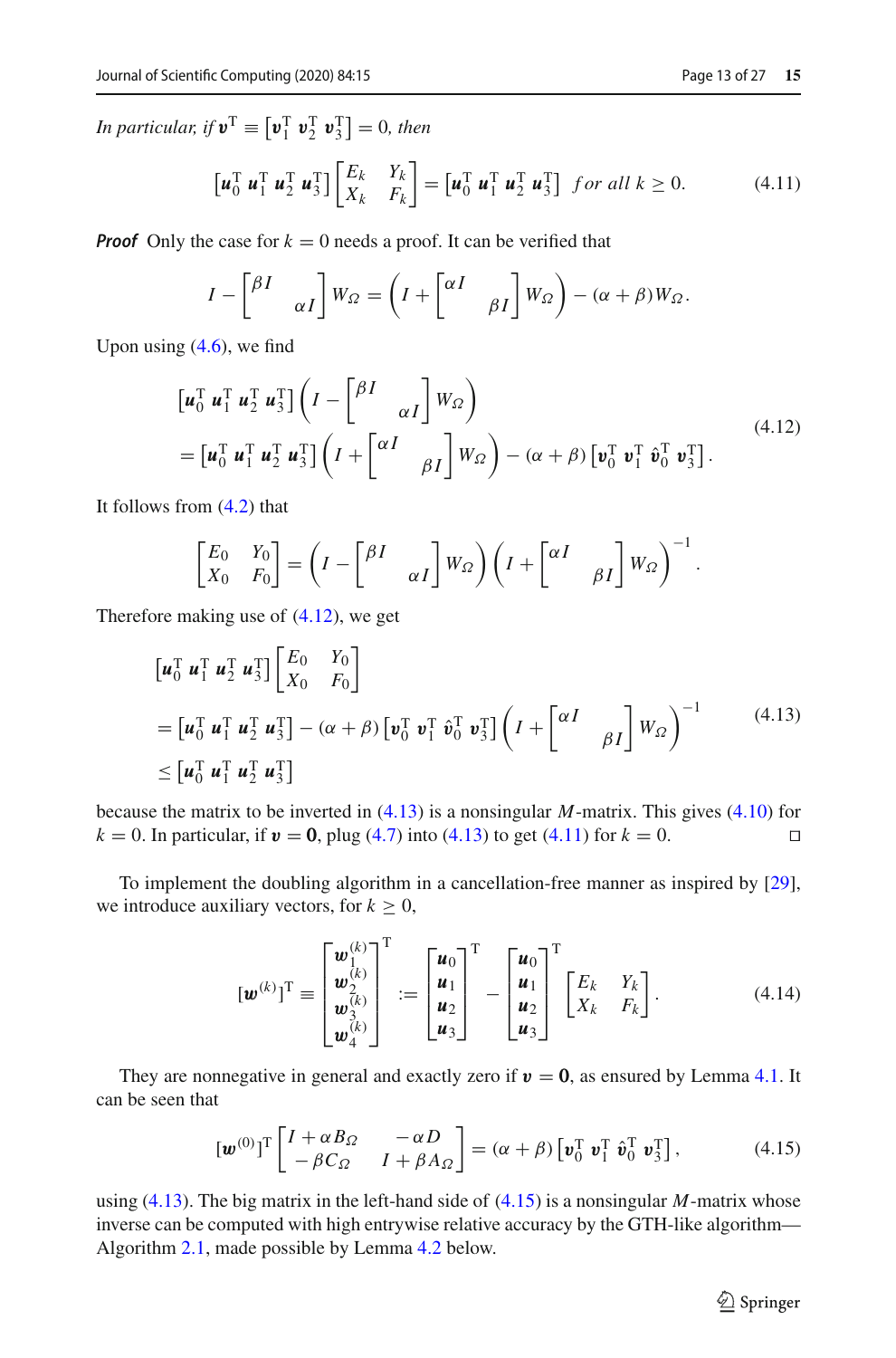<span id="page-13-0"></span>**Lemma 4.2** *Assume* [\(4.1\)](#page-10-0) *holds.*

(a) *If*  $\alpha = 0$  *but*  $\beta > 0$ *, then* 

$$
\begin{bmatrix} I & 0 \ -\beta C_{\Omega} & I + \beta A_{\Omega} \end{bmatrix}^{-1} = \begin{bmatrix} I & 0 \ \beta (I + \beta A_{\Omega})^{-1} C_{\Omega} & (I + \beta A_{\Omega})^{-1} \end{bmatrix}
$$

*and a left triplet representation for*  $I + \beta A_{\Omega}$  *can be read off from* 

$$
\begin{bmatrix} \boldsymbol{u}_2 \\ \boldsymbol{u}_3 \end{bmatrix}^{\mathrm{T}} (I + \beta A_{\Omega}) = \beta \begin{bmatrix} \hat{\boldsymbol{v}}_0^{\mathrm{T}} & \boldsymbol{v}_3^{\mathrm{T}} \end{bmatrix} + \begin{bmatrix} \boldsymbol{u}_2 \\ \boldsymbol{u}_3 \end{bmatrix}^{\mathrm{T}} + \beta \begin{bmatrix} \boldsymbol{u}_0 \\ \boldsymbol{u}_1 \end{bmatrix}^{\mathrm{T}} D.
$$

(b) *If*  $\beta = 0$  *but*  $\alpha > 0$ *, then* 

$$
\begin{bmatrix} I + \alpha B_{\Omega} & -\alpha D \\ 0 & I \end{bmatrix}^{-1} = \begin{bmatrix} (I + \alpha B_{\Omega})^{-1} & \alpha (I + \alpha B_{\Omega})^{-1} D \\ 0 & I \end{bmatrix}
$$

*and a left triplet representation for*  $I + \alpha B_{\Omega}$  *can be read off from* 

$$
\begin{bmatrix} \boldsymbol{u}_0 \\ \boldsymbol{u}_3 \end{bmatrix}^{\mathrm{T}} (I + \alpha B_{\Omega}) = \alpha \begin{bmatrix} \boldsymbol{v}_0^{\mathrm{T}} & \boldsymbol{v}_1^{\mathrm{T}} \end{bmatrix} + \alpha \begin{bmatrix} \boldsymbol{u}_2 \\ \boldsymbol{u}_3 \end{bmatrix}^{\mathrm{T}} C_{\Omega} + \begin{bmatrix} \boldsymbol{u}_0 \\ \boldsymbol{u}_1 \end{bmatrix}^{\mathrm{T}}.
$$

(c) *If*  $\alpha > 0$  *and*  $\beta > 0$ *, then* 

$$
\begin{bmatrix}\n(1/\alpha)u_0 \\
(1/\alpha)u_1 \\
(1/\beta)u_2 \\
(1/\beta)u_3\n\end{bmatrix}^T\n\begin{bmatrix}\nI + \alpha B_{\Omega} & -\alpha D \\
-\beta C_{\Omega} & I + \beta A_{\Omega}\n\end{bmatrix} =\n\begin{bmatrix}\n(1/\alpha)u_0 \\
(1/\alpha)u_1 \\
(1/\beta)u_2 \\
(1/\beta)u_3\n\end{bmatrix}^T\n+\n\begin{bmatrix}\n\mathbf{v}_0^T \\
\mathbf{v}_1 \\
\mathbf{v}_0^T \\
\mathbf{v}_3\n\end{bmatrix}^T.
$$

Starting from  $\mathbf{w}^{(0)}$ , we can compute  $\mathbf{w}^{(k)}$  recursively as follows. Notice that

$$
\begin{bmatrix} E_{k+1} & Y_{k+1} \\ X_{k+1} & F_{k+1} \end{bmatrix} = \begin{bmatrix} E_k & Y_k \\ X_k & F_k \end{bmatrix} - \left( I - \begin{bmatrix} E_k & Y_k \\ X_k & F_k \end{bmatrix} \right) \begin{bmatrix} I_m & -Y_k \\ -X_k & I_n \end{bmatrix}^{-1} \begin{bmatrix} E_k & 0 \\ 0 & F_k \end{bmatrix}
$$

to get

$$
[\mathbf{w}^{(k+1)}]^{\mathrm{T}} = [\mathbf{w}^{(k)}]^{\mathrm{T}} + [\mathbf{w}^{(k)}]^{\mathrm{T}} \begin{bmatrix} I & -Y_k \\ -X_k & I \end{bmatrix}^{-1} \begin{bmatrix} E_k & 0 \\ 0 & F_k \end{bmatrix}
$$
  
= 
$$
[\mathbf{w}^{(k)}]^{\mathrm{T}} + [\mathbf{w}^{(k)}]^{\mathrm{T}} \begin{bmatrix} (I - Y_k X_k)^{-1} E_k & Y_k (I - X_k Y_k)^{-1} F_k \\ X_k (I - Y_k X_k)^{-1} E_k & (I - X_k Y_k)^{-1} F_k \end{bmatrix}^{-1}.
$$
 (4.16)

As in [\[29](#page-26-13)], we can show that

<span id="page-13-2"></span><span id="page-13-1"></span>
$$
\begin{bmatrix} \boldsymbol{u}_2 \\ \boldsymbol{u}_3 \end{bmatrix}^{\mathrm{T}} (I - X_k Y_k) = \begin{bmatrix} \boldsymbol{w}_3^{(k)} \\ \boldsymbol{w}_4^{(k)} \end{bmatrix}^{\mathrm{T}} + \begin{bmatrix} \boldsymbol{u}_2 \\ \boldsymbol{u}_3 \end{bmatrix}^{\mathrm{T}} F_k + \left( \begin{bmatrix} \boldsymbol{u}_0 \\ \boldsymbol{u}_1 \end{bmatrix}^{\mathrm{T}} E_k + \begin{bmatrix} \boldsymbol{w}_1^{(k)} \\ \boldsymbol{w}_2^{(k)} \end{bmatrix}^{\mathrm{T}} \right) Y_k
$$
  

$$
=: \begin{bmatrix} \boldsymbol{u}_1^{(k)} \\ \boldsymbol{u}_2^{(k)} \end{bmatrix}^{\mathrm{T}}, \qquad (4.17a)
$$

 $\hat{Z}$  Springer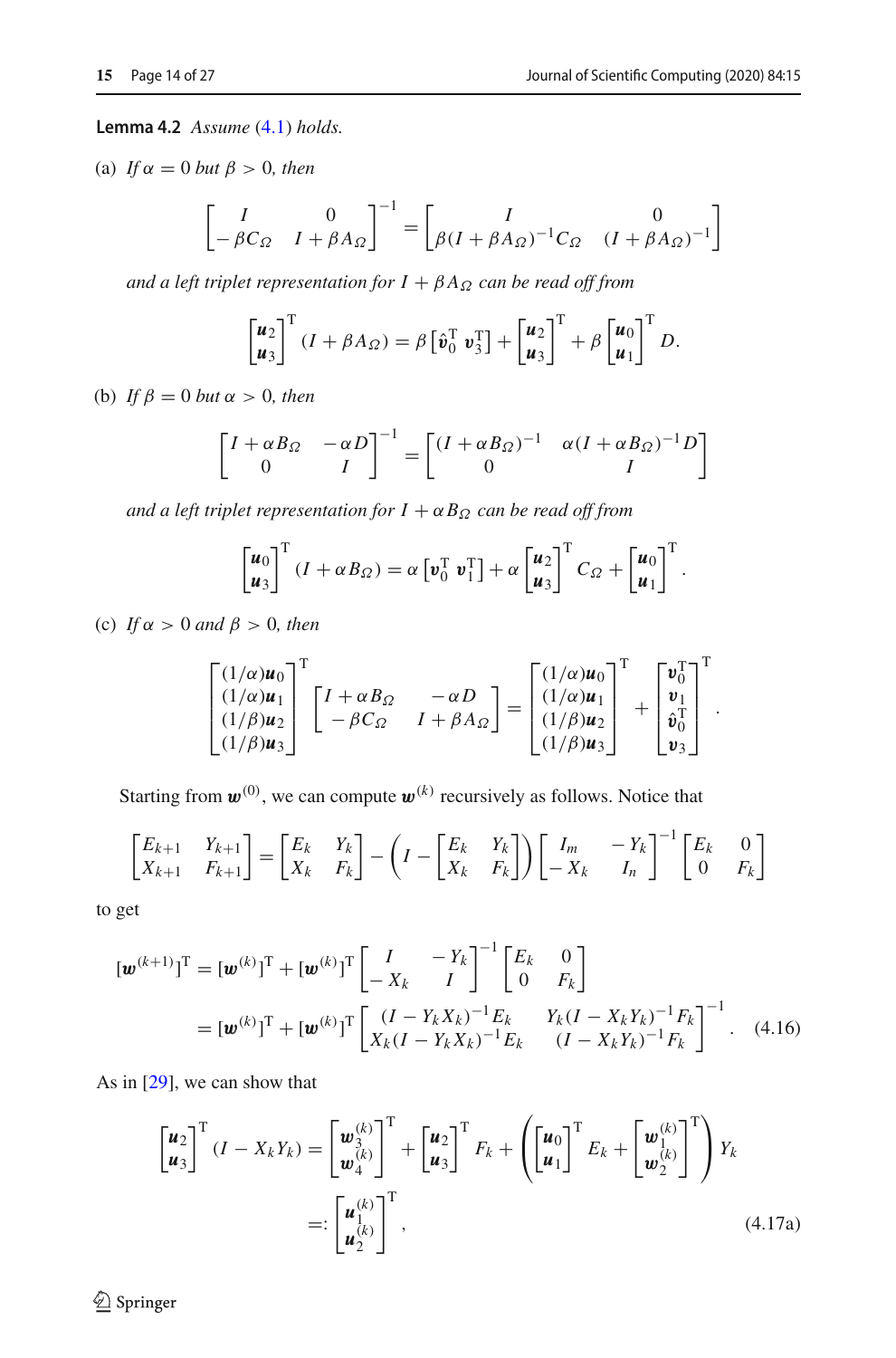#### <span id="page-14-1"></span>**Algorithm 4.1** Highly accurate doubling algorithm for shifted MARE [\(1.1\)](#page-0-0)

- **Require:** *A*, *B*, *C*, and *D* as described in Theorem [3.2](#page-6-0) and a left triplet representation for  $W_0$  in [\(3.5\)](#page-6-2),  $1 \leq p \leq \min\{m, n\};$
- **Ensure:** the extremal solution  $\Phi$  to shifted MARE [\(1.1\)](#page-0-0) of index *p*.
- 1: compute  $\Lambda_0$  by Algorithm [3.1;](#page-9-1)
- 2: let  $\overline{\Lambda} = 1.01 \times \Lambda_0$ , and formally  $\Omega = \text{diag}(\Lambda, 0)$  as in [\(1.4\)](#page-1-3);
- 3: compute  $A_{\Omega}$ ,  $B_{\Omega}$ , and  $C_{\Omega}$  according to [\(1.7\)](#page-1-8);
- 4: compute a left triplet representation of  $W_{\Omega}$  according to [\(4.4\)](#page-11-6) [\(4.6\)](#page-11-1);
- 5: compute  $E_0$ ,  $F_0$ ,  $X_0$  and  $Y_0$  according to [\(4.2\)](#page-10-2) by the GTH-like algorithm Algorithm [2.1](#page-4-0) using the left triplet representation yielded by [\(4.9\)](#page-11-7) for the coefficient matrix;
- 6: compute  $\mathbf{w}^{(0)}$  according to [\(4.15\)](#page-12-3) by the GTH-like algorithm;

7: 
$$
k = -1
$$

7: *k* = −1; 8: **repeat**

9:  $k = k + 1$ ;

- 10: compute  $\mu_k^{(k)}$  for  $1 \le i \le 4$  as defined in [\(4.17\)](#page-13-1) and generate the left triplet representations for  $I Y_k X_k$ and  $I - X_k Y_k$  as in [\(4.18\)](#page-14-0);
- 11: compute  $E_{k+1}$ ,  $F_{k+1}$ ,  $X_{k+1}$  and  $Y_{k+1}$  according to [\(4.3\)](#page-10-3) by the GTH-like algorithm using the left triplet representations [\(4.18\)](#page-14-0) for  $I - Y_k X_k$  and  $I - X_k Y_k$ ;
- 12: compute  $\mathbf{w}_j^{(k+1)}$  for 1 ≤ *j* ≤ 4 according to [\(4.16\)](#page-13-2) (reuse  $E_k(I Y_k X_k)^{-1}$  and  $F_k(I X_k Y_k)^{-1}$ that appear in implementing line 11 to reduce work);
- 13: **until** convergence;
- 14: **return** the last  $X_k$  as an approximation to  $\Phi_{\Omega}$ , and then  $\Phi \approx X_k \Omega$ .

and similarly,

$$
\begin{bmatrix} \boldsymbol{u}_0 \\ \boldsymbol{u}_1 \end{bmatrix}^{\mathrm{T}} (I - Y_k X_k) = \begin{bmatrix} \boldsymbol{w}_{1k}^{(k)} \\ \boldsymbol{w}_{2}^{(k)} \end{bmatrix}^{\mathrm{T}} + \begin{bmatrix} \boldsymbol{u}_0 \\ \boldsymbol{u}_1 \end{bmatrix}^{\mathrm{T}} E_k + \left( \begin{bmatrix} \boldsymbol{u}_2 \\ \boldsymbol{u}_3 \end{bmatrix}^{\mathrm{T}} F_k + \begin{bmatrix} \boldsymbol{w}_{3k}^{(k)} \\ \boldsymbol{w}_{4}^{(k)} \end{bmatrix}^{\mathrm{T}} \right) X_k
$$

$$
=: \begin{bmatrix} \boldsymbol{u}_{3k}^{(k)} \\ \boldsymbol{u}_{4}^{(k)} \end{bmatrix}^{\mathrm{T}}.
$$
(4.17b)

Finally, we obtain the following left triplet representations for  $I - X_k Y_k$  and  $I - Y_k X_k$ ,

<span id="page-14-0"></span>
$$
I - X_k Y_k = \left( \text{offdiag}(I - X_k Y_k), \begin{bmatrix} \boldsymbol{u}_2 \\ \boldsymbol{u}_3 \end{bmatrix}, \begin{bmatrix} \boldsymbol{u}_1^{(k)} \\ \boldsymbol{u}_2^{(k)} \end{bmatrix} \right)_L, \tag{4.18a}
$$

$$
I - Y_k X_k = \left( \text{offdiag}(I - Y_k X_k), \begin{bmatrix} \boldsymbol{u}_0 \\ \boldsymbol{u}_1 \end{bmatrix}, \begin{bmatrix} \boldsymbol{u}_3^{(k)} \\ \boldsymbol{u}_4^{(k)} \end{bmatrix} \right)_L.
$$
 (4.18b)

In the same way as in [\[29\]](#page-26-13), we can implement the doubling algorithm in a cancellation-free manner which is outlined in Algorithm [4.1.](#page-14-1) It can compute  $\Phi_{\Omega} = \Phi + \Omega$  and, consequently, the extremal solution  $\Phi$  with high entrywise relative accuracy, except possibly the first  $p$ diagonal entries of  $\Phi$  due to possibly cancellations in  $\Phi_{(i,i)} = [\Phi_{\Omega}]_{(i,i)} - \Lambda_{(i,i)}$  for  $1 \le i \le n$ *p*.

To stop the iteration: lines 8–13 of Algorithm [4.1,](#page-14-1) we can simply use the one proposed in [\[29,](#page-26-13) section [5\]](#page-15-0) (see also [\[16,](#page-26-15) p. 90]):

<span id="page-14-2"></span>
$$
\max_{i,j} \frac{\left(\left[X_{k-1} - X_k\right]_{(i,j)}\right)^2}{\left(\left[X_{k-2} - X_{k-1}\right]_{(i,j)} - \left[X_{k-1} - X_k\right]_{(i,j)}\right)\left[X_k\right]_{(i,j)}} \leq \text{rtol} \tag{4.19}
$$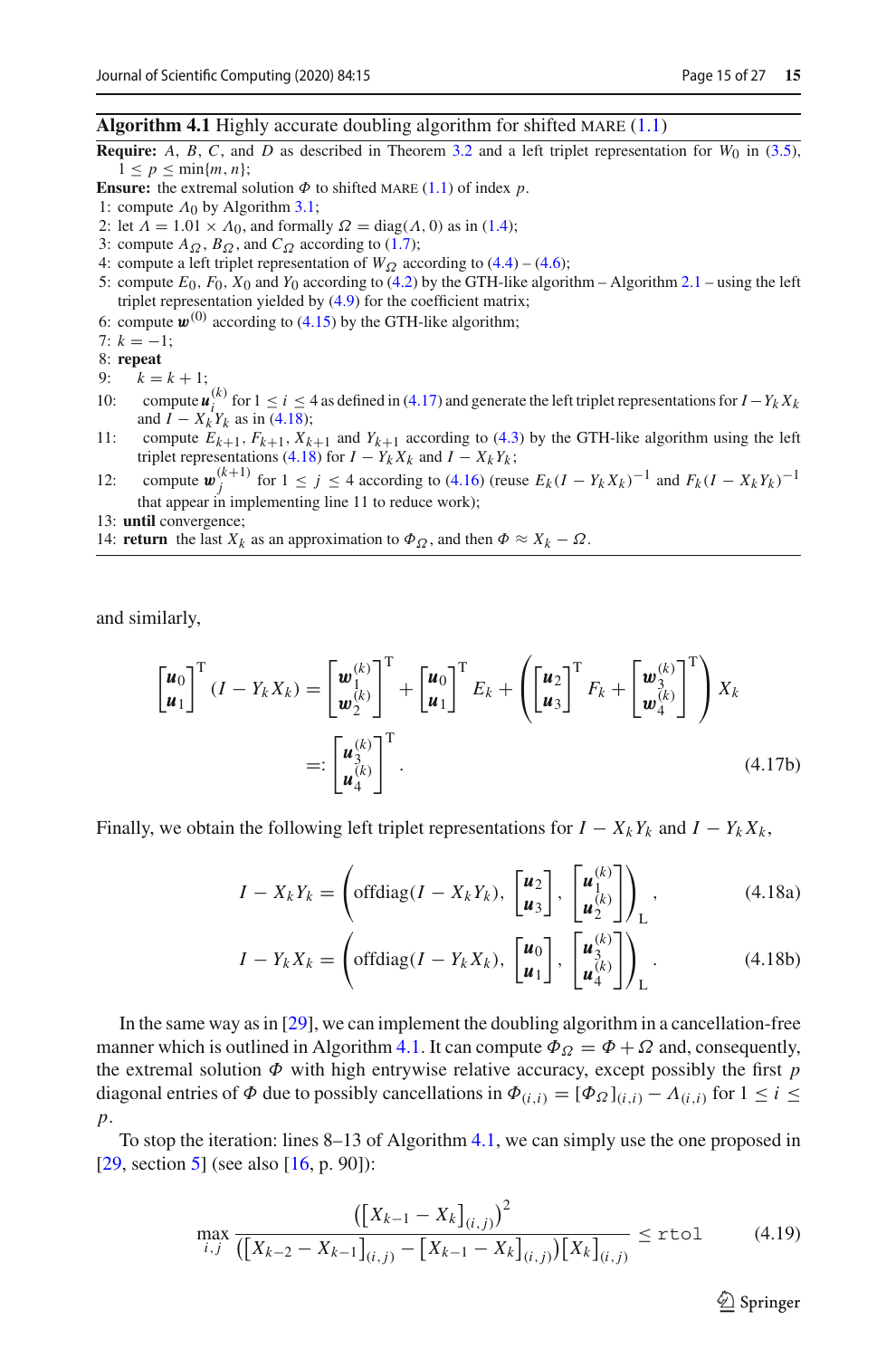for the purpose to achieve  $X_{k+1} \approx \Phi_{\Omega}$  with high entrywise relative accuracy, where rtol is a given relative tolerance. We also employ a safeguard by checking the entrywise relative residual [\[29](#page-26-13), section [4\]](#page-9-0) as promoted there, whenever [\(4.19\)](#page-14-2) is satisfied.

In the next section, we will define an auxiliary set of vectors along with the doubling iteration for the purpose of calculating  $A - \Phi D$  with high entrywise relative accuracy. To that end, we will employ an additional stopping criterion to go with [\(4.19\)](#page-14-2) at the same time.

## <span id="page-15-0"></span>**5 Accurate Computation of** *<sup>A</sup>* **<sup>−</sup>** *<sup>8</sup><sup>D</sup>*

The highly accurate accadda, Algorithm [4.1,](#page-14-1) can compute  $\Phi_{\Omega}$  with high entrywise relative accuracy. Since

<span id="page-15-1"></span>
$$
\Phi_{\Omega} = \begin{bmatrix} \Phi_{11} + \Lambda & \Phi_{12} \\ \Phi_{21} & \Phi_{22} \end{bmatrix},
$$

Φ is computed entrywise accurately, except possibly its first *p* diagonal entries. The other matrix of interest is  $A - \Phi D$  as in the application described in "Appendix [1"](#page-21-0). In this section we will present a way to compute  $A - \Phi D$  without any cancellation.

According to Theorem [3.2,](#page-6-0)

$$
A - \Phi D = \begin{bmatrix} A_{11} & A_{12} \\ A_{22} \end{bmatrix} - \begin{bmatrix} \Phi_{11} & \Phi_{12} \\ \Phi_{21} & \Phi_{22} \end{bmatrix} \begin{bmatrix} D_{11} \\ D_{22} \end{bmatrix}
$$
  
= 
$$
\begin{bmatrix} A_{11} - \Phi_{11}D_{11} & A_{12} - \Phi_{12}D_{22} \\ -\Phi_{21}D_{11} & A_{22} - \Phi_{22}D_{22} \end{bmatrix}.
$$
 (5.1)

Note that  $\Phi$  and  $\Phi_{\Omega}$  share the same off-diagonal entries. By examining the signs of the entries of  $A_{ij}$  and  $D_{ij}$  stated in Theorem [3.2,](#page-6-0) we find that the off-diagonal entries of  $A - \Phi D$ can be computed without any cancellation. In fact, by [\(5.1\)](#page-15-1),

offdiag
$$
(A - \Phi D)
$$
 =  $\begin{bmatrix} - \text{offdiag}(\Phi_{11})D_{11} & A_{12} - \Phi_{12}D_{22} \\ - \Phi_{21}D_{11} & \text{offdiag}(A_{22} - \Phi_{22}D_{22}) \end{bmatrix}$ . (5.2)

It remains to explain how to compute its diagonal entries also in a cancellation-free way. We will do so by finding left triplet representations for the diagonal blocks  $A_{11} - \Phi_{11} D_{11}$ and  $A_{22} - \Phi_{22} D_{22}$ . To this end, we introduce vectors

<span id="page-15-3"></span>
$$
\hat{\boldsymbol{u}}_0 := \boldsymbol{u}_0 - A \boldsymbol{u}_2, \quad \left[\begin{matrix} \widetilde{\boldsymbol{w}}_1 \\ \widetilde{\boldsymbol{w}}_2 \end{matrix}\right]^{\mathrm{T}} := \left[\begin{matrix} \hat{\boldsymbol{u}}_0 \\ \boldsymbol{u}_1 \end{matrix}\right]^{\mathrm{T}} - \left[\begin{matrix} \boldsymbol{u}_2 \\ \boldsymbol{u}_3 \end{matrix}\right]^{\mathrm{T}} \boldsymbol{\Phi}.
$$
\n(5.3)

The vectors  $\tilde{\boldsymbol{w}}_j$  for  $j = 1, 2$  are, in fact, nonnegative as guaranteed by Lemma [5.1](#page-15-2) below, and  $\hat{u}_0$  can be explicitly stated as, upon using  $(4.5)$ ,

$$
\left[\hat{\mathbf{u}}_0\right]_{(i)} = \begin{cases} \frac{\left[\mathbf{u}_1^{\mathrm{T}}(-B_{21})\right]_{(i)} + \left[\mathbf{u}_3^{\mathrm{T}}C_{21}\right]_{(i)} + \left[\mathbf{u}_2^{\mathrm{T}}(A_{11}A + C_{11})\right]_{(i)}}{\left[B_{11}\right]_{(i,i)}} & \text{if } i \in \mathbb{I}_0, \\ \frac{\left[A_{11}\right]_{(i,i)}}{\left[D_{11}\right]_{(i,i)}} \left[\mathbf{u}_2\right]_{(i)}, & \text{if } i \in \mathbb{I}_+.\end{cases}
$$

<span id="page-15-2"></span>But in our algorithm, there is no need to compute  $\hat{u}_0$ , and also we cannot and won't compute  $bw_j$  as defined in [\(5.3\)](#page-15-3), either, because it contains cancellations.

**Lemma 5.1** *The sequence defined by*

<span id="page-15-4"></span>
$$
\begin{bmatrix} \widetilde{\boldsymbol{w}}_1^{(k)} \\ \widetilde{\boldsymbol{w}}_2^{(k)} \end{bmatrix}^{\mathrm{T}} := \begin{bmatrix} \boldsymbol{w}_1^{(k)} \\ \boldsymbol{w}_2^{(k)} \end{bmatrix}^{\mathrm{T}} + \begin{bmatrix} \boldsymbol{u}_0 \\ \boldsymbol{u}_1 \end{bmatrix}^{\mathrm{T}} E_k \ge 0 \text{ for } k \ge 1
$$
 (5.4)

 $\circledcirc$  Springer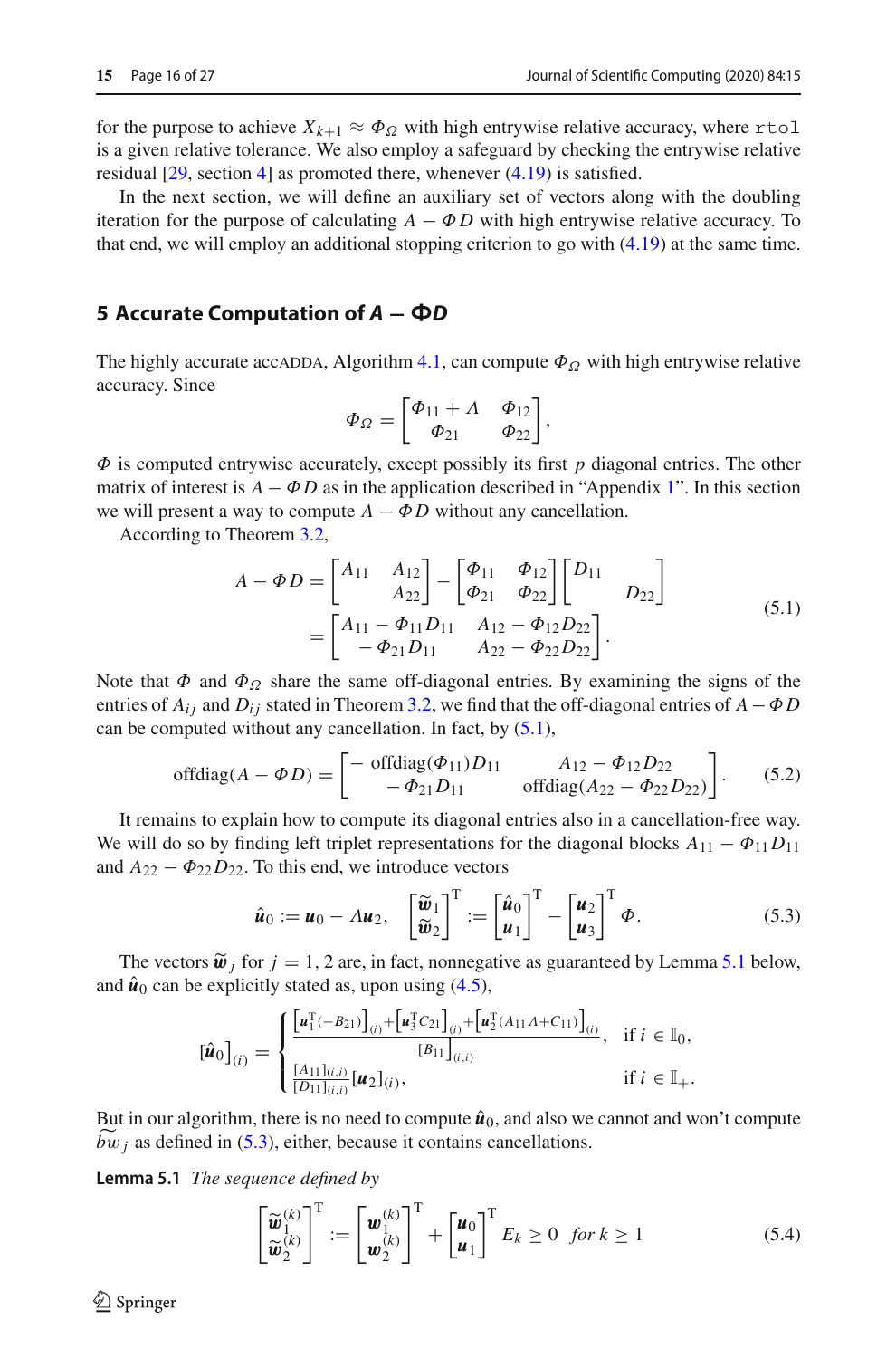# <span id="page-16-4"></span>**Algorithm 5.1** Highly Accurate  $A - \Phi D$  for shifted MARE [\(1.1\)](#page-0-0)

**Require:** the same as Algorithm [4.1;](#page-14-1)

**Ensure:**  $\Phi_{(:,p+1:m)}$  and a triplet representation for *A* −  $\Phi$ *D*.

1: call Algorithm [4.1](#page-14-1) with a minor addition to include computing  $\tilde{\boldsymbol{w}}_1^{(k+1)}$  and  $\tilde{\boldsymbol{w}}_2^{(k+1)}$  as defined by [\(5.4\)](#page-15-4), with the stopping criteria [\(4.19\)](#page-14-2) and [\(5.8\)](#page-16-0), to return  $X_{k+1} \approx \Phi + \Omega$  and  $\begin{bmatrix} \widetilde{\mathbf{w}}_k^{(k+1)} \\ \widetilde{\mathbf{w}}_2^{(k+1)} \end{bmatrix}$ <br>evaluate  $\widetilde{\mathbf{w}}_0$  as in (5.9).  $\overline{\phantom{a}}$  $\approx \left|\frac{\widetilde{\boldsymbol{w}}_1}{\widetilde{\boldsymbol{w}}_2}\right|$  $\tilde{\bm{w}}_2$ ;

2: evaluate  $\tilde{\mathbf{w}}_0$  as in [\(5.9\)](#page-17-1);<br>3: **return** the left triplet representation [\(5.11\)](#page-17-2) for  $A - \Phi D$  and  $[X_{k+1}]_{(:,p+1:m)} \approx \Phi_{(:,p+1:m)}$ .

*converges, and*

<span id="page-16-3"></span>
$$
\lim_{k \to \infty} \left[ \begin{matrix} \widetilde{\boldsymbol{w}}_1^{(k)} \\ \widetilde{\boldsymbol{w}}_2^{(k)} \end{matrix} \right] = \left[ \begin{matrix} \widetilde{\boldsymbol{w}}_1 \\ \widetilde{\boldsymbol{w}}_2 \end{matrix} \right] := \left[ \begin{matrix} \boldsymbol{u}_0 \\ \boldsymbol{u}_1 \end{matrix} \right]^{\mathrm{T}} - \left[ \begin{matrix} \boldsymbol{u}_2 \\ \boldsymbol{u}_3 \end{matrix} \right]^{\mathrm{T}} \boldsymbol{\Phi}_{\Omega} \ge 0.
$$
 (5.5)

*Proof* The fact that all  $\widetilde{\boldsymbol{w}}_j^{(k)} \ge 0$  is because all  $\boldsymbol{w}_j^{(k)} \ge 0$ ,  $\boldsymbol{u}_0 \ge 0$ ,  $\boldsymbol{u}_1 \ge 0$ , and all  $E_k \ge 0$ . By (4.14) we have [\(4.14\)](#page-12-4), we have

<span id="page-16-1"></span>
$$
\begin{bmatrix} \boldsymbol{w}_{1}^{(k)} \\ \boldsymbol{w}_{2}^{(k)} \end{bmatrix}^{\mathrm{T}} = \begin{bmatrix} \boldsymbol{u}_{0} \\ \boldsymbol{u}_{1} \end{bmatrix}^{\mathrm{T}} - \begin{bmatrix} \boldsymbol{u}_{0} \\ \boldsymbol{u}_{1} \end{bmatrix}^{\mathrm{T}} E_{k} - \begin{bmatrix} \boldsymbol{u}_{2} \\ \boldsymbol{u}_{3} \end{bmatrix}^{\mathrm{T}} X_{k}.
$$
 (5.6)

Plug  $(5.6)$  into  $(5.4)$  to get

<span id="page-16-2"></span>
$$
\begin{bmatrix} \widetilde{\boldsymbol{w}}_1^{(k)} \\ \widetilde{\boldsymbol{w}}_2^{(k)} \end{bmatrix}^{\mathrm{T}} = \begin{bmatrix} \boldsymbol{u}_0 \\ \boldsymbol{u}_1 \end{bmatrix}^{\mathrm{T}} - \begin{bmatrix} \boldsymbol{u}_2 \\ \boldsymbol{u}_3 \end{bmatrix}^{\mathrm{T}} X_k.
$$
 (5.7)

Letting  $k \to \infty$  in [\(5.7\)](#page-16-2) and noting  $\lim_{k \to \infty} X_k = \Phi_{\Omega} \equiv \Phi + \Omega$ , we obtain the second equality in [\(5.5\)](#page-16-3).  $\Box$ 

*Remark 5.1* In the case when  $\mathcal{H}_{\Omega}$  has no eigenvalues on the imaginary axis or when it has a double eigenvalue 0,  $E_k$  converges to 0 by  $[16,$  $[16,$  Theorems 3.26 and 6.3], and thus

$$
\lim_{k\to\infty}\begin{bmatrix} \mathbf{w}_{1}^{(k)} \\ \mathbf{w}_{2}^{(k)} \end{bmatrix} = \lim_{k\to\infty}\begin{bmatrix} \widetilde{\mathbf{w}}_{1}^{(k)} \\ \widetilde{\mathbf{w}}_{2}^{(k)} \end{bmatrix} = \begin{bmatrix} \widetilde{\mathbf{w}}_{1} \\ \widetilde{\mathbf{w}}_{2} \end{bmatrix} \geq 0.
$$

Consequently, there is no need to compute  $\tilde{\boldsymbol{w}}_j^{(k)}$  to get the limiting vectors  $\tilde{\boldsymbol{w}}_j$ . However,  $\boldsymbol{w}_k$  has just a simple eigenvalue 0 on the imaginary axis, there is no quarantee that  $\boldsymbol{F}_k$ . when  $W_{\Omega}$  has just a simple eigenvalue 0 on the imaginary axis, there is no guarantee that  $E_k$ converges to 0.

Equation [\(5.7\)](#page-16-2) implies that as  $X_k$  increasingly converges to  $\Phi_{\Omega}$ , while  $\widetilde{\boldsymbol{w}}_j^{(k)}$  for  $j = 1, 2$ decreasingly converge to  $\widetilde{\boldsymbol{w}}_j$  for  $j = 1, 2$ , respectively. Because  $\widetilde{\boldsymbol{w}}_j^{(k)}$  for  $j = 1, 2$  can be computed in a cancellation-free manner according to (5.4), adding computed in a cancellation-free manner according to [\(5.4\)](#page-15-4), adding

<span id="page-16-0"></span>
$$
\max_{1 \le i \le m} \frac{\left( \left[ \widetilde{\boldsymbol{w}}^{(k)} - \widetilde{\boldsymbol{w}}^{(k+1)} \right]_{(i)} \right)^2}{\left( \left[ \widetilde{\boldsymbol{w}}^{(k-1)} - \widetilde{\boldsymbol{w}}^{(k)} \right]_{(i)} - \left[ \widetilde{\boldsymbol{w}}^{(k)} - \widetilde{\boldsymbol{w}}^{(k+1)} \right]_{(i)} \right) \left[ \widetilde{\boldsymbol{w}}^{(k+1)} \right]_{(i)}} \le \text{rtol} \tag{5.8}
$$

to the stopping criteria of Algorithm [4.1,](#page-14-1) we will be able to obtain  $\tilde{\boldsymbol{w}}_i$  for  $j = 1, 2$  with high entrywise relative accuracy.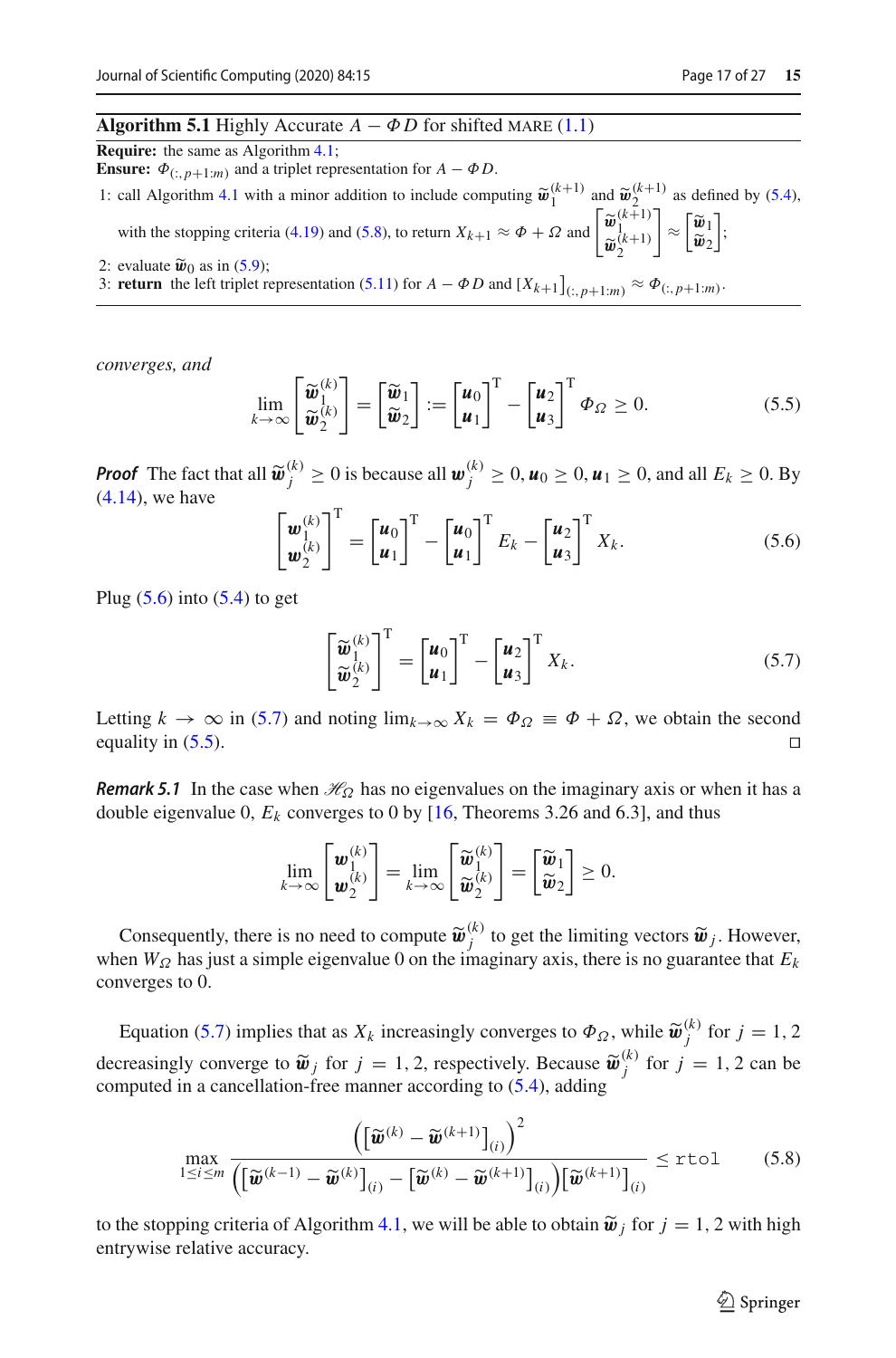We are ready to construct a left triplet representation for  $A - \Phi D$  in terms of  $\tilde{\mathbf{w}}_i$  for  $j = 1, 2$ . In fact, we have by  $(5.3)$ 

$$
\begin{bmatrix} \boldsymbol{u}_2 \\ \boldsymbol{u}_3 \end{bmatrix}^{\mathrm{T}} (A - \boldsymbol{\Phi} D) = \begin{bmatrix} \widetilde{\boldsymbol{w}}_0^{\mathrm{T}} \ \boldsymbol{u}_2^{\mathrm{T}} A_{12} + \boldsymbol{u}_3^{\mathrm{T}} A_{22} - \boldsymbol{u}_1^{\mathrm{T}} D_{22} \end{bmatrix} + \begin{bmatrix} \widetilde{\boldsymbol{w}}_1^{\mathrm{T}} D_{11} \ \widetilde{\boldsymbol{w}}_2^{\mathrm{T}} D_{22} \end{bmatrix},
$$

where  $\widetilde{\boldsymbol{w}}_0^{\text{T}} = \boldsymbol{u}_2^{\text{T}} A_{11} - \hat{\boldsymbol{u}}_0^{\text{T}} D_{11}$ , or explicitly,

<span id="page-17-1"></span>
$$
\left[\widetilde{\boldsymbol{w}}_0\right]_{(i)} = \begin{cases} \left[\boldsymbol{u}_2^{\mathrm{T}} A_{11}\right]_{(i)}, & \text{if } i \in \mathbb{I}_0, \\ 0, & \text{if } i \in \mathbb{I}_+. \end{cases}
$$
\n
$$
(5.9)
$$

By the proof of Theorem [3.3,](#page-6-4)  $[A_{11}]_{(i,i)} > 0$  for  $i \in \mathbb{I}_0$ , and thus  $[u_2^T A_{11}]_{(i)} > 0$  for  $i \in \mathbb{I}_0$ . Using [\(4.4\)](#page-11-6), we get  $\mathbf{u}_2^T A_{12} + \mathbf{u}_3^T A_{22} - \mathbf{u}_1^T D_{22} = \mathbf{v}_3^T$ . Thus

$$
\begin{bmatrix} \boldsymbol{u}_2 \\ \boldsymbol{u}_3 \end{bmatrix}^{\mathrm{T}} (A - \boldsymbol{\Phi} D) = \begin{bmatrix} \widetilde{\boldsymbol{w}}_1^{\mathrm{T}} D_{11} + \widetilde{\boldsymbol{w}}_0^{\mathrm{T}} \ \widetilde{\boldsymbol{w}}_2^{\mathrm{T}} D_{22} + \boldsymbol{v}_3^{\mathrm{T}} \end{bmatrix}.
$$
 (5.10)

A left triplet representation for  $A - \Phi D$  immediately follows:

<span id="page-17-2"></span>
$$
A - \Phi D = \left( \text{offdiag}(A - \Phi D), \begin{bmatrix} \boldsymbol{u}_2 \\ \boldsymbol{u}_3 \end{bmatrix}, \begin{bmatrix} D_{11} \widetilde{\boldsymbol{w}}_1 + \widetilde{\boldsymbol{w}}_0 \\ D_{22}^{\mathrm{T}} \widetilde{\boldsymbol{w}}_2 + \boldsymbol{v}_3 \end{bmatrix} \right)_L, \tag{5.11}
$$

and, as a consequence, its diagonal entries can be computed to high entrywise relative accuracy.

#### <span id="page-17-0"></span>**6 Numerical Examples**

In this section, we will experiment three examples to illustrate superior entrywise relative accuracy in  $\Phi_{\Omega}$  and  $K = -(A - \Phi D)$  achieved by Algorithms [4.1](#page-14-1) and [5.1](#page-16-4) which are essentially based on accadda  $[23,29]$  $[23,29]$  $[23,29]$  in comparison with that delivered by ADDA  $[28]$ . For testing purpose, we compute the "exact"  $\Phi_{\Omega}$  and *K* by MATLAB's variable-precision arithmetic so that we can calculate entrywise relative errors

<span id="page-17-4"></span>
$$
\max_{i,j} \frac{|X_{\Omega} - \Phi_{\Omega}|_{(i,j)}}{[\Phi_{\Omega}]_{(i,j)}}, \quad \max_{i,j} \frac{|K_{\text{comput}} - K|_{(i,j)}}{|K|_{(i,j)}} \tag{6.1}
$$

in an approximation  $X_{\Omega} \approx \Phi_{\Omega}$  and  $K_{\text{comput}} \approx K$ , where 0/0 is treated as 0. We also report the normalized residual

<span id="page-17-5"></span>
$$
\frac{\|X_{\Omega}DX_{\Omega} - A_{\Omega}X_{\Omega} - X_{\Omega}B_{\Omega} + C_{\Omega}\|_{\mathrm{F}}}{\|X\|_{\mathrm{F}}(\|X_{\Omega}\|_{2}\|D\|_{2} + \|A_{\Omega}\|_{2} + \|B_{\Omega}\|_{2}) + \|C_{\Omega}\|_{\mathrm{F}}},\tag{6.2}
$$

commonly used in practice because of its availability, where  $\|\cdot\|_2$  and  $\|\cdot\|_F$  are the matrix spectral and Frobenius norm, respectively. Except for the calculation of the "exact"  $\Phi_{\Omega}$  and *K*, all calculations are done in MATLAB with the default IEEE double precision whose unit roundoff is  $2^{-53}$  ≈ 1.11 · 10<sup>-16</sup>.

<span id="page-17-3"></span>**Example 6.1** This example is the testing problem NP15 in [\[24\]](#page-26-20), a modification of [\[23,](#page-26-12) Exam-ple 5.1]. In the notation of "Appendix [1"](#page-21-0),  $\mathbb{S} = \{1, 2, 3, 4, 5, 6\}, \mathbb{S}_b = \mathbb{S}, \mathbb{S}_u = \mathbb{S}_d = \emptyset$ ,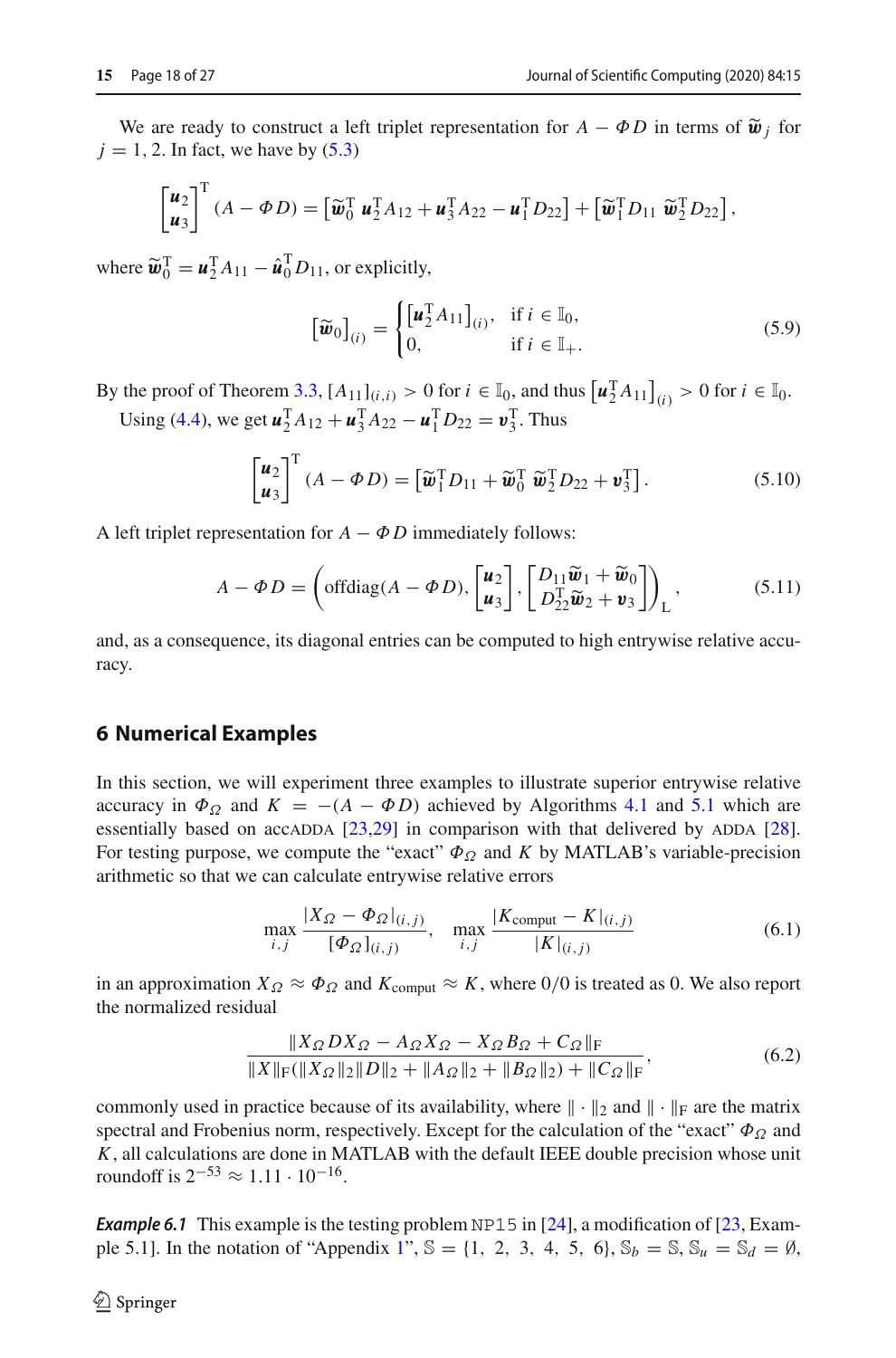

<span id="page-18-0"></span>**Fig. 1** Example [6.1.](#page-17-3) ADDA loses about 6 significant decimal digits in the last step, better than the worst case scenario, whereas Algorithm [4.1](#page-14-1) computes all entries of  $\Phi_{\Omega}$  accurately to 16 decimal digits

and

$$
Q = \begin{bmatrix} -4 & 0 & 0 & 0 & 0 & 4 \\ 0 & -15 & -10^{-8} & 5 & 5 & 5 & 10^{-8} \\ 0 & 5 & -15 & 5 & 5 & 0 \\ 0 & 5 & 5 & -15 & 5 & 0 \\ 0 & 5 & 5 & 5 & -15 & 0 \\ 4 & 1 & 0 & 0 & 0 & -5 \end{bmatrix}, \quad V_b = I_6,
$$

and  $R_b$  = diag(1, 1, 1, -1.001, -1.001, -1.001). Recall the dimension parameters given<br>the (A, 2) The so fisicular traction  $A$ ,  $B$ ,  $C$  and  $D$  of the (A, 1) and integrated (A, 12). by  $(A.3)$ . The coefficient matrices  $A, B, C$ , and  $D$  of ARE  $(1.1)$  are given by  $(A.13)$ :

$$
A = 0_{n \times n}
$$
,  $B = \widehat{R}_b V_b^{-1}$ ,  $C = Q_{bb} V_b^{-1}$ ,  $D = I_n$ .

Now *W*<sup>0</sup> is given by [\(A.17\)](#page-24-1) and we construct its *left* triplet representation as described in Remark [8.2\(](#page-24-0)c). For this example, we find

$$
1.2952 \cdot 10^{-10} \leq [\Phi_{\Omega}]_{(i,j)} \leq 1.4585,
$$

indicating the plain ADDA [\[28](#page-26-11)] could possibly lose up to about 10 significant decimal digits in the computed smallest entries of  $\Phi_{\Omega}$ . Figure [1](#page-18-0) shows two history plots for ADDA and Algorithm [4.1:](#page-14-1) the entrywise relative error as defined by  $(6.1)$  (left plot) and the normalized residual as defined by  $(6.2)$  (right plot) against the iteration index. As can be seen from the left plot, ADDA loses about 6 significant decimal digits in the last step, better than the worst case scenario of 10 digits, whereas Algorithm [4.1](#page-14-1) computes all entries of  $\Phi_{\Omega}$  accurately to 16 decimal digits, even though the normalized residuals for both methods match perfectly.

<span id="page-18-1"></span>*Example 6.2* This slightly differs from the one in Example [6.1:](#page-17-3) the same *Q* and S but with  $\mathbb{S}_b = \{1, 2, 3, 4, 5\}, \mathbb{S}_u = \emptyset, \mathbb{S}_d = \{6\}, \text{and}$ 

$$
V_b = I_5
$$
,  $\widehat{R}_b = \text{diag}(1, 1, 1, -1.001, -1.001, -1.001)$ ,  $\widehat{R}_d = -1.001$ .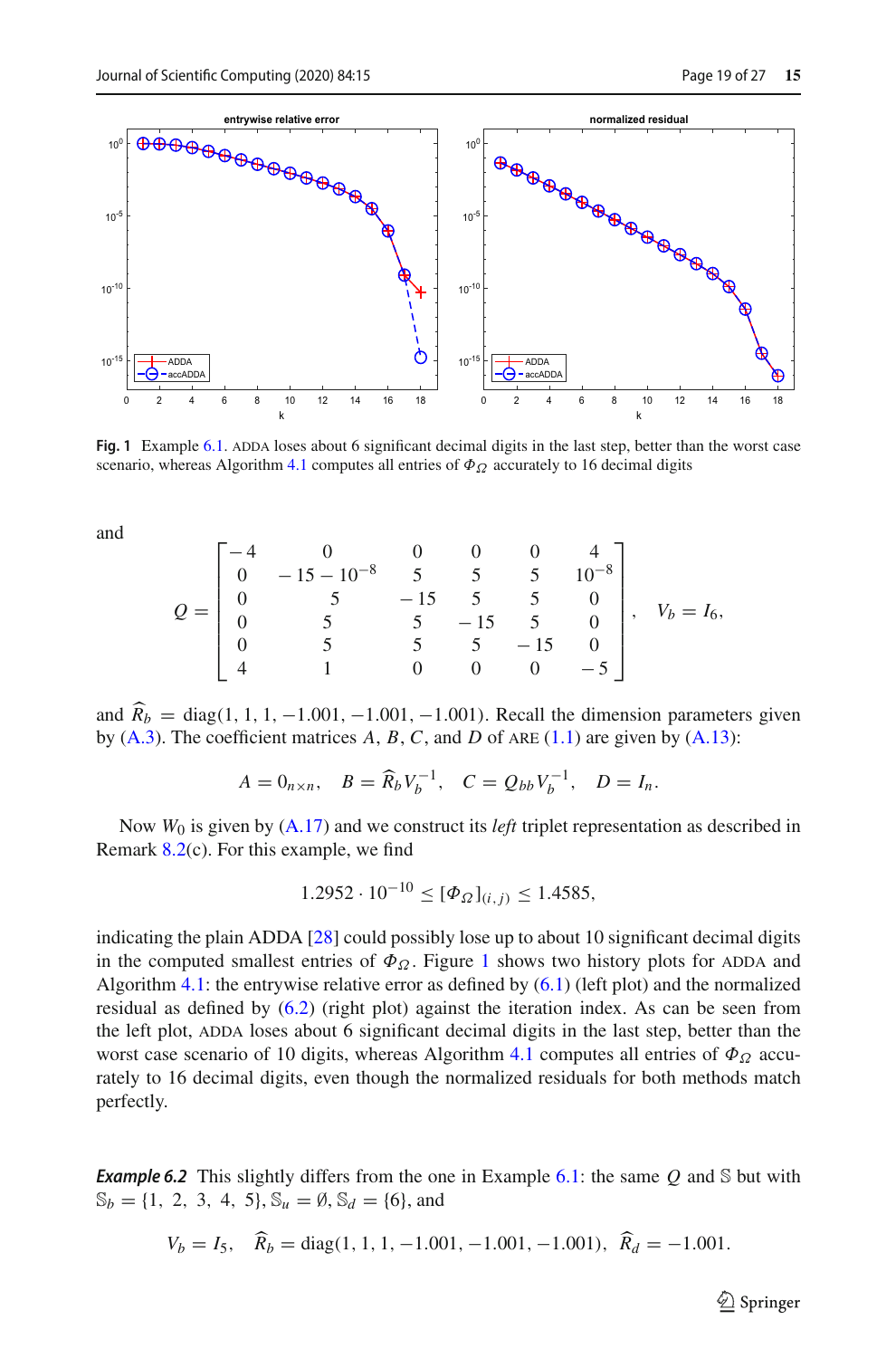

<span id="page-19-0"></span>**Fig. 2** Example [6.2.](#page-18-1) ADDA loses about 6 significant decimal digits in the last step, better than the worst case scenario, whereas Algorithm [4.1](#page-14-1) computes all entries of  $\Phi_{\Omega}$  accurately to 16 decimal digits

Again the dimension parameters are given by  $(A.3)$ . According to  $(A.13)$ , we get

$$
A = 0_{n \times n}, \ C = \left[ Q_{(1:n_b,1:n_b)} V_b^{-1}, -Q_{(1:n_b,n+1:N)} / \widehat{R}_d \right],
$$
  

$$
B = \begin{bmatrix} \widehat{R}_b V_b^{-1} & 0 \\ -Q_{(n+1:N,1:n_b)} V_b^{-1} & Q_{(n+1:N,n+1:N)} / \widehat{R}_d \end{bmatrix}, \ D = \begin{bmatrix} I_{n_b} \\ 0_{n_d \times n_b} \end{bmatrix}.
$$

Again *W*<sup>0</sup> is given by [\(A.17\)](#page-24-1) and we construct its*left* triplet representation as described there. For this example, we find

$$
3.6946 \cdot 10^{-10} \leq [\Phi_{\Omega}]_{(i,j)} \leq 1.3957,
$$

indicating the plain ADDA [\[28\]](#page-26-11) could possibly lose up to about 10 significant decimal digits. We ran ADDA and Algorithm [4.1](#page-14-1) and generated two history plots in Fig. [2.](#page-19-0) We observed the same phenomena as we saw in Example [6.1.](#page-17-3)

For Example [6.1,](#page-17-3)  $A - \Phi D = -\Phi$ , and for Example [6.2,](#page-18-1)  $A - \Phi D = -\Phi_{(:,1:5)}$ . Upon examining numerical results, we find that all diagonal entries of  $\Phi_{\Omega}$  and  $\Phi$  are of  $O(1)$  and there is no catastrophic cancellation happened in evaluating  $\Phi_{\Omega} - \Omega$ . Therefore,  $A - \Phi D =$  $-\Phi$  or  $-\Phi_{(:,1:5)}$  calculated in the usual way will have high entrywise relative accuracy without the need of going into the complicated way as we described in Sect. [5.](#page-15-0)

<span id="page-19-1"></span>*Example 6.3* This is a random generated example [\(A.18\)](#page-24-2) with  $n_b = n_u = n_d = 10$  and  $s = 0.006$ , where *Q* is by MATLAB's sprandn,  $V_b$ ,  $R_u$  and  $R_d$  by randn. We save the example after its generation for repeatability. Now  $W_0$  is given by  $(A.20)$ . We construct its left triplet representation as  $(A.21)$ . For this example, we find

$$
0.1236 \cdot 10^{-15} \leq [\Phi_{\Omega}]_{(i,j)} \leq 0.9650,
$$

indicating the plain ADDA [\[28\]](#page-26-11) could possible lose up to about 15 significant decimal digits. Numerically, it loses about 11 significant decimal digits in the smallest entries, as demonstrated in Fig. [3.](#page-20-1) We also find

$$
4.633 \times 10^{-15} \le |K|_{(i,j)} \le 7.022.
$$

 $\mathcal{L}$  Springer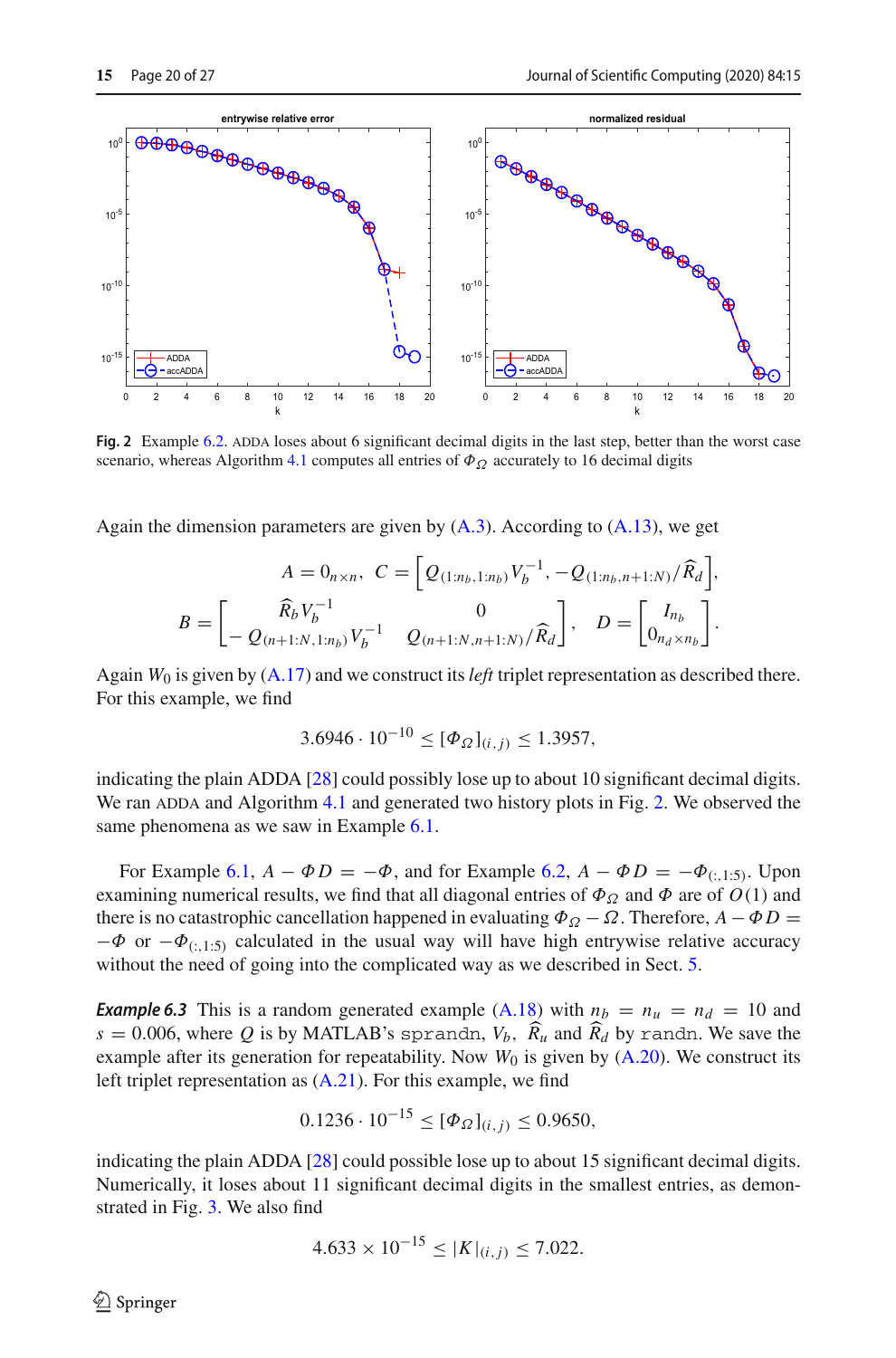

<span id="page-20-1"></span>**Fig. 3** Example [6.3.](#page-19-1) ADDA loses about 11 significant decimal digits in the last step whereas Algorithm [4.1](#page-14-1) computes all entries of  $\Phi_{\Omega}$  accurately to 16 decimal digits

Denote by  $K_{adda} = -(A_{\Omega} - \Phi_{\Omega} D)$  the one calculated in the usual way with  $\Phi_{\Omega}$  returned by ADDA, and  $K_{\text{acc}}$  by Algorithm [5.1.](#page-16-4) The entrywise relative errors in  $K_{\text{adda}}$  and  $K_{\text{acc}}$  are

$$
\max_{i,j} \frac{|K_{adda} - K|_{(i,j)}}{|K|_{(i,j)}} = 1.2 \times 10^{-5}, \quad \max_{i,j} \frac{|K_{\text{acc}} - K|_{(i,j)}}{|K|_{(i,j)}} = 5.4 \times 10^{-15},
$$

demonstrating near full entrywise relative accuracy in  $K_{\text{acc}}$  by Algorithm [5.1,](#page-16-4) while  $K_{add}$ by ADDA loses up to about 10 significant decimal digits in some of the entries.

# <span id="page-20-0"></span>**7 Conclusions**

An algebraic Riccati equation (are) *XDX* <sup>−</sup> *AX* <sup>−</sup> *X B* <sup>+</sup>*<sup>C</sup>* <sup>=</sup> 0 is called a shifted *<sup>M</sup>*-Matrix algebraic Riccati equation (MARE) of index *p* if the resulting ARE [\(1.5\)](#page-1-2) in  $X_{\Omega}$  upon substitution [\(1.4\)](#page-1-3) is an MARE, i.e., the coefficient matrix  $W_Q$  in [\(1.6\)](#page-1-5) is a nonsingular or an irreducible singular *M*-matrix. Such an ARE arises from computing the invariant density of a Markov modulated Brownian motion (MMBM) [\[1](#page-25-7)[,4](#page-25-8)[,20\]](#page-26-21), where the solution  $X_{\Omega} = \Phi_{\Omega}$ , the minimal nonnegative solution of the resulting mare, is of interest for follow-up computations. In order for these follow-up computations to have high accuracy, it is imperative to compute  $\Phi_{\Omega}$  and  $A - \Phi D \equiv A_{\Omega} - \Phi_{\Omega} D$  with high entrywise relative accuracy. Three major contributions of this paper are

- 1. a complete description of shifted mare, and sufficient and necessary conditions for an are to be a shifted mare,
- 2. an algorithm to compute shifting matrix  $\Omega$  in [\(1.4\)](#page-1-3), and
- 3. algorithms to accurately compute the minimal nonnegative solution  $\Phi_{\Omega}$  and  $A \Phi D$ with high entrywise relative accuracy they deserve, essentially based on accadDA of [\[23](#page-26-12)[,29\]](#page-26-13).

Numerical examples are presented to demonstrate our theory and confirm that our numerical methods can deliver numerical results with claimed accuracy.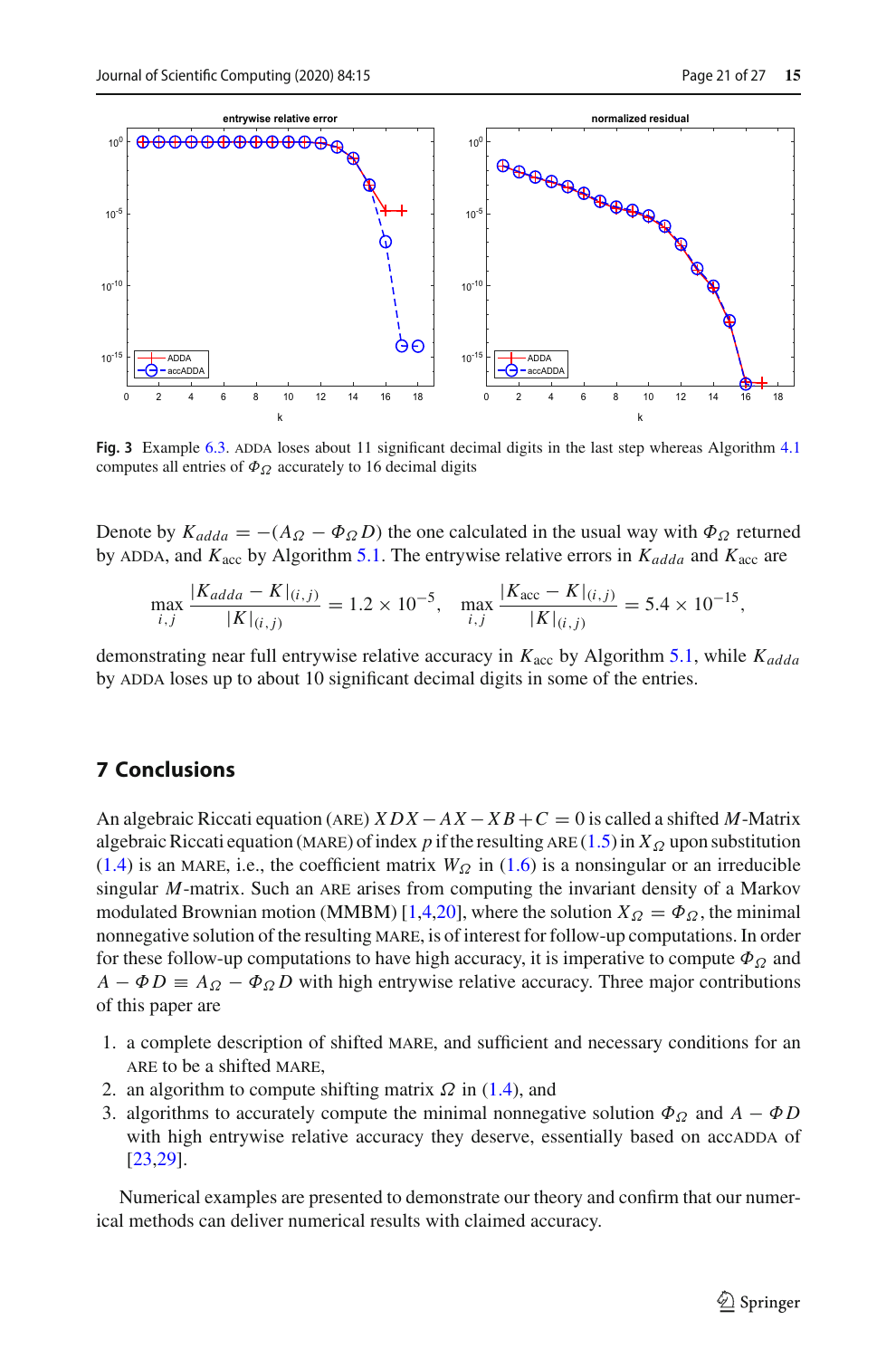**Acknowledgements** The authors are grateful to two anonymous referees for their helpful comments and suggestions that improve the presentation. Liu is supported in part by the National Natural Science Foundation of China: NSFC-11501388. Xue is supported in part by the National Natural Science Foundation of China: NSFC-11771100, the National Key R & D Program of China: 2018YFA0703900, and by Laboratory of Mathematics for Nonlinear Science, Fudan University. Li is supported in part by the US National Science Foundation: DMS-1719620 and DMS-2009689.

# **Appendix**

#### <span id="page-21-0"></span>**Markov Modulated Brownian Motion**

Consider a general Markov modulated Brownian motion (MMBM)  $\{(F(t), J(t)) : t > 0\}$ , where  $F(t)$  is the level of fluid in a container at time *t* and  $J(t)$  is the state at time *t* of a continuous time Markov chain modulating the level process. Let *Q* be the infinitesimal generator of the Markov chain which has a finite state space partitioned as

<span id="page-21-2"></span>
$$
\mathbb{S} = \mathbb{S}_b \cup \mathbb{S}_u \cup \mathbb{S}_d \cup \mathbb{S}_0. \tag{A.1}
$$

With respect to this state space partition, the dynamics of the fluid level can be described as follows:

- 1. when the chain is in a state  $i \in \mathbb{S}_b$ , the level evolves according to a Brownian motion process with drift  $r_i$  and diffusion coefficient  $\frac{1}{2}v_i > 0$ , where  $r_i$  can be positive, negative, or 0;
- 2. when the chain is in a state  $i \in \mathbb{S}_u$ , the level increases at rate  $|r_i|$  with  $r_i > 0$ ;
- 3. when the chain is in a state  $i \in \mathbb{S}_d$ , the level decrease at rate  $|r_i|$  with  $r_i < 0$ , provided the container is nonempty;
- 4. when the chain is in a state  $i \in \mathbb{S}_0$ , the level remains unchanged.

When the Markov chain falls within the subset of states  $\mathbb{S}_u \cup \mathbb{S}_d \cup \mathbb{S}_0$ , the fluid level changes very much like a Markov modulated fluid flow model (MMFF).

In what follows, we adopt the convention that  $v_i = 0$  for  $i \in \mathbb{S}_u \cup \mathbb{S}_d \cup \mathbb{S}_0$ , and, without loss of generality, we may assume that  $\mathcal{S}_0 = \emptyset$  because it can be censored out [\[1\]](#page-25-7). Therefore, instead of [\(A.1\)](#page-21-2), we will have

<span id="page-21-4"></span>
$$
\mathbb{S} = \mathbb{S}_b \cup \mathbb{S}_u \cup \mathbb{S}_d. \tag{A.2}
$$

Let  $N = |\mathbb{S}|$ , the cardinality of S, i.e., the number of states in S, and, for future references,

$$
n_b = |\mathbb{S}_b|, \ n_u = |\mathbb{S}_u|, \ n_d = |\mathbb{S}_d|, \ N = |\mathbb{S}| = n_b + n_u + n_d, \tag{A.3a}
$$

<span id="page-21-1"></span>
$$
m = n_b + n_d, \ n = n_b + n_u.
$$
 (A.3b)

Besides *Q*, let

$$
\hat{R} = \text{diag}(r_i)_{i \in \mathbb{S}}, \quad V = \text{diag}(v_i/2)_{i \in \mathbb{S}}.
$$

We assume the infinitesimal generator *Q* is irreducible and denote by  $\pi \in \mathbb{R}^N$  its stationary distribution, i.e.  $\pi > 0$ ,  $\pi^T Q = 0$  and  $\pi^T 1 = 1$ . In the model,  $\nu = \pi^T \hat{R} 1 < 0$  which means the fluid level is positive recurrent and has a steady-state distribution.

We are interested in computing its invariant density vector  $\boldsymbol{p} : \mathbb{R}_{0+} \to \mathbb{R}_{0+}^{1 \times N}$ . It satisfies the following second-order ordinary differential equation

<span id="page-21-3"></span>
$$
p''(x)V - p'(x)\hat{R} + p(x)Q = 0,
$$
 (A.4)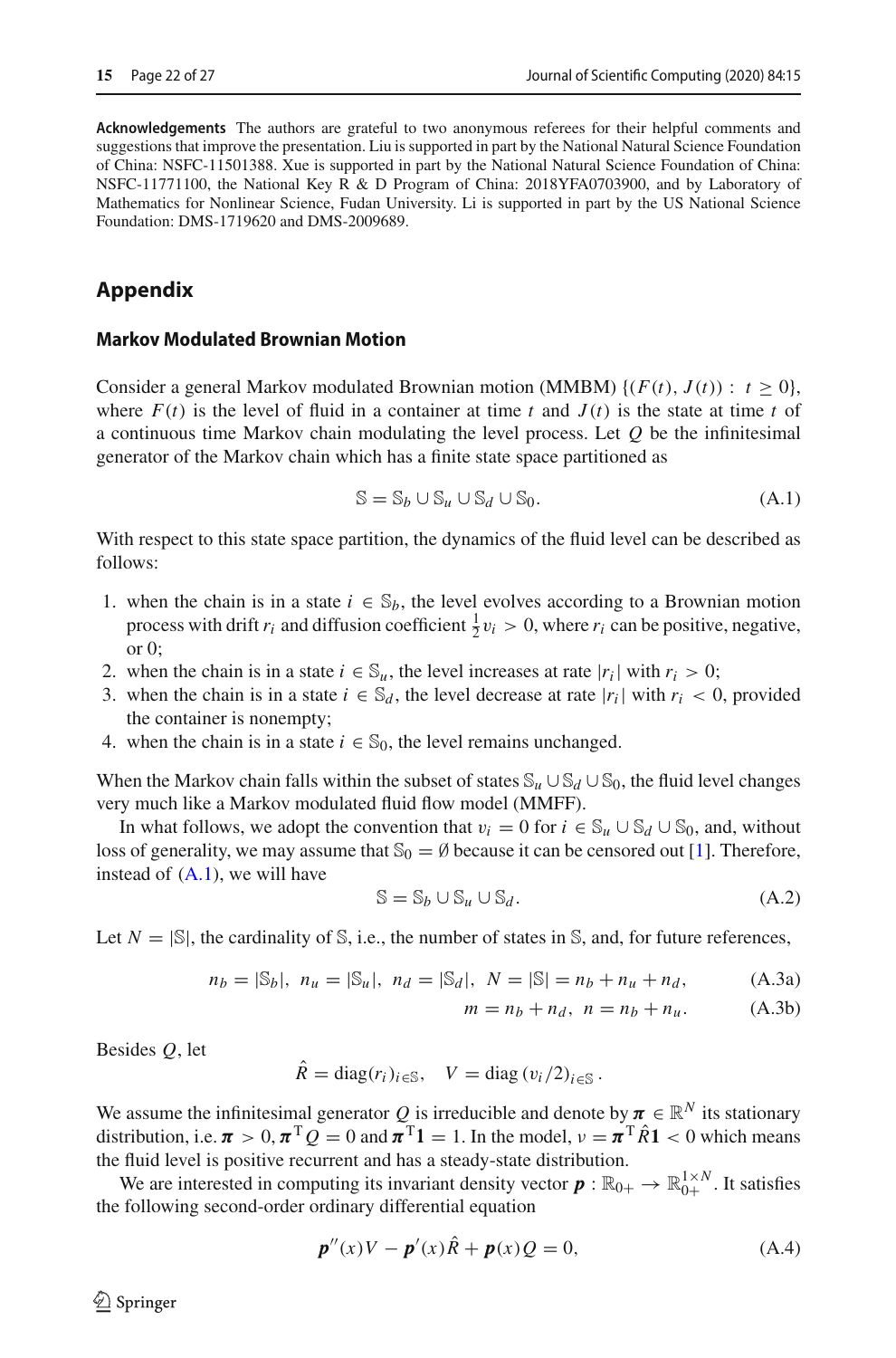with suitable boundary conditions. It has been proved  $[17,20]$  $[17,20]$  that  $p(x)$  takes the matrixexponential form

<span id="page-22-0"></span>
$$
\boldsymbol{p}(x) = \boldsymbol{c} e^{Kx} \left[ I_n \Gamma \right], \tag{A.5}
$$

where  $c \in \mathbb{R}^{1 \times n}$  can be determined by the boundary conditions,  $K \in \mathbb{R}^{n \times n}$  and  $\Gamma \in \mathbb{R}^{n \times n_d}$ . The pair  $(K, \Gamma)$  has a probabilistic meaning:  $\Gamma > 0$  is the matrix recording the firstreturn probabilities of the time-reversed process, and *K* is the sub-generator matrix for the downward-record process with the property that  $−K$  is a *Z*-matrix and  $K1 \leq 0$ , which implies that  $-K$  is an *M*-matrix.

Substituting  $(A.5)$  into  $(A.4)$  gives

<span id="page-22-1"></span>
$$
K^{2}\left[I\Gamma\right]V - K\left[I\Gamma\right]\hat{R} + \left[I\Gamma\right]Q = 0,\tag{A.6}
$$

where unknowns are *K* and  $\Gamma$ . The computation of **p** is thus reduced to solving the matrix Eq.  $(A.6)$ . Nguyen and Poloni [\[24\]](#page-26-20) proposed to first transform  $(A.6)$  into a matrix equation of the form  $X^2 \widehat{A} - X \widehat{B} + \widehat{C} = 0$  with  $\widehat{A}$ ,  $\widehat{C} \in \mathbb{R}^{N \times N}$ ,  $\widehat{B} \in \mathbb{R}^{N \times N}$ , and  $\widehat{B} - \widehat{A} - \widehat{C}$  being a regular *M* matrix and then solve it by the symptom (CD) that are produce a solvtion wit *M*-matrix and then solve it by the cyclic reduction (CR) that can produce a solution with high entrywise relative accuracy. Later  $K$  and  $\Gamma$  are recovered from the computed solution  $X$ . It is an elegant and effective approach. The only drawback is perhaps the transformed equation has a larger scale than  $(A.6)$ .

*Remark 8.1* When  $\mathbb{S} = \mathbb{S}_b$ , *V* is nonsingular and [\(A.6\)](#page-22-1) reduces to  $K^2V - K\hat{R} + Q = 0$ , or equivalently,  $K^2 - K\hat{R}V^{-1} + QV^{-1} = 0$ . Guo [\[11](#page-26-23)] investigated the quadratic matrix equation of the form  $X^2 + XE + F = 0$  with a diagonal matrix *E* and an *M*-matrix *F* and showed such an equation has a unique *M*-matrix solution.

Inspired by the idea in Ahn and Ramaswami [\[1](#page-25-7)], in what follows, we seek to transform  $(A.6)$  into an  $n \times m$  ARE which turns out to be a shifted MARE and then propose to solve the shifted MARE by the highly accurate ADDA detailed in Sects. [4](#page-9-0) and [5.](#page-15-0)

Consistently with  $(A.2)$ , we partition *Q*, *V* and  $\hat{R}$  as

$$
Q = \begin{bmatrix} Q_{bb} & Q_{bu} & Q_{bd} \\ Q_{ab} & Q_{uu} & Q_{ud} \\ Q_{db} & Q_{du} & Q_{dd} \end{bmatrix}, \quad V = \begin{bmatrix} V_b & & \\ & 0 & \\ & & 0 \end{bmatrix}, \quad \widehat{R} = \begin{bmatrix} \widehat{R}_b & & \\ & \widehat{R}_u & \\ & & \widehat{R}_d \end{bmatrix}, \quad \text{(A.7)}
$$

where  $V_b = \text{diag}(v_i)_{i \in \mathbb{S}_b}$  with all  $v_i > 0$ ,  $R_b = \text{diag}(r_i)_{i \in \mathbb{S}_b}$ ,  $R_u = \text{diag}(r_i)_{i \in \mathbb{S}_u}$  with all  $r_i > 0$ , and  $\widehat{R}_d = \text{diag}(r_i)_{i \in \mathbb{S}_d}$  with all  $r_i < 0$ . Similarly, corresponding to  $\mathbb{S}_b \cup \mathbb{S}_u$ , we partition  $K$  and  $\Gamma$  as

<span id="page-22-2"></span>
$$
K = \frac{n_b}{n_u} \left[ \frac{K_{11}}{K_{21}} \frac{K_{12}}{K_{22}} \right], \quad \Gamma = \frac{n_b}{n_u} \left[ \frac{\Gamma_1}{\Gamma_2} \right].
$$

Then [\(A.6\)](#page-22-1) can be expressed as

$$
\begin{bmatrix}\nK_{11} & K_{12} \\
K_{21} & K_{22}\n\end{bmatrix}^2\n\begin{bmatrix}\nI & 0 & \Gamma_1 \\
0 & I & \Gamma_2\n\end{bmatrix}\n\begin{bmatrix}\nV_b & 0 \\
0 & 0\n\end{bmatrix} -\n\begin{bmatrix}\nK_{11} & K_{12} \\
K_{21} & K_{22}\n\end{bmatrix}\n\begin{bmatrix}\nI & 0 & \Gamma_1 \\
0 & I & \Gamma_2\n\end{bmatrix}\n\begin{bmatrix}\n\widehat{R}_b & \widehat{R}_u \\
\widehat{R}_d\n\end{bmatrix}
$$
\n
$$
+\n\begin{bmatrix}\nI & 0 & \Gamma_1 \\
0 & I & \Gamma_2\n\end{bmatrix}\n\begin{bmatrix}\nQ_{bb} & Q_{bu} & Q_{bd} \\
Q_{ub} & Q_{uu} & Q_{ud} \\
Q_{du} & Q_{dd}\end{bmatrix} = 0,
$$
\n(A.8)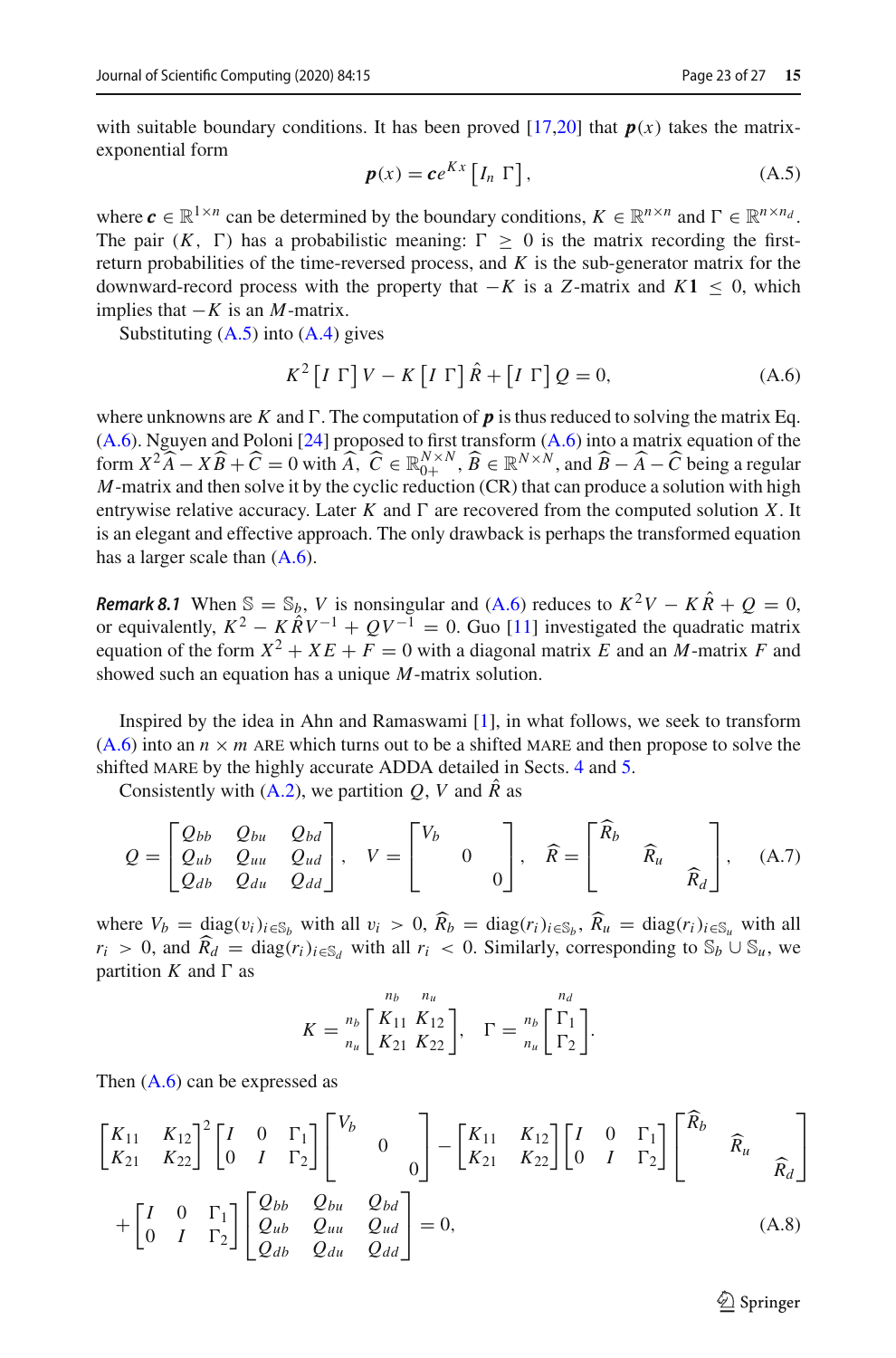where the unknowns are all  $K_{ij}$  and  $\Gamma_i$ . To reduce the number of unknowns, we claim that  $\begin{bmatrix} K_{12} \\ K_{22} \end{bmatrix}$ can be obtained by some affine transformation on  $\begin{bmatrix} \Gamma_1 \\ \Gamma_2 \end{bmatrix}$  $\Gamma_2$  . In fact, equating the second  $\overline{block}$  columns on both sides of  $(A.8)$ , we arrive at

$$
-\begin{bmatrix} K_{11} & K_{12} \\ K_{21} & K_{22} \end{bmatrix} \begin{bmatrix} I & 0 & \Gamma_1 \\ 0 & I & \Gamma_2 \end{bmatrix} \begin{bmatrix} 0 \\ \widehat{R}_u \\ 0 \end{bmatrix} + \begin{bmatrix} I & 0 & \Gamma_1 \\ 0 & I & \Gamma_2 \end{bmatrix} \begin{bmatrix} Q_{bu} \\ Q_{uu} \\ Q_{du} \end{bmatrix} = 0,
$$

or equivalently,

<span id="page-23-2"></span>
$$
-\begin{bmatrix} K_{12} \\ K_{22} \end{bmatrix} \widehat{R}_u + \begin{bmatrix} Q_{bu} \\ Q_{uu} \end{bmatrix} + \begin{bmatrix} \Gamma_1 \\ \Gamma_2 \end{bmatrix} Q_{du} = 0 \Rightarrow \begin{bmatrix} K_{12} \\ K_{22} \end{bmatrix} = \begin{bmatrix} Q_{bu} \\ Q_{uu} \end{bmatrix} \widehat{R}_u^{-1} + \begin{bmatrix} \Gamma_1 \\ \Gamma_2 \end{bmatrix} Q_{du} \widehat{R}_u^{-1}.
$$
\n(A.9)

Thus  $\begin{bmatrix} K_{12} \\ K_{22} \end{bmatrix}$  can be eliminated from [\(A.8\)](#page-22-2), leaving  $\begin{bmatrix} K_{11} \\ K_{21} \end{bmatrix}$  and  $\begin{bmatrix} \Gamma_1 \\ \Gamma_2 \end{bmatrix}$  $\Gamma_2$  as the ones to be determined. Next, we group the unknowns into one<sup>[6](#page-23-1)</sup>

<span id="page-23-4"></span><span id="page-23-3"></span><span id="page-23-0"></span>
$$
X := \begin{bmatrix} K_{11} & \Gamma_1 \\ K_{21} & \Gamma_2 \end{bmatrix} \in \mathbb{R}^{n \times m} \tag{A.10}
$$

and seek to establish an equation in  $X$ , based on  $(A.8)$ . To this end, we extract the first and the third block columns in  $(A.8)$  to yield

$$
\begin{bmatrix} K_{11} & K_{12} \\ K_{21} & K_{22} \end{bmatrix}^2 \begin{bmatrix} I & 0 & \Gamma_1 \\ 0 & I & \Gamma_2 \end{bmatrix} \begin{bmatrix} V_b & 0 \\ 0 & 0 \\ 0 & 0 \end{bmatrix} - \begin{bmatrix} K_{11} & K_{12} \\ K_{21} & K_{22} \end{bmatrix} \begin{bmatrix} I & 0 & \Gamma_1 \\ 0 & I & \Gamma_2 \end{bmatrix} \begin{bmatrix} R_b & 0 \\ 0 & 0 \\ 0 & \widehat{R}_d \end{bmatrix}
$$

$$
+ \begin{bmatrix} I & 0 & \Gamma_1 \\ 0 & I & \Gamma_2 \end{bmatrix} \begin{bmatrix} Q_{bb} & Q_{bd} \\ Q_{ub} & Q_{ud} \\ Q_{db} & Q_{dd} \end{bmatrix} = 0.
$$
(A.11)

Using  $(A.9)$ , we get

$$
\begin{bmatrix} K_{11} & K_{12} \\ K_{21} & K_{22} \end{bmatrix} = \begin{bmatrix} 0_{n_b \times n_b} & Q_{bu} \widehat{R}_{u}^{-1} \\ 0 & Q_{uu} \widehat{R}_{u}^{-1} \end{bmatrix} + \begin{bmatrix} K_{11} & \Gamma_1 \\ K_{21} & \Gamma_2 \end{bmatrix} \begin{bmatrix} I \\ Q_{du} \widehat{R}_{u}^{-1} \end{bmatrix},\tag{A.12}
$$

plugging which into  $(A.11)$ , we finally obtain an ARE in the form of  $(1.1)$  with

$$
A = \begin{bmatrix} 0_{n_b \times n_b} & -Q_{bu} \widehat{R}_{u}^{-1} \\ 0 & -Q_{uu} \widehat{R}_{u}^{-1} \end{bmatrix}, \quad B = \begin{bmatrix} \widehat{R}_b V_b^{-1} \\ -Q_{db} V_b^{-1} & -Q_{dd} (-\widehat{R}_d)^{-1} \end{bmatrix}, \tag{A.13a}
$$

$$
C = \begin{bmatrix} Q_{bb}V_b^{-1} & Q_{bd}(-\widehat{R}_d)^{-1} \\ Q_{ub}V_b^{-1} & Q_{ud}(-\widehat{R}_d)^{-1} \end{bmatrix}, \quad D = \begin{bmatrix} I \\ Q_{du}\widehat{R}_u^{-1} \end{bmatrix}.
$$
 (A.13b)

We now take a close look at *X* in  $(A.10)$ . The matrices  $K_{21}$ ,  $\Gamma_1$  and  $\Gamma_2$  are nonnegative, while  $K_{11}$  has nonnegative off-diagonal entries and negative diagonal entries. If we add a sufficiently large diagonal matrix, say  $\Lambda$ , to  $K_{11}$ , then the resulting matrix

$$
X_{\Omega} := \begin{bmatrix} K_{11} + \Lambda & \Gamma_1 \\ K_{21} & \Gamma_2 \end{bmatrix} = \begin{bmatrix} K_{11} & \Gamma_1 \\ K_{21} & \Gamma_2 \end{bmatrix} + \begin{bmatrix} \Lambda & 0 \\ 0 & 0 \end{bmatrix} =: X + \Omega \tag{A.14}
$$

can be made nonnegative. Plug  $X = X_{\Omega} - \Omega$  into [\(1.1\)](#page-0-0) to yield an ARE in  $X_{\Omega}$  in the form of  $(1.5)$  with  $p = n_b$ . The associated matrix of ARE  $(1.5)$ 

<span id="page-23-1"></span><sup>&</sup>lt;sup>6</sup> This idea of conceiving this new matrix *X* is borrowed from [\[1](#page-25-7), p. 74].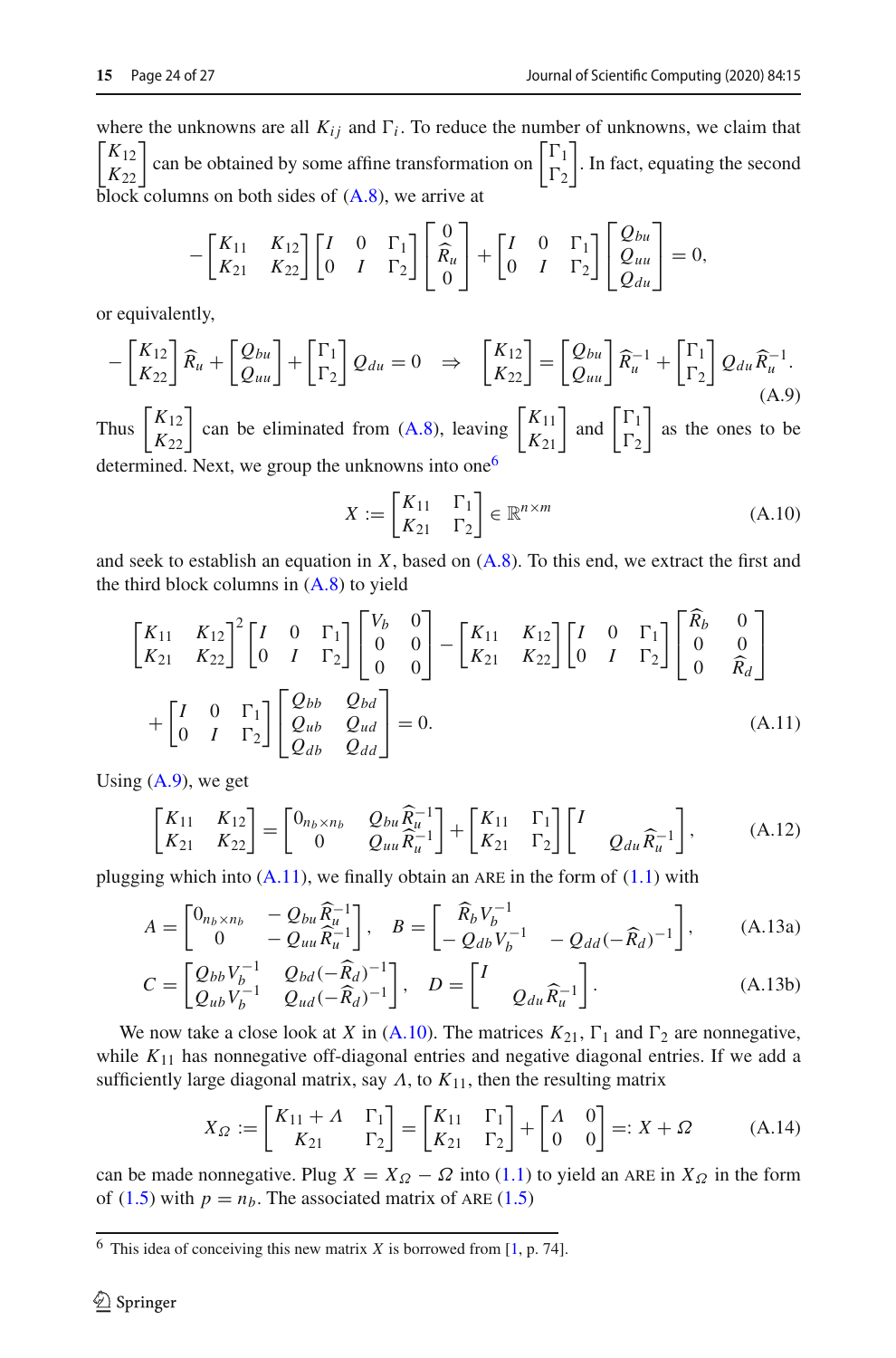$$
W_{\Omega} = \begin{bmatrix} B_{\Omega} & -D \\ -C_{\Omega} & A_{\Omega} \end{bmatrix}
$$
  
=  $\begin{bmatrix} n_b \\ n_b \\ n_b \end{bmatrix} - Q_{bb}V_b^{-1}$   
=  $\begin{bmatrix} \Delta + \widehat{R}_b V_b^{-1} & 0 & -I_{nb} & 0 \\ -Q_{db}V_b^{-1} & -Q_{dd}(-\widehat{R}_d)^{-1} & 0 & -Q_{du}\widehat{R}_u^{-1} \\ -Q_{bb}V_b^{-1} - A\widehat{R}_bV_b^{-1} - A^2 - Q_{bd}(-\widehat{R}_d)^{-1} & A & -Q_{bu}\widehat{R}_u^{-1} \\ -Q_{ub}V_b^{-1} & -Q_{ud}(-\widehat{R}_d)^{-1} & 0 & -Q_{uu}\widehat{R}_u^{-1} \end{bmatrix}$  (A.15)

is a nonsingular *M*-matrix (for sufficiently large  $\Lambda$ ), making [\(1.5\)](#page-1-2) an MARE, and, as a result, ARE [\(1.1\)](#page-0-0) with [\(A.13\)](#page-23-0) is a shifted MARE. The interesting solution  $X_{\Omega}$  corresponding to the interesting one of  $(1.1)$  for the underlying application turns out to be the unique minimal nonnegative solution of [\(1.5\)](#page-1-2). This is because  $-K$  is an *M*-matrix and, by [\(A.9\)](#page-23-2) and [\(A.10\)](#page-23-4),

$$
-K = (A - XD) = A_{\Omega} - X_{\Omega}D, \tag{A.16}
$$

<span id="page-24-0"></span>following the solution properties of an MARE as summarized in Proposition [2.2.](#page-4-2)

*Remark 8.2* A few comments are in order about ARE  $(1.1)$  with  $(A.13)$ .

- (a) It can be verified that  $A, B, C$ , and  $D$  given by  $(A.13)$  admit the forms of those in  $(3.2)$ with the properties specified in Theorem [3.2.](#page-6-0)
- (b) Assumption [4.1\(](#page-10-1)a), i.e., that the diagonal matrices  $A_{11}$ ,  $B_{11}$  and  $D_{11}$  are accurately known with high entrywise relative accuracy, is satisfied by those in  $(A.13)$ . In particular,  $A_{11} = 0$  and  $D_{11} = I$  here.
- (c) To realize Assumption [4.1\(](#page-10-1)b), we notice

<span id="page-24-1"></span>
$$
W_0 = -\begin{bmatrix} Q_{dd} & Q_{db} & Q_{du} \\ Q_{bd} & Q_{bb} & Q_{bu} \\ Q_{ud} & Q_{ub} & Q_{uu} \end{bmatrix} \begin{bmatrix} -\hat{R}_d^{-1} & & \\ & V_b^{-1} & \\ & & \hat{R}_u^{-1} \end{bmatrix} . \tag{A.17}
$$

Consistently with [\(A.2\)](#page-21-4), we partition the stationary distribution  $\pi$  of the infinitesimal generator Q as  $\boldsymbol{\pi} = [\boldsymbol{\pi}_b \ \boldsymbol{\pi}_u \ \boldsymbol{\pi}_d] \in \mathbb{R}^{1 \times N}$  which can be computed with high entrywise relative accuracy by the GTH algorithm [\[25,](#page-26-24) Theorem 2]. We have  $\left[\pi_d \pi_b \pi_u\right] W_0 = 0$ , a very natural thing to have. This leads to a *left* triplet representation of *W*0, as needed for computing  $\Phi_{\Omega}$  and  $K = -(A - \Phi D)$  entrywise accurately by the algorithms in Sects. [4](#page-9-0) and [5.](#page-15-0)

What we have described so far is for a type of shifted MARES as arising from computing the invariant density vector  $\boldsymbol{p}$  of MMBM as determined by  $(A.4)$ . It is about a steady-state analysis. In the time-dependent analysis of MMBM, Ahn and Ramaswami [\[1\]](#page-25-7) established ares of the first passage time distribution. These ares provide ample examples of shifted MARES, too. They are in the form of  $(1.1)$  with

<span id="page-24-2"></span>
$$
A = \begin{bmatrix} -\widehat{R}_b V_b^{-1} & -\sqrt{2} V_b^{-\frac{1}{2}} Q_{bu} \\ 0 & -\widehat{R}_u^{-1} (Q_{uu} - sI) \end{bmatrix}, \quad B = \begin{bmatrix} 0 & 0 \\ \widehat{R}_d^{-1} Q_{db} & \widehat{R}_d^{-1} (Q_{dd} - sI) \end{bmatrix}, \quad (A.18a)
$$

$$
C = \begin{bmatrix} \sqrt{2} V_b^{-\frac{1}{2}} (Q_{bb} - sI) & \sqrt{2} V_b^{-\frac{1}{2}} Q_{bd} \\ \widehat{R}_u^{-1} Q_{ub} & \widehat{R}_u^{-1} Q_{ud} \end{bmatrix}, \quad D = \begin{bmatrix} (2V_b)^{-\frac{1}{2}} & ( -\widehat{R}_d)^{-1} Q_{du} \end{bmatrix}, \quad (A.18b)
$$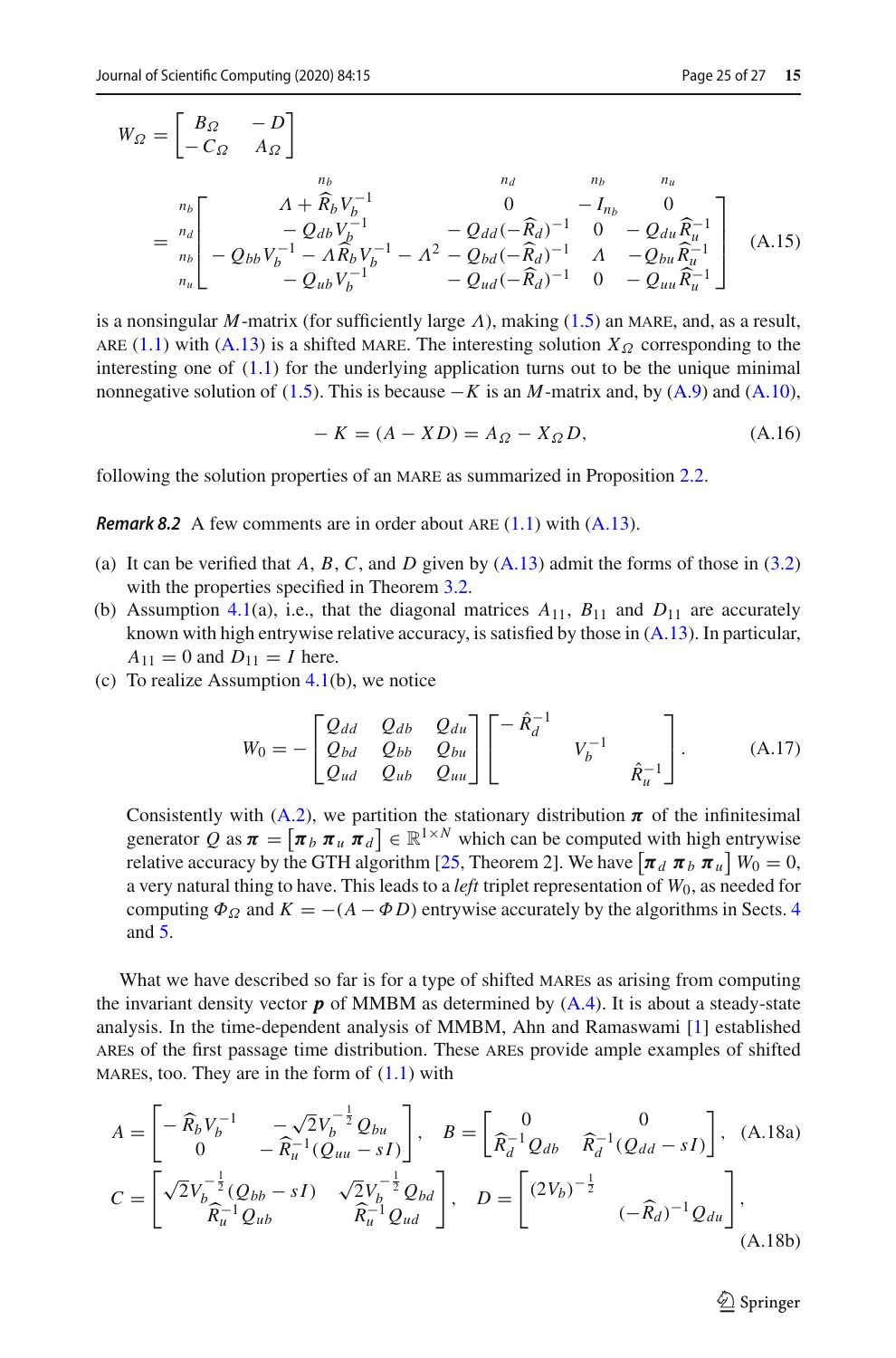where  $s \in \mathbb{C}_{0+}$  in general but we will consider  $s \ge 0$  only. Now we shift the corresponding ARE [\(1.1\)](#page-0-0) as in [\(1.4\)](#page-1-3) – [\(1.7\)](#page-1-8) with  $\Lambda = \hat{R}_b (2V_b)^{-1/2} + \sqrt{\hat{R}_b^2 (2V_b)^{-1}} + 2\Lambda \varrho_{bb} + 2sI$  to get

$$
A_{\Omega} = \begin{bmatrix} -\widehat{R}_b (2V_b)^{-1} + (2V_b)^{-\frac{1}{2}} \sqrt{(2V_b)^{-1} \widehat{R}_b^2 + 2\Lambda \varrho_{b,b} + 2sI} & -\sqrt{2}V_b^{-\frac{1}{2}} \varrho_{bu} \\ 0 & -\widehat{R}_u^{-1} (\varrho_{uu} - sI) \end{bmatrix},
$$
\n(A.19a)\n
$$
= \begin{bmatrix} (2V_b)^{-1} \widehat{R}_b + (2V_b)^{-\frac{1}{2}} \sqrt{(2V_b)^{-1} \widehat{R}_b^2 + 2\Lambda \varrho_{b,b} + 2sI} & 0 \end{bmatrix}.
$$

$$
B_{\Omega} = \begin{bmatrix} (2V_b)^{-1} \widehat{R}_b + (2V_b)^{-\frac{1}{2}} \sqrt{(2V_b)^{-1} \widehat{R}_b^2 + 2AQ_{b,b} + 2sI} & 0\\ \widehat{R}_d^{-1} Q_{db} & \widehat{R}_d^{-1} (Q_{dd} - sI) \end{bmatrix},
$$
\n(A.19b)

$$
C_{\Omega} = \begin{bmatrix} \sqrt{2}V_b^{-\frac{1}{2}}(Q_{bb} + \Lambda_{Q_{b,b}}) & \sqrt{2}V_b^{-\frac{1}{2}}Q_{bd} \\ \hat{R}_{u}^{-1}Q_{ub} & \hat{R}_{u}^{-1}Q_{ud} \end{bmatrix},
$$
(A.19c)

where  $\Lambda_{O_{bb}} = \text{diag}(-[Q_{bb}]_{(i,i)})_{i \in \mathbb{S}_b}$ . The resulting ARE [\(1.5\)](#page-1-2) is the same as the one in [\[1,](#page-25-7) Theorem 5.1] which provably is an MARE. Ahn and Ramaswami  $[1]$  $[1]$  suggested to solve the mare, as a nonlinear equation, by Newton's method.

<span id="page-25-4"></span>*Remark 8.3* The first two comments in Remark [8.2](#page-24-0) still applies to ARE [\(1.1\)](#page-0-0) with [\(A.18\)](#page-24-2). To realize Assumption [4.1\(](#page-10-1)b), we now have

<span id="page-25-5"></span>
$$
W_0 = \begin{bmatrix} -\widehat{R}_d^{-1} & & \\ & \sqrt{2}V_b^{-1/2} & \\ & & \widehat{R}_u^{-1} \end{bmatrix} \begin{bmatrix} sI - Q_{dd} & -Q_{db} & -Q_{du} \\ -Q_{bd} & sI - Q_{bb} & -Q_{bu} \\ -Q_{ud} & -Q_{ub} & sI - Q_{uu} \end{bmatrix}
$$
  
 
$$
\times \begin{bmatrix} I_{n_d} & & \\ & (2V_b)^{-1/2} & \\ & & I_{n_u} \end{bmatrix} .
$$
 (A.20)

Again let  $\pi$  be as in Remark [8.2\(](#page-24-0)c). Then  $\mathbf{u}^T W_0 = \mathbf{v}^T$ , where

<span id="page-25-6"></span>
$$
\boldsymbol{u}^{\mathrm{T}} = \left[\boldsymbol{\pi}_d \ \boldsymbol{\pi}_b \ \boldsymbol{\pi}_u\right] \mathrm{diag}\left(-\widehat{R}_d, \frac{1}{\sqrt{2}} V_b^{1/2}, \widehat{R}_u\right), \quad \boldsymbol{v}^{\mathrm{T}} = s\left[\boldsymbol{\pi}_d, \ \boldsymbol{\pi}_b (2V_b)^{-1/2}, \ \boldsymbol{\pi}_u\right]. \tag{A.21}
$$

We commented that  $\pi$  can be computed with high entrywise relative accuracy. Since  $R_d$ ,  $W$  and  $\hat{R}$  are discovered with the convention of the continuous political  $V_b$ , and  $R_u$  are diagonal, *u* and *v* as in [\(A.21\)](#page-25-6) can be computed with high entrywise relative accuracy, too.

## **References**

- <span id="page-25-7"></span>1. Ahn, S., Ramaswami, V.: A quadratically convergent algorithm for first passage time distributions in the Markov-modulated Brownian motion. Stoch. Models **33**(1), 59–96 (2017)
- <span id="page-25-2"></span>2. Alfa, A.S., Xue, J., Ye, Q.: Accurate computation of the smallest eigenvalue of a diagonally dominant *M*-matrix. Math. Comput. **71**, 217–236 (2002)
- <span id="page-25-3"></span>3. Alfa, A.S., Xue, J., Ye, Q.: Entrywise perturbation theory for diagonally dominant *M*-matrices with applications. Numer. Math. **90**(3), 401–414 (2002)
- <span id="page-25-8"></span>4. Asmussen, S.: Stationary distributions for fluid flow models with or without Brownian noise. Commun. Stat. Stoch. Models **11**(1), 21–49 (1995)
- <span id="page-25-1"></span>5. Berman, A., Plemmons, R.J.: Nonnegative Matrices in the Mathematical Sciences. SIAM, Philadelphia: This SIAM edition is a corrected reproduction of the work first published in 1979 by Academic Press. San Diego, CA (1994)
- <span id="page-25-0"></span>6. Bini, D.A., Iannazzo, B., Meini, B.: Numerical Solution of Algebraic Riccati Equations. SIAM, Philadelphia (2012)